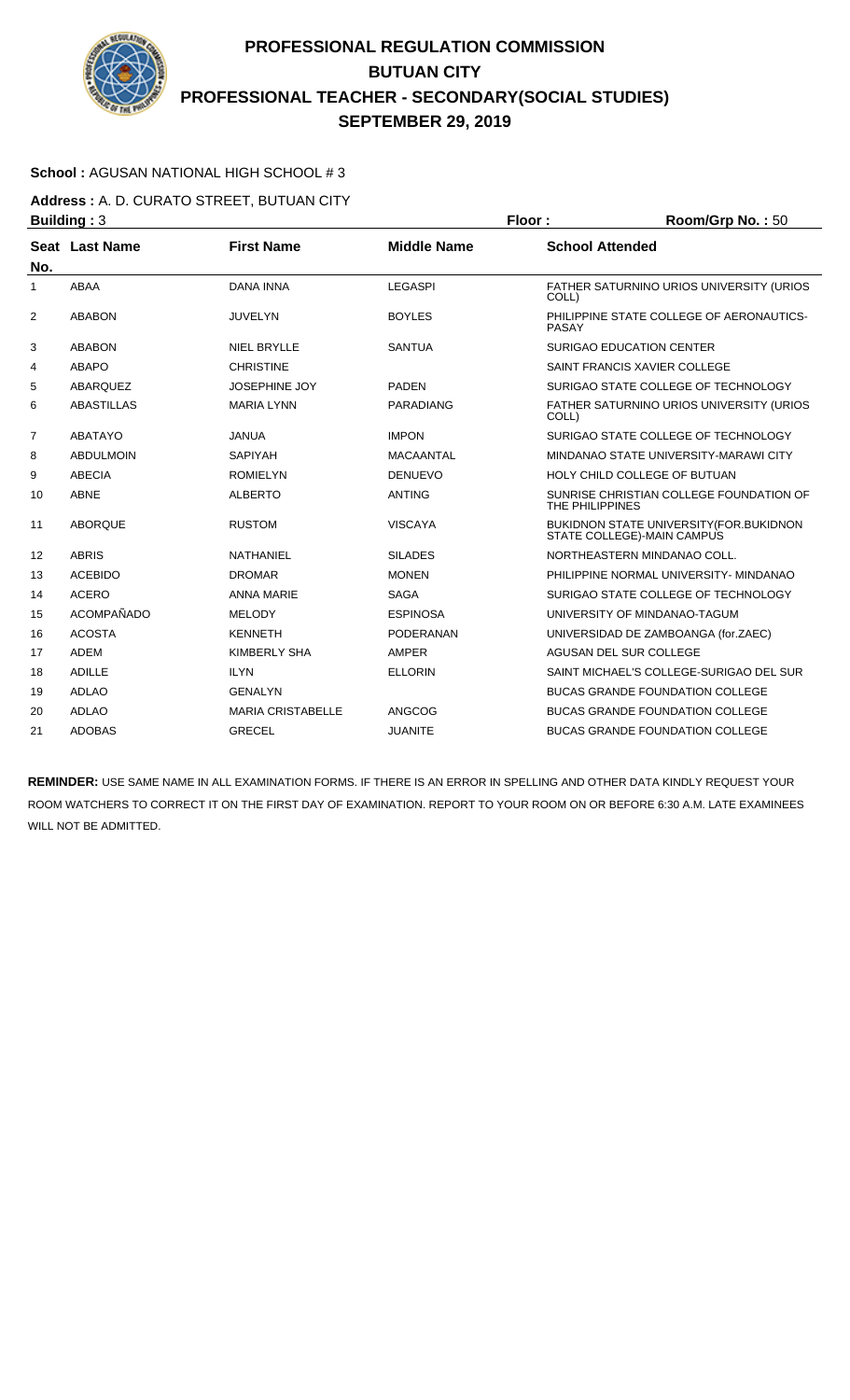

### **School :** AGUSAN NATIONAL HIGH SCHOOL # 3

**Address :** A. D. CURATO STREET, BUTUAN CITY **Building : 3 Floor : Room/Grp No. : 51** 

| No. | Seat Last Name   | <b>First Name</b>    | <b>Middle Name</b> | <b>School Attended</b>                                                          |
|-----|------------------|----------------------|--------------------|---------------------------------------------------------------------------------|
| 1   | <b>ADOLFO</b>    | <b>RAXIEY</b>        | <b>GUMAMERA</b>    | MINDANAO STATE UNIVERSITY-MARAWI CITY                                           |
| 2   | <b>ADORABLE</b>  | <b>CANDACE BELLE</b> | <b>DELA CRUZ</b>   | SURIGAO STATE COLLEGE OF TECHNOLOGY                                             |
| 3   | <b>ADRAN</b>     | <b>BUNCHIE</b>       | PEÑARANDA          | <b>BUKIDNON STATE UNIVERSITY - GINGOOG</b><br><b>EXTERNAL STUDIES CENTER</b>    |
| 4   | <b>AGAD</b>      | <b>ANECITA</b>       | <b>MENDOZA</b>     | FATHER SATURNINO URIOS UNIVERSITY (URIOS<br>COLL)                               |
| 5   | <b>AGAON</b>     | <b>JOSEPHINE</b>     | <b>ORA</b>         | BUKIDNON STATE UNIVERSITY (FOR. BUKIDNON<br>STATE COLLEGE)-MAIN CAMPUS          |
| 6   | <b>AGNO</b>      | <b>NATHANIEL</b>     | <b>ARCAY</b>       | CHRIST THE KING COLLEGE-GINGOOG CITY                                            |
| 7   | <b>AGSOY</b>     | <b>JONNEL</b>        | <b>MANIQUEZ</b>    | <b>BUKIDNON STATE UNIVERSITY - NEW BATAAN</b><br><b>EXTERNAL STUDIES CENTER</b> |
| 8   | <b>AGUINALDO</b> | <b>FEVELYN</b>       | <b>VALENCIA</b>    | <b>BUKIDNON STATE UNIVERSITY - GINGOOG</b><br><b>EXTERNAL STUDIES CENTER</b>    |
| 9   | <b>ALABA</b>     | <b>VALENTINO</b>     | <b>ESCOBAL</b>     | NORTHEASTERN MINDANAO COLL.                                                     |
| 10  | <b>ALACIDA</b>   | <b>CHARISA</b>       | <b>VALE</b>        | TRINIDAD MUNICIPAL COLLEGE                                                      |
| 11  | <b>ALAMBAN</b>   | PRINCESS GRACE       | <b>CORREOS</b>     | AGUSAN DEL SUR COLLEGE                                                          |
| 12  | <b>ALAVE</b>     | <b>NORMAN</b>        | <b>TERADO</b>      | <b>BUKIDNON STATE UNIVERSITY (FOR. BUKIDNON)</b><br>STATE COLLEGE)-MAIN CAMPUS  |
| 13  | <b>ALCANTARA</b> | <b>JOHANN FAITH</b>  | <b>PILAPIL</b>     | FATHER SATURNINO URIOS UNIVERSITY (URIOS<br>COLL)                               |
| 14  | <b>ALCESO</b>    | <b>LYCA JANE</b>     |                    | SAINT PAUL UNIVERSITY-SURIGAO                                                   |
| 15  | <b>ALCESO</b>    | SHIRRA MAY           | <b>BORJA</b>       | NORTHEASTERN MINDANAO COLL.                                                     |
| 16  | <b>ALEGADO</b>   | <b>ARLENE</b>        | <b>LABOR</b>       | AGUSAN INSTITUTE OF TECHNOLOGY                                                  |
| 17  | <b>ALERIA</b>    | <b>LINDDY</b>        | <b>MONTILLANO</b>  | SAINT MARY'S COLLEGE-TAGUM                                                      |
| 18  | <b>ALETA</b>     | <b>JENI LOU</b>      | <b>PACARDO</b>     | FATHER SATURNINO URIOS UNIVERSITY (URIOS<br>COLL)                               |
| 19  | <b>ALETA</b>     | <b>JOJANE</b>        | <b>MARAVILLA</b>   | COLEGIO DE SAN FRANCISCO JAVIER                                                 |
| 20  | <b>ALFONSO</b>   | <b>LOVELLA</b>       | <b>TEVES</b>       | UNIVERSITY OF MINDANAO-TAGUM                                                    |
| 21  | ALI              | NORLAYLAH            | <b>BAGUL</b>       | MINDANAO STATE UNIVERSITY-MARAWI CITY                                           |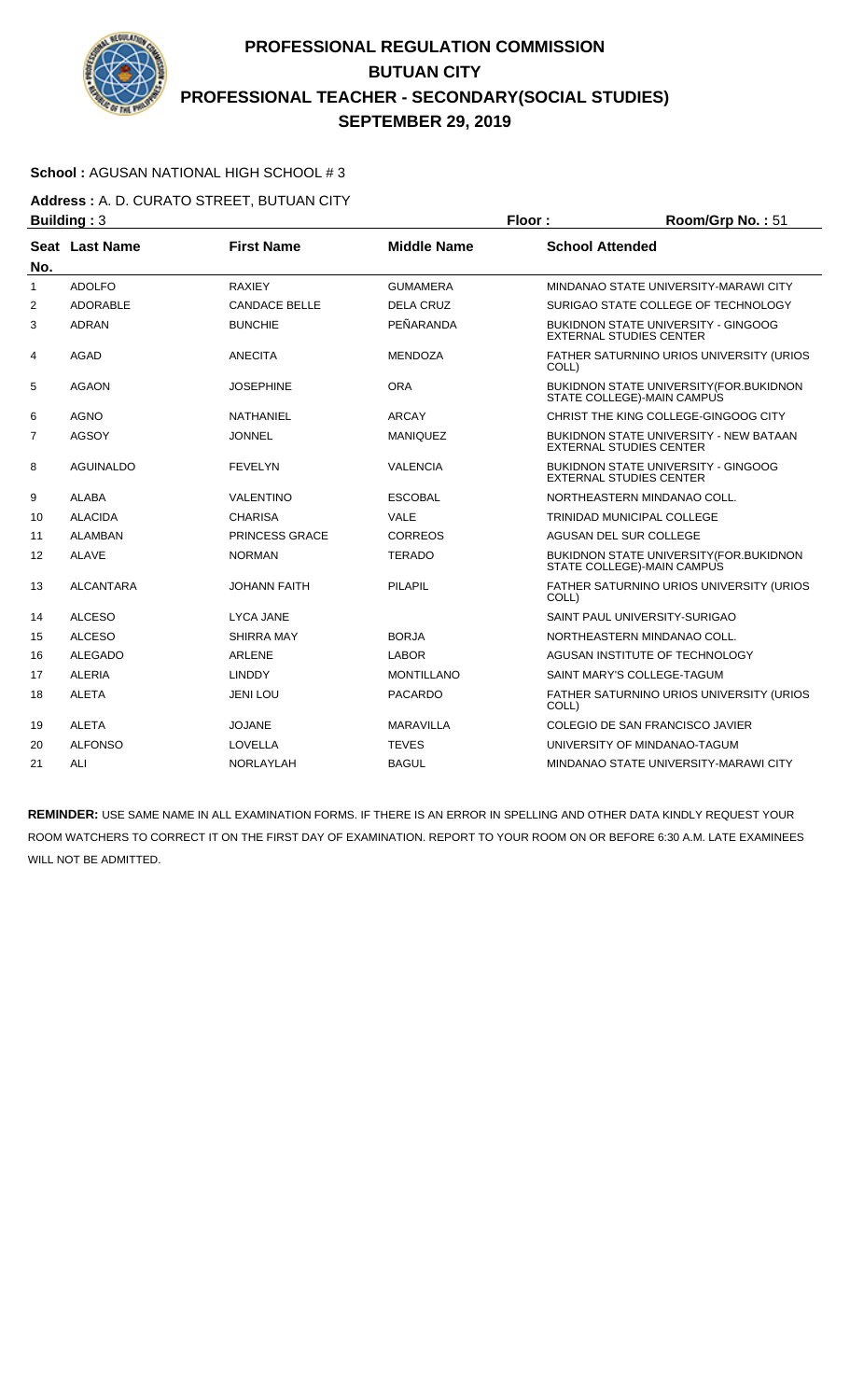

### **School :** AGUSAN NATIONAL HIGH SCHOOL # 3

**Address :** A. D. CURATO STREET, BUTUAN CITY **Building : 3 Floor : 8 <b>Floor : 8 Floor : 8 <b>Floor** : 8 **Room/Grp No. : 52** 

| No.            | Seat Last Name    | <b>First Name</b>     | <b>Middle Name</b> | <b>School Attended</b>                                                 |
|----------------|-------------------|-----------------------|--------------------|------------------------------------------------------------------------|
| $\mathbf{1}$   | <b>ALIMBOYONG</b> | <b>MERCY</b>          | AGOL               | SAINT THERESA COLLEGE-TANDAG                                           |
| $\overline{2}$ | <b>ALISER</b>     | <b>JULIET</b>         | <b>MUEGA</b>       | SOUTHEASTERN COLLEGE OF PADADA                                         |
| 3              | <b>ALOYON</b>     | <b>ROWENA</b>         | MAGALLEN           | AGUSAN DEL SUR COLLEGE                                                 |
| 4              | <b>ALQUIZAR</b>   | <b>MARILOU</b>        | <b>REMORIN</b>     | FATHER SATURNINO URIOS UNIVERSITY (URIOS<br>COLL)                      |
| 5              | <b>ALVERO</b>     | <b>JAMESJUN</b>       | <b>PLAZA</b>       | SURIGAO STATE COLLEGE OF TECHNOLOGY                                    |
| 6              | <b>AMACIO</b>     | <b>INGRID GRACE</b>   | <b>MACALIT</b>     | FATHER SATURNINO URIOS UNIVERSITY (URIOS<br>COLL)                      |
| 7              | <b>AMANDORON</b>  | LEAH                  | <b>EDULZURA</b>    | FATHER SATURNINO URIOS UNIVERSITY (URIOS<br>COLL)                      |
| 8              | <b>AMOR</b>       | <b>MARY JEAN</b>      | CORRO              | AGUSAN INSTITUTE OF TECHNOLOGY                                         |
| 9              | <b>ANASTACIO</b>  | <b>MIKKO JAN</b>      | <b>ANITO</b>       | UNIVERSITY OF MINDANAO-DAVAO CITY                                      |
| 10             | ANDOJOYAN         | <b>MARY CRIS</b>      | <b>ALAO</b>        | SAINT JOSEPH INSTITUTE OF TECHNOLOGY                                   |
| 11             | <b>ANI</b>        | <b>LYNN ANTHONETH</b> | <b>SARRA</b>       | FATHER SATURNINO URIOS UNIVERSITY (URIOS<br>COLL)                      |
| 12             | <b>ANINO</b>      | <b>MELODINA</b>       | <b>VILLAMOR</b>    | AGUSAN DEL SUR COLLEGE                                                 |
| 13             | <b>ANTIPORDA</b>  | <b>MANELYN</b>        | <b>JUMAWAN</b>     | FATHER SATURNINO URIOS UNIVERSITY (URIOS<br>COLL)                      |
| 14             | <b>ANTONA</b>     | <b>BERNARD ROBIN</b>  | <b>RIVAS</b>       | UNIVERSITY OF THE IMMACULATE CONCEPTION-<br><b>DAVAO</b>               |
| 15             | <b>ANTONIANO</b>  | <b>CHARMAINE</b>      | <b>CASTILLANO</b>  | FATHER SATURNINO URIOS UNIVERSITY (URIOS<br>COLL)                      |
| 16             | <b>APAO</b>       | <b>RICKY</b>          | <b>ESCATIN</b>     | SAINT JUDE THADDEUS INSTITUTE OF<br><b>TECHNOLOGY</b>                  |
| 17             | <b>APOLINAR</b>   | CANDELARIO JR         | <b>JUSON</b>       | BUKIDNON STATE UNIVERSITY (FOR. BUKIDNON<br>STATE COLLEGE)-MAIN CAMPUS |
| 18             | <b>APOLINARIO</b> | <b>JOERAZVIE</b>      | <b>ZUBIAGA</b>     | NORTHEASTERN MINDANAO COLL.                                            |
| 19             | <b>APOSTOL</b>    | <b>RHONA</b>          | <b>CIVICO</b>      | BUKIDNON STATE UNIVERSITY (FOR. BUKIDNON<br>STATE COLLEGE)-MAIN CAMPUS |
| 20             | <b>AQUINO</b>     | <b>EDGARDO JR</b>     | <b>MAQUILING</b>   | SAINT JOSEPH INSTITUTE OF TECHNOLOGY                                   |
| 21             | <b>AQUINO</b>     | <b>JERISLAND</b>      | <b>TELMO</b>       | ARRIESGADO COLLEGE FOUNDATION, INC.                                    |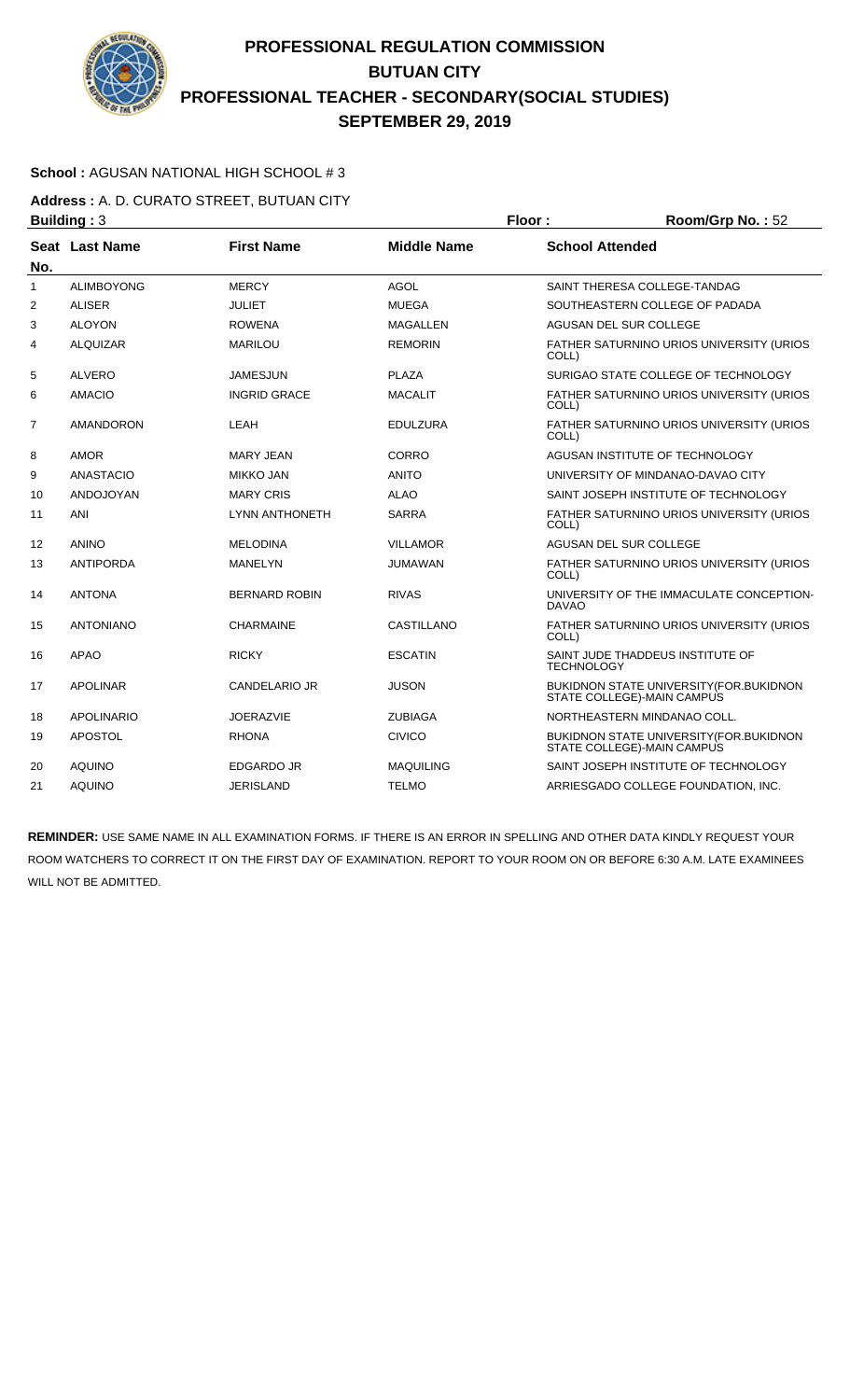

### **School :** AGUSAN NATIONAL HIGH SCHOOL # 3

**Address :** A. D. CURATO STREET, BUTUAN CITY **Building : 3 Floor : Room/Grp No. : 53** 

|                | Seat Last Name   | <b>First Name</b> | <b>Middle Name</b> | <b>School Attended</b>                                                       |
|----------------|------------------|-------------------|--------------------|------------------------------------------------------------------------------|
| No.            |                  |                   |                    |                                                                              |
| 1              | ARADILLA         | <b>GENALIN</b>    | <b>SALIGUMBA</b>   | MINDANAO UNIVERSITY OF SCIENCE &<br>TECHNOLOGY-CDO                           |
| $\overline{2}$ | <b>ARANA</b>     | <b>JOSUE</b>      | <b>FUENTES</b>     | NORTHEASTERN MINDANAO COLL.                                                  |
| 3              | <b>ARANETA</b>   | <b>RAMIEBOY</b>   | MALAZA             | SIARGAO ISLAND INSTITUTE OF TECHNOLOGY                                       |
| 4              | <b>ARAWE</b>     | <b>JAMES</b>      | <b>DAGANGON</b>    | <b>BUKIDNON STATE UNIVERSITY - GINGOOG</b><br><b>EXTERNAL STUDIES CENTER</b> |
| 5              | ARAYAN           | <b>MARIA LEAH</b> | CAMPO              | AGUSAN DEL SUR COLLEGE                                                       |
| 6              | ARCULAR          | <b>GENESIS</b>    | <b>ANGCOG</b>      | NORTHEASTERN MINDANAO COLL.                                                  |
| 7              | <b>ARCULAR</b>   | <b>MARJESSA</b>   | <b>BESAS</b>       | <b>BUCAS GRANDE FOUNDATION COLLEGE</b>                                       |
| 8              | <b>ARGUILLAS</b> | <b>RUTCHEL</b>    | <b>URQUIA</b>      | SURIGAO DEL SUR STATE UNIVERSITY -<br><b>CANTILAN CAMPUS</b>                 |
| 9              | <b>ARIAR</b>     | <b>NECY GRACE</b> | <b>BERNARDINO</b>  | NORTHEASTERN MINDANAO COLL.                                                  |
| 10             | <b>ARNADO</b>    | <b>NOREJEAN</b>   | <b>BAGUHIN</b>     | BUKIDNON STATE UNIVERSITY (FOR. BUKIDNON<br>STATE COLLEGE)-MAIN CAMPUS       |
| 11             | <b>ARNIEGO</b>   | <b>JENNY LIZA</b> | <b>ALLOCOD</b>     | STI COLLEGE - SURIGAO                                                        |
| 12             | ARNUZA           | <b>JIMMY</b>      | <b>NIEGOS</b>      | SURIGAO DEL SUR STATE UNIVERSITY - MAIN<br><b>CAMPUS</b>                     |
| 13             | <b>ARRIBA</b>    | <b>ROSIELYN</b>   | <b>MALABARBAS</b>  | NORTHEASTERN MINDANAO COLL.                                                  |
| 14             | <b>ARTAJO</b>    | <b>CHYRLEN</b>    | <b>LINGATONG</b>   | NORTHEASTERN MINDANAO COLL.                                                  |
| 15             | <b>ATIBAGOS</b>  | <b>CATHERINE</b>  | QUITORIO           | FATHER SATURNINO URIOS UNIVERSITY (URIOS<br>COLL)                            |
| 16             | <b>ATILLO</b>    | <b>VALERIE</b>    | <b>BERADOR</b>     | UNIVERSITY OF SAN JOSE-RECOLETOS                                             |
| 17             | <b>AUCERAN</b>   | <b>ROWINA</b>     | CATALOGO           | AGUSAN INSTITUTE OF TECHNOLOGY                                               |
| 18             | <b>AUSTRIA</b>   | <b>MARY ANN</b>   | <b>LUBAT</b>       | FATHER SATURNINO URIOS UNIVERSITY (URIOS<br>COLL)                            |
| 19             | AWIT             | <b>REZYL</b>      | <b>SIMON</b>       | AGUSAN DEL SUR COLLEGE                                                       |
| 20             | <b>AZARCON</b>   | <b>JENNA MAE</b>  | <b>MILLAN</b>      | UNIVERSITY OF THE PHILIPPINES-VISAYAS-CEBU<br><b>CITY</b>                    |
| 21             | <b>AZARCON</b>   | <b>KRISTINE</b>   | <b>MONTECLARO</b>  | FATHER SATURNINO URIOS UNIVERSITY (URIOS<br>COLL)                            |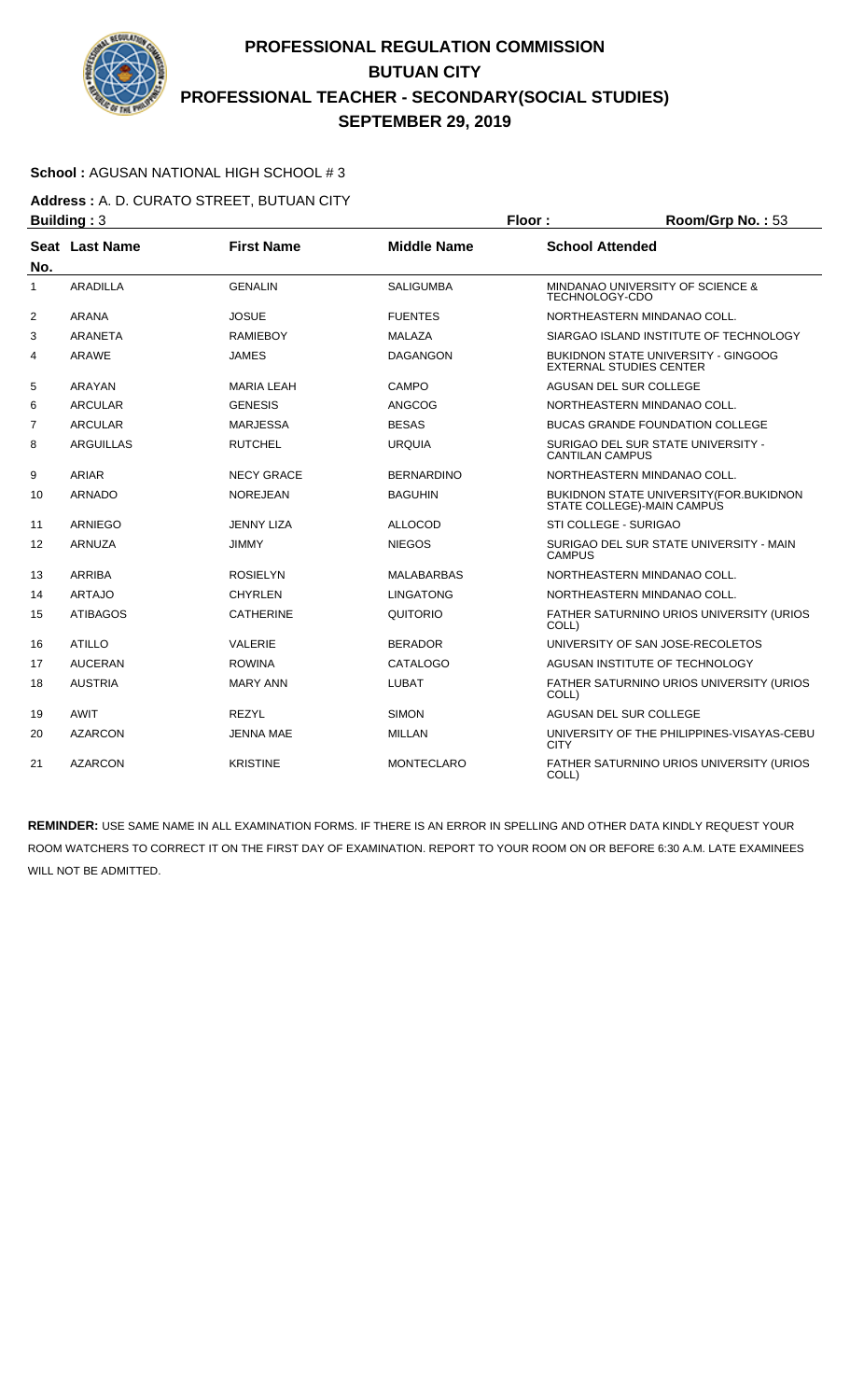

### **School :** AGUSAN NATIONAL HIGH SCHOOL # 3

**Address :** A. D. CURATO STREET, BUTUAN CITY **Building : 3 Floor : Floor : Room/Grp No. : 54** 

| No. | Seat Last Name   | <b>First Name</b>      | <b>Middle Name</b> | <b>School Attended</b>                                                       |
|-----|------------------|------------------------|--------------------|------------------------------------------------------------------------------|
| 1   | <b>AZARCON</b>   | LERALYN                | DE LA ROSA         | <b>HOLY CROSS OF DAVAO COLLEGE</b>                                           |
| 2   | <b>BABON</b>     | <b>RENYHEART</b>       | <b>ARON</b>        | <b>BUKIDNON STATE UNIVERSITY (FOR.BUKIDNON</b><br>STATE COLLEGE)-MAIN CAMPUS |
| 3   | <b>BACALLA</b>   | <b>ZOE ROSE</b>        | <b>ABIOUE</b>      | SAINT PAUL UNIVERSITY-SURIGAO                                                |
| 4   | <b>BACALSO</b>   | <b>JUDY ANN</b>        | ARNAN              | <b>TAGOLOAN COMMUNITY COLLEGE</b>                                            |
| 5   | <b>BACHICHA</b>  | <b>AURITA</b>          | <b>MACURAY</b>     | NORTHEASTERN MINDANAO COLL.                                                  |
| 6   | <b>BACOTO</b>    | <b>SHARMILA</b>        | <b>ROXAS</b>       | SURIGAO STATE COLLEGE OF TECHNOLOGY                                          |
| 7   | <b>BACOY</b>     | <b>ANILYN</b>          | <b>AUDITOR</b>     | LICEO DE CAGAYAN UNIVERSITY                                                  |
| 8   | <b>BADANA</b>    | <b>DAISY</b>           | <b>SILVOZA</b>     | SURIGAO DEL SUR STATE UNIVERSITY - MAIN<br><b>CAMPUS</b>                     |
| 9   | <b>BADIANG</b>   | <b>RAMIE DAX</b>       | <b>BONOTAN</b>     | MINDANAO STATE UNIVERSITY-MARAWI CITY                                        |
| 10  | <b>BADILLA</b>   | <b>CLEFORD</b>         | <b>EXCHAURE</b>    | CAMIGUIN POLYTECHNIC STATE COLLEGE                                           |
| 11  | <b>BAGAIPO</b>   | <b>HANNALIN</b>        | <b>GUINITARAN</b>  | SURIGAO STATE COLLEGE OF TECHNOLOGY                                          |
| 12  | <b>BAGAYAS</b>   | <b>VINCY THEOZELLE</b> | <b>MOSQUITO</b>    | SAINT PAUL UNIVERSITY-SURIGAO                                                |
| 13  | <b>BAGCAT</b>    | <b>JANETH</b>          | <b>JUAGPAO</b>     | SAINT THERESA COLLEGE-TANDAG                                                 |
| 14  | <b>BAGNOL</b>    | <b>SHELA</b>           | <b>MIRA</b>        | NORTHEASTERN MINDANAO COLL.                                                  |
| 15  | <b>BAGOL</b>     | <b>JULITA</b>          | <b>DACUP</b>       | AGUSAN INSTITUTE OF TECHNOLOGY                                               |
| 16  | <b>BAGUIO</b>    | <b>JACILE</b>          | <b>CABAJAR</b>     | SAINT JOSEPH INSTITUTE OF TECHNOLOGY                                         |
| 17  | <b>BAGUNAS</b>   | <b>MARLOU</b>          | <b>LABIGAN</b>     | DON JOSE ECLEO MEMORIAL EDUCATIONAL<br><b>FOUNDATION</b>                     |
| 18  | <b>BALABA</b>    | <b>JUNREY</b>          | <b>CAITOR</b>      | <b>BUKIDNON STATE UNIVERSITY (FOR.BUKIDNON</b><br>STATE COLLEGE)-MAIN CAMPUS |
| 19  | <b>BALACUIT</b>  | <b>MARINA</b>          | CALLO              | BUKIDNON STATE UNIVERSITY - GINGOOG<br><b>EXTERNAL STUDIES CENTER</b>        |
| 20  | <b>BALASABAS</b> | <b>GLYNN</b>           | LOZADA             | LOURDES COLLEGE                                                              |
| 21  | <b>BALBARINO</b> | <b>CHREZIEL</b>        | DELA PEÑA          | <b>BUCAS GRANDE FOUNDATION COLLEGE</b>                                       |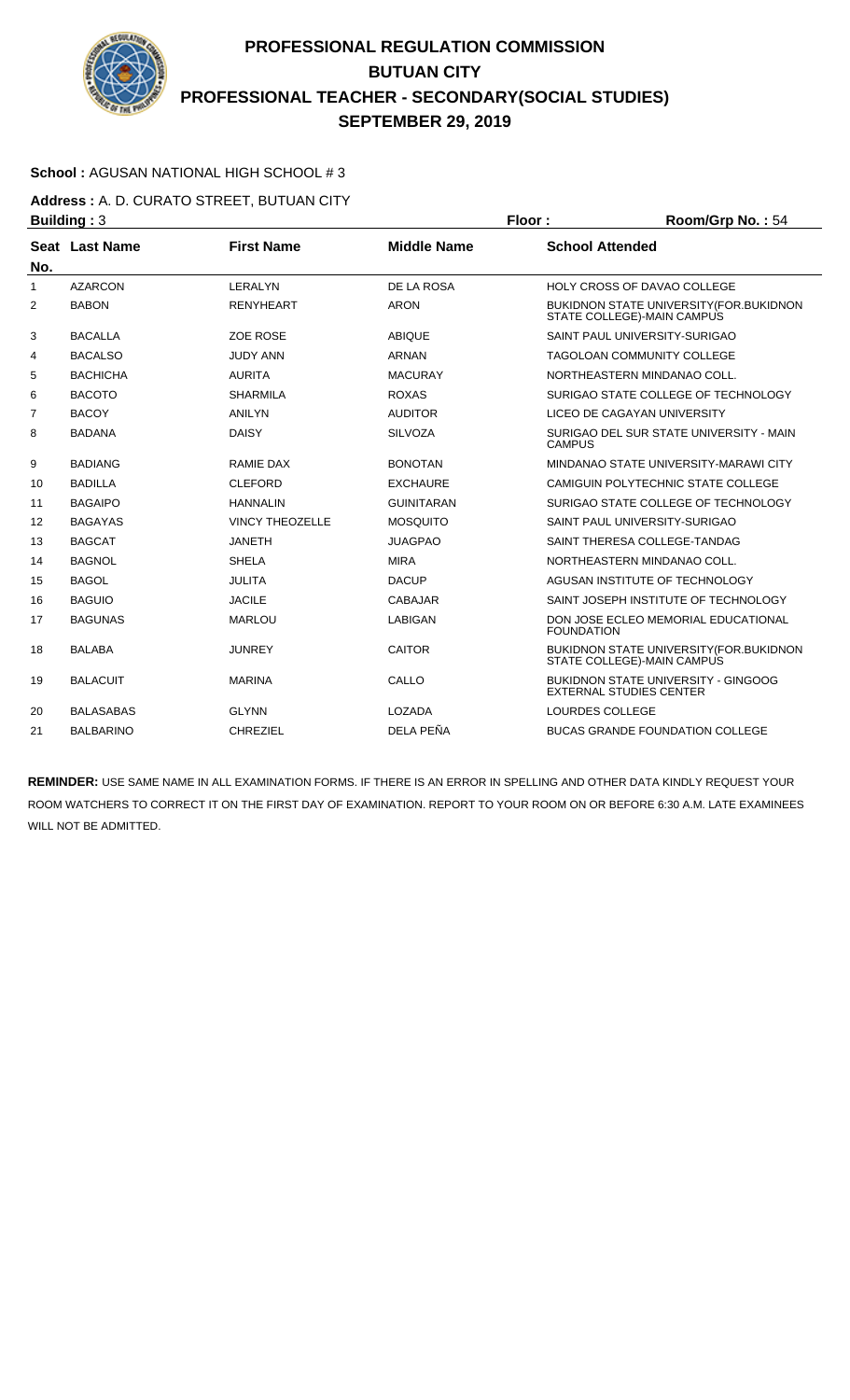

### **School :** AGUSAN NATIONAL HIGH SCHOOL # 3

**Address :** A. D. CURATO STREET, BUTUAN CITY **Building : 3 Floor : Room/Grp No. : 55** 

| No.            | Seat Last Name    | <b>First Name</b>        | <b>Middle Name</b> | <b>School Attended</b>                                                         |
|----------------|-------------------|--------------------------|--------------------|--------------------------------------------------------------------------------|
| 1              | <b>BALDEVINO</b>  | <b>ESCARLET</b>          | <b>BARIQUIT</b>    | <b>BUKIDNON STATE UNIVERSITY - GINGOOG</b><br><b>EXTERNAL STUDIES CENTER</b>   |
| $\overline{2}$ | <b>BALDIVINO</b>  | <b>ROSEMARIE</b>         | EBUÑA              | MINDANAO UNIVERSITY OF SCIENCE &<br><b>TECHNOLOGY-CDO</b>                      |
| 3              | <b>BALILI</b>     | <b>ALBIN</b>             | <b>PASCO</b>       | SAINT THERESA COLLEGE-TANDAG                                                   |
| 4              | <b>BALILI</b>     | <b>CHERIFE</b>           | <b>DAPAR</b>       | SURIGAO DEL SUR STATE UNIVERSITY -<br><b>CANTILAN CAMPUS</b>                   |
| 5              | <b>BALINOS</b>    | <b>CHRISTIAN JOY</b>     | <b>DUMAPLIN</b>    | NORTHERN MINDANAO COLLEGE                                                      |
| 6              | <b>BALISTOY</b>   | <b>CHARLENE MAE</b>      | <b>HERDILES</b>    | <b>BUKIDNON STATE UNIVERSITY (FOR. BUKIDNON)</b><br>STATE COLLEGE)-MAIN CAMPUS |
| 7              | <b>BALLADOS</b>   | JUNNEL                   | <b>DOLERA</b>      | FATHER SATURNINO URIOS UNIVERSITY (URIOS<br>COLL)                              |
| 8              | <b>BALORAN</b>    | <b>MAYA JOY</b>          | <b>CORTES</b>      | FATHER SATURNINO URIOS UNIVERSITY (URIOS<br>COLL)                              |
| 9              | <b>BALSOMO</b>    | <b>SHERYL</b>            | <b>MASACOTE</b>    | BUKIDNON STATE UNIVERSITY (FOR. BUKIDNON<br>STATE COLLEGE)-MAIN CAMPUS         |
| 10             | <b>BANGUIS</b>    | <b>DOROTHY</b>           | <b>BENEROS</b>     | SURIGAO STATE COLLEGE OF TECHNOLOGY                                            |
| 11             | <b>BANLUTA</b>    | <b>MARY LOU</b>          | <b>SUAREZ</b>      | SAINT THERESA COLLEGE-TANDAG                                                   |
| 12             | <b>BANQUIL</b>    | <b>AILYN</b>             | <b>DAGASDAS</b>    | HOLY CHILD COLLEGE OF BUTUAN                                                   |
| 13             | <b>BARON</b>      | <b>MERLYN</b>            | <b>POBE</b>        | SURIGAO STATE COLLEGE OF TECHNOLOGY                                            |
| 14             | <b>BARRO</b>      | <b>EUNICE SWEET VINN</b> | <b>SANTREZ</b>     | ATENEO DE DAVAO UNIVERSITY                                                     |
| 15             | <b>BARTOLO</b>    | <b>ROGENETH</b>          | <b>BERDON</b>      | SAINT PETER COLLEGE-BALINGASAG                                                 |
| 16             | <b>BARUNDAY</b>   | <b>MEYUKI</b>            | <b>UBOS</b>        | <b>BUCAS GRANDE FOUNDATION COLLEGE</b>                                         |
| 17             | <b>BASUL</b>      | <b>GREFF DANICA</b>      | <b>TORREGOSA</b>   | HOLY NAME UNIVERSITY (for.DIVINE WORD-<br>TAGBILARAN)                          |
| 18             | BAT-AO            | <b>LORNA</b>             | <b>JULVE</b>       | SURIGAO DEL SUR INSTITUTE OF TECHNOLOGY                                        |
| 19             | <b>BATINDA-AN</b> | <b>MEDINA</b>            | <b>MOLETA</b>      | <b>GINGOOG CITY JUNIOR COLLEGE</b>                                             |
| 20             | <b>BAUTISTA</b>   | <b>JEANY LIZ</b>         | <b>MALAQUE</b>     | SURIGAO DEL SUR STATE UNIVERSITY - MAIN<br><b>CAMPUS</b>                       |
| 21             | <b>BAUTISTA</b>   | MARYJANE                 | CAYANGCANG         | SAINT THERESA COLLEGE-TANDAG                                                   |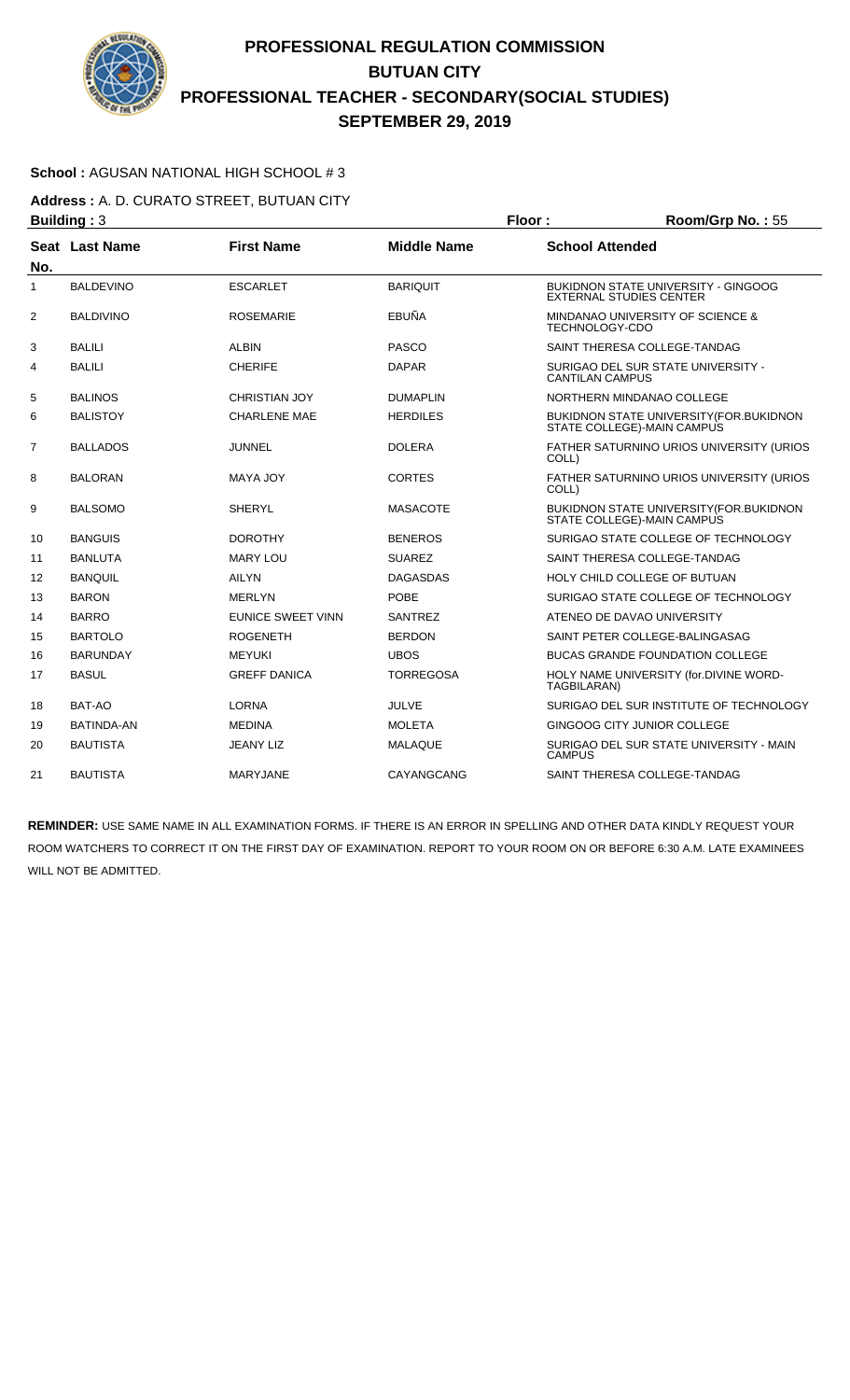

### **School :** AGUSAN NATIONAL HIGH SCHOOL # 3

**Address :** A. D. CURATO STREET, BUTUAN CITY **Building : 3 Floor : Room/Grp No. : 56** 

| No.          | <b>Seat Last Name</b> | <b>First Name</b>       | <b>Middle Name</b> | <b>School Attended</b>                                                         |
|--------------|-----------------------|-------------------------|--------------------|--------------------------------------------------------------------------------|
| $\mathbf{1}$ | <b>BAYBAY</b>         | <b>MARICHEL</b>         | <b>EMPAS</b>       | CARAGA STATE UNIVERSITY-BUTUAN CITY                                            |
| 2            | <b>BECINA</b>         | <b>MARY LOVELYN</b>     | <b>TORAJA</b>      | NORTHEASTERN MINDANAO COLL.                                                    |
| 3            | <b>BELIGANIO</b>      | ALLAN                   | <b>VILLAROYA</b>   | <b>BUKIDNON STATE UNIVERSITY (FOR. BUKIDNON)</b><br>STATE COLLEGE)-MAIN CAMPUS |
| 4            | <b>BELSONDRA</b>      | <b>SIM</b>              | <b>ALBAR</b>       | SAINT JOSEPH INSTITUTE OF TECHNOLOGY                                           |
| 5            | <b>BELTRAN</b>        | <b>RAZELLE FLORENCE</b> | <b>MEDINA</b>      | FATHER SATURNINO URIOS UNIVERSITY (URIOS<br>COLL)                              |
| 6            | <b>BELUAN</b>         | <b>SUNSHINE</b>         | <b>LOAYON</b>      | SAINT PAUL UNIVERSITY-SURIGAO                                                  |
| 7            | <b>BENDANILLO</b>     | <b>LEAN JULIUS</b>      | <b>TACUYAN</b>     | SAINT PAUL UNIVERSITY-SURIGAO                                                  |
| 8            | <b>BENDOY</b>         | ANGELIEGH               | <b>CABURIAN</b>    | AGUSAN DEL SUR COLLEGE                                                         |
| 9            | <b>BENIGAY</b>        | <b>GLEN</b>             | <b>ENDEREZ</b>     | HOLY CHILD COLLEGE OF BUTUAN                                                   |
| 10           | <b>BENSON</b>         | <b>CHARLESTON</b>       | <b>MIGUEL</b>      | <b>BUKIDNON STATE UNIVERSITY - LIBERTAD</b><br><b>EXTERNAL STUDIES CENTER</b>  |
| 11           | <b>BERCASIO</b>       | <b>JOMAR</b>            | PEPE               | PHILIPPINE NORMAL UNIVERSITY- MINDANAO                                         |
| 12           | <b>BERNADOS</b>       | <b>NORA</b>             | <b>VALLESPIN</b>   | NORTHWESTERN AGUSAN COLLEGE                                                    |
| 13           | <b>BERNALDEZ</b>      | <b>HAZEL</b>            | <b>RECITES</b>     | <b>BUKIDNON STATE UNIVERSITY (FOR. BUKIDNON)</b><br>STATE COLLEGE)-MAIN CAMPUS |
| 14           | <b>BERNALES</b>       | <b>VANESSA CHING</b>    | <b>DAVIDAO</b>     | NORTHEASTERN MINDANAO COLL.                                                    |
| 15           | <b>BERNIDO</b>        | <b>JHUNALYN MAE</b>     | <b>PEBIDA</b>      | STI COLLEGE - SURIGAO                                                          |
| 16           | <b>BEROU</b>          | <b>KRISTINE MAE</b>     | <b>LLANASAS</b>    | BUKIDNON STATE UNIVERSITY - KALILANGAN<br><b>EXTENSION CAMPUS</b>              |
| 17           | <b>BESAS</b>          | <b>GENABETH</b>         | <b>PAJOYO</b>      | <b>BUCAS GRANDE FOUNDATION COLLEGE</b>                                         |
| 18           | <b>BESAS</b>          | LIZEL                   | <b>GUELOS</b>      | SAINT JOSEPH INSTITUTE OF TECHNOLOGY                                           |
| 19           | <b>BICLAR</b>         | <b>SHELLA MAE</b>       | <b>TABADA</b>      | <b>SURIGAO EDUCATION CENTER</b>                                                |
| 20           | <b>BIONG</b>          | <b>TESSA MARU</b>       | <b>BAGALAY</b>     | SAINT PAUL UNIVERSITY-SURIGAO                                                  |
| 21           | <b>BIONGCOG</b>       | <b>ARCHIBAL</b>         | <b>PONIO</b>       | SAINT JOSEPH INSTITUTE OF TECHNOLOGY                                           |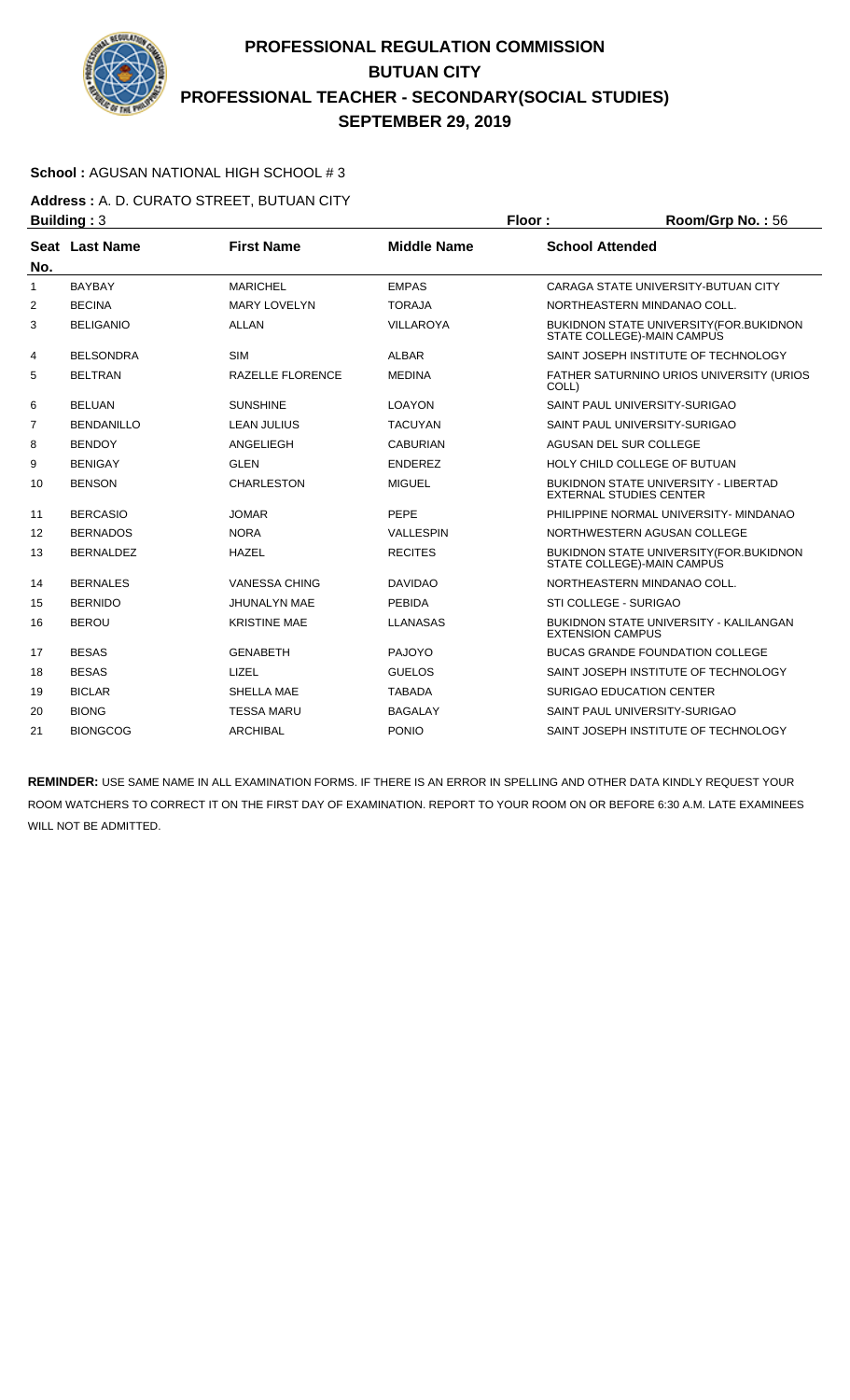

### **School :** AGUSAN NATIONAL HIGH SCHOOL # 3

**Address :** A. D. CURATO STREET, BUTUAN CITY **Building : 3 Floor : Floor : Room/Grp No. : 57** 

| No.            | Seat Last Name    | <b>First Name</b>     | <b>Middle Name</b> | <b>School Attended</b>                                                 |
|----------------|-------------------|-----------------------|--------------------|------------------------------------------------------------------------|
| 1              | <b>BLANCA</b>     | <b>MAURICE</b>        | <b>SANTOS</b>      | <b>SAN FRANCISCO COLLEGES</b>                                          |
| 2              | <b>BLANCO</b>     | <b>ANDY SEAN</b>      | <b>MORENO</b>      | AGUSAN DEL SUR STATE COLLEGE OF<br><b>AGRICULTURE &amp; TECHNOLOGY</b> |
| 3              | <b>BOBILA</b>     | <b>JOSIE CRISTINE</b> | <b>ESPIEL</b>      | SURIGAO STATE COLLEGE OF TECHNOLOGY                                    |
| 4              | <b>BOHOL</b>      | <b>CHARLENE</b>       | <b>RUDELA</b>      | NORTHEASTERN MINDANAO COLL.                                            |
| 5              | <b>BOHOL</b>      | <b>MIGEN</b>          | PANGATUNGGAN       | <b>BUCAS GRANDE FOUNDATION COLLEGE</b>                                 |
| 6              | <b>BOOC</b>       | LOVELLA               | <b>HUERA</b>       | FATHER SATURNINO URIOS UNIVERSITY (URIOS<br>COLL)                      |
| $\overline{7}$ | <b>BOYLES</b>     | <b>MARLY</b>          | VILLANUEVA         | FATHER SATURNINO URIOS UNIVERSITY (URIOS<br>COLL)                      |
| 8              | <b>BROQUEZA</b>   | <b>VENISSA</b>        | <b>NAVARRO</b>     | NORTHEASTERN MINDANAO COLL.                                            |
| 9              | <b>BUDO</b>       | <b>JEFFREY</b>        | <b>TRIMIDAL</b>    | UNIVERSITY OF MINDANAO-TAGUM                                           |
| 10             | <b>BUENAVIDES</b> | <b>JONIBETH</b>       | <b>SITOY</b>       | SURIGAO STATE COLLEGE OF TECHNOLOGY                                    |
| 11             | <b>BUNTAD</b>     | <b>DENLY</b>          | <b>CONSIGNA</b>    | SIARGAO ISLAND INSTITUTE OF TECHNOLOGY                                 |
| 12             | <b>BUNTAD</b>     | <b>KRIZIA JEAN</b>    | <b>ANGCOG</b>      | SURIGAO STATE COLLEGE OF TECHNOLOGY                                    |
| 13             | <b>BUQUE</b>      | <b>JEAN</b>           | <b>CURALDE</b>     | <b>AGUSAN COLLEGES</b>                                                 |
| 14             | <b>BURGOS</b>     | <b>LOEDA KAYE</b>     | <b>SECRETARIO</b>  | PHILIPPINE NORMAL UNIVERSITY- MINDANAO                                 |
| 15             | <b>BURNEA</b>     | <b>JOSEPHINE</b>      | VILLANUEVA         | AGUSAN INSTITUTE OF TECHNOLOGY                                         |
| 16             | <b>BUTCON</b>     | <b>CHRISTIAN JOEL</b> | <b>UDARBE</b>      | PHILIPPINE NORMAL UNIVERSITY- MINDANAO                                 |
| 17             | <b>CABAJES</b>    | <b>JENALYN</b>        | ARAYAN             | NORTHEASTERN MINDANAO COLL.                                            |
| 18             | <b>CABALDE</b>    | <b>RUTH</b>           | ARESGADO           | SURIGAO DEL SUR STATE UNIVERSITY - MAIN<br><b>CAMPUS</b>               |
| 19             | <b>CABALLES</b>   | <b>JESSICA</b>        | CADAGDAGON         | <b>XAVIER UNIVERSITY</b>                                               |
| 20             | CABANDO           | <b>MERRY CRIS</b>     | <b>ALFECHE</b>     | AGUSAN DEL SUR COLLEGE                                                 |
| 21             | <b>CABURATAN</b>  | <b>MA. KRYSTEL</b>    | <b>SENARILLOS</b>  | MINDANAO STATE UNIVERSITY-MARAWI CITY                                  |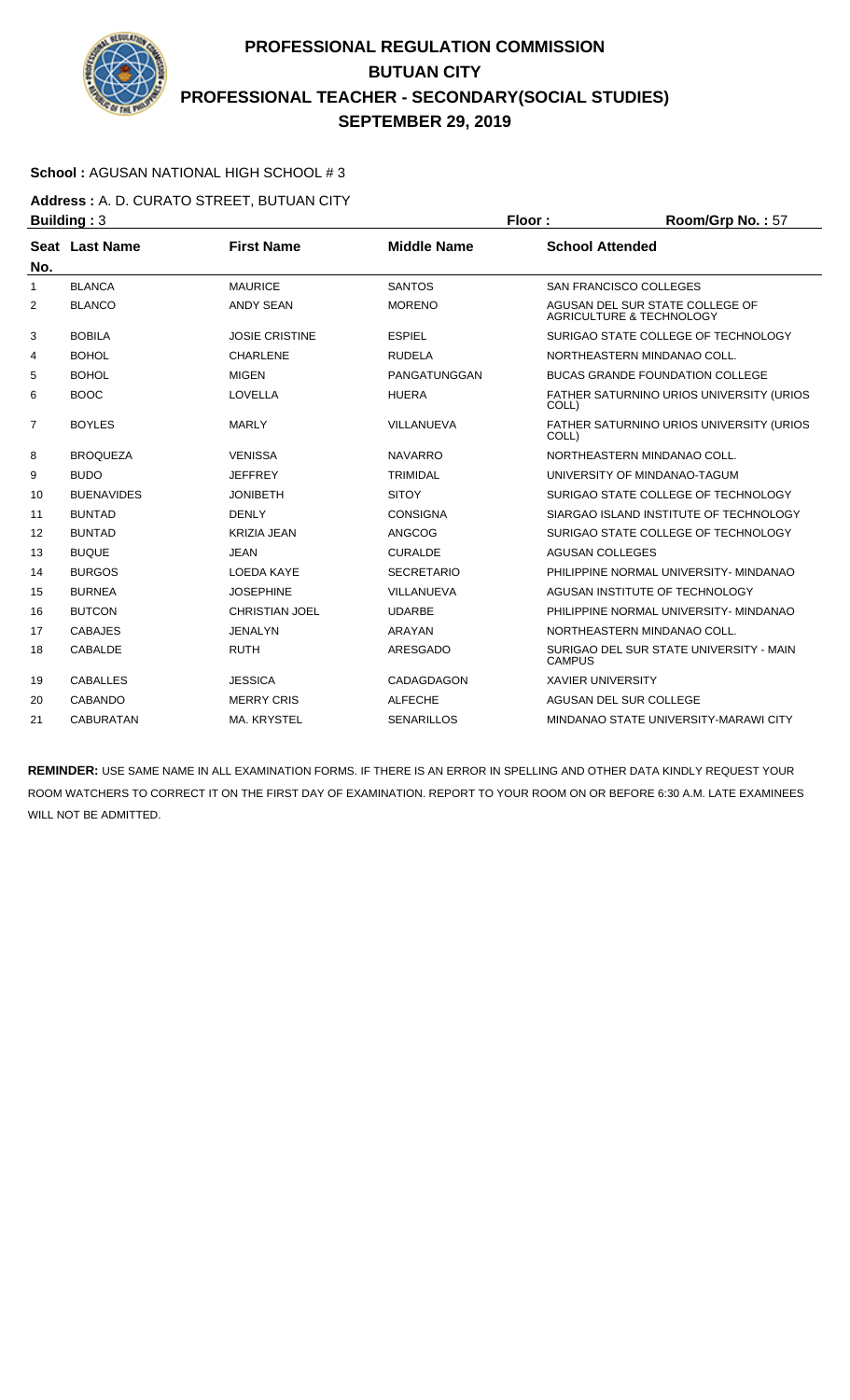

### **School :** AGUSAN NATIONAL HIGH SCHOOL # 3

**Address :** A. D. CURATO STREET, BUTUAN CITY **Building : 3 Floor : Room/Grp No. : 58** 

| No.          | Seat Last Name   | <b>First Name</b>      | <b>Middle Name</b> | <b>School Attended</b>                                         |
|--------------|------------------|------------------------|--------------------|----------------------------------------------------------------|
| $\mathbf{1}$ | <b>CABUSAO</b>   | <b>KATRINA JANE</b>    | <b>RIVAS</b>       | SAINT JOSEPH INSTITUTE OF TECHNOLOGY                           |
| 2            | CADAVOS          | <b>ANNA CRIS</b>       | <b>SUAREZ</b>      | SURIGAO DEL SUR STATE UNIVERSITY - MAIN<br><b>CAMPUS</b>       |
| 3            | <b>CADAY</b>     | JILL                   | <b>RAVELO</b>      | SAINT FRANCIS XAVIER COLLEGE                                   |
| 4            | <b>CAGABCAB</b>  | <b>REYCHELLE</b>       | LOZADA             | PHILIPPINE NORMAL UNIVERSITY- MINDANAO                         |
| 5            | CAGASAN          | <b>JENELYN</b>         | PAREJO             | MINDANAO STATE UNIVERSITY-MARAWI CITY                          |
| 6            | CAHANAP          | <b>KYLIE NADILYN</b>   | <b>PALOMAS</b>     | ACLC COLLEGE OF BUTUAN CITY                                    |
| 7            | CAJES            | <b>SAMSON JR</b>       | <b>DUAT</b>        | MINDANAO STATE UNIVERSITY-NAAWAN                               |
| 8            | CALAPRE          | <b>MARLON</b>          | <b>DULLO</b>       | NORTHEASTERN MINDANAO COLL.                                    |
| 9            | <b>CALDERON</b>  | <b>ERNIE</b>           | <b>SANTILLAN</b>   | AGUSAN DEL SUR COLLEGE                                         |
| 10           | <b>CALMA</b>     | <b>LINDYLOU</b>        | <b>BARBACAL</b>    | SAINT JOSEPH INSTITUTE OF TECHNOLOGY                           |
| 11           | <b>CALMORIN</b>  | <b>NELJELIE</b>        | <b>PATEÑO</b>      | CARAGA STATE UNIVERSITY-BUTUAN CITY                            |
| 12           | CALO             | <b>LEAH ANTONIETTE</b> | <b>TALAVERA</b>    | FATHER SATURNINO URIOS UNIVERSITY (URIOS<br>COLL)              |
| 13           | CALO             | <b>MIRASOL</b>         | <b>SAGOSAY</b>     | MINDANAO STATE UNIVERSITY-MARAWI CITY                          |
| 14           | CALO             | <b>REGELYN</b>         | <b>BRIONES</b>     | CARAGA STATE UNIVERSITY-CABADBARAN.<br><b>AGUSAN DEL NORTE</b> |
| 15           | <b>CALURASAN</b> | <b>RENOLT</b>          | <b>MORANTE</b>     | SOUTHERN DE ORO PHILIPPINE COLLEGE                             |
| 16           | <b>CAMARIN</b>   | <b>JENNY</b>           | ANGCHANGCO         | SAINT FRANCIS XAVIER COLLEGE                                   |
| 17           | <b>CAMINO</b>    | <b>AIZEL MAE</b>       | <b>PANDELING</b>   | SURIGAO DEL SUR STATE UNIVERSITY - LIANGA<br><b>CAMPUS</b>     |
| 18           | <b>CAMPILLA</b>  | <b>METCHEL</b>         | <b>SABADO</b>      | SOUTHWAY COLLEGE OF TECHNOLOGY                                 |
| 19           | <b>CAMPOS</b>    | <b>CRISTINE</b>        | QUIJADA            | CARAGA STATE UNIVERSITY-BUTUAN CITY                            |
| 20           | <b>CAMPOS</b>    | <b>JOCELYN</b>         | <b>BALBAO</b>      | FATHER SATURNINO URIOS UNIVERSITY (URIOS<br>COLL)              |
| 21           | <b>CANATOY</b>   | <b>JOVELYN</b>         | <b>CABATINGAN</b>  | AGUSAN DEL SUR COLLEGE                                         |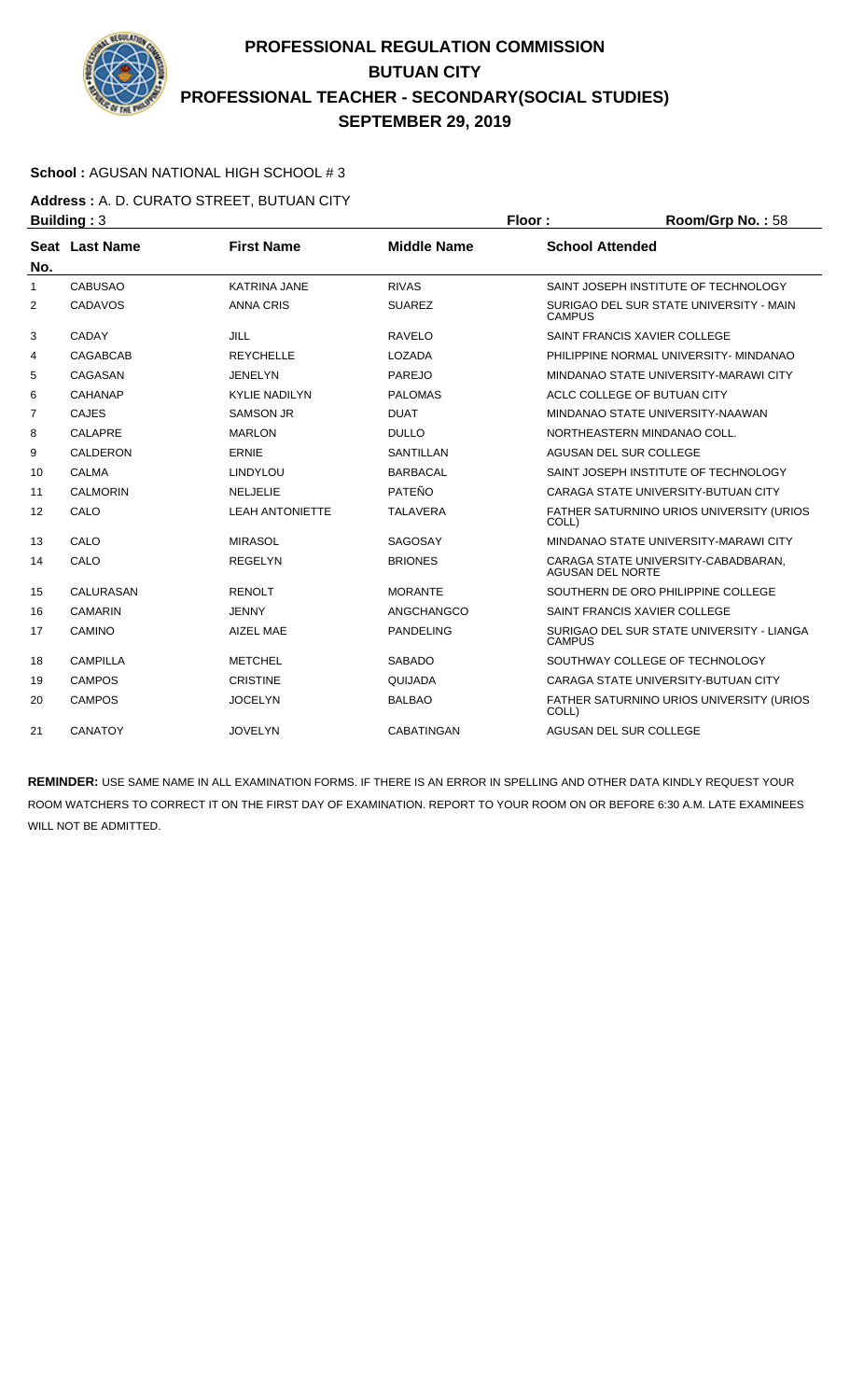

### **School :** AGUSAN NATIONAL HIGH SCHOOL # 3

**Address :** A. D. CURATO STREET, BUTUAN CITY **Building : 3 Floor : 8 <b>Floor : 8 Floor : 8 <b>Floor** : 8 **Room/Grp No. : 59** 

| No.            | Seat Last Name  | <b>First Name</b>        | <b>Middle Name</b> | <b>School Attended</b>                                                        |
|----------------|-----------------|--------------------------|--------------------|-------------------------------------------------------------------------------|
| 1              | <b>CANDA</b>    | <b>ANGELY MARIE</b>      | <b>LUMANCAS</b>    | UNIVERSITY OF SAN CARLOS                                                      |
| 2              | CANDELARIO      | <b>DALENE</b>            | <b>MERCADO</b>     | MOUNT CARMEL COLLEGE-AGUSAN DEL SUR                                           |
| 3              | CANGCO          | REYNALDO JR              | <b>FELIZARTA</b>   | AGUSAN DEL SUR COLLEGE                                                        |
| 4              | <b>CANLAS</b>   | <b>JENVER</b>            | <b>ALBURO</b>      | ACLC COLLEGE OF BUTUAN CITY                                                   |
| 5              | <b>CANONIGO</b> | <b>CHARITY</b>           | <b>PUSON</b>       | SAINT THERESA COLLEGE-TANDAG                                                  |
| 6              | CANOY           | <b>ERLINDA</b>           | <b>AYENTO</b>      | NEW NORTHERN MINDANAO COLLEGE                                                 |
| $\overline{7}$ | CANOY           | MAEZENDY                 | <b>BONGHANOY</b>   | SAINT JOSEPH INSTITUTE OF TECHNOLOGY                                          |
| 8              | <b>CANTERA</b>  | <b>HAZEL</b>             | <b>CARINGAL</b>    | MINDANAO STATE UNIVERSITY-MARAWI CITY                                         |
| 9              | CAPANGPANGAN    | <b>ZIANNE</b>            | <b>ASOK</b>        | CARAGA STATE UNIVERSITY-BUTUAN CITY                                           |
| 10             | CAPILITAN       | <b>ELVIE</b>             | <b>SARCEDA</b>     | SOUTHERN CHRISTIAN COLLEGE                                                    |
| 11             | <b>CAPUYAN</b>  | <b>MARICEL</b>           | <b>BARRIGA</b>     | <b>BUKIDNON STATE UNIVERSITY - MONKAYO</b><br><b>EXTERNAL STUDIES CENTER</b>  |
| 12             | <b>CARBON</b>   | <b>CHARISA</b>           | <b>JARAMILLO</b>   | <b>BUKIDNON STATE UNIVERSITY - ALUBIJID</b><br><b>EXTERNAL STUDIES CENTER</b> |
| 13             | CARDUZA         | <b>DERIC JESTONI</b>     | CONIATO            | <b>BUCAS GRANDE FOUNDATION COLLEGE</b>                                        |
| 14             | CARIÑO          | <b>MARIVIC</b>           | <b>ALIPAYO</b>     | SIARGAO ISLAND INSTITUTE OF TECHNOLOGY                                        |
| 15             | <b>CARIÑOSA</b> | <b>GENEVIVE</b>          | <b>MONTOYA</b>     | FATHER SATURNINO URIOS UNIVERSITY (URIOS<br>COLL)                             |
| 16             | CARLOS          | <b>HENRY JOE</b>         | YBAÑEZ             | SAINT JOSEPH INSTITUTE OF TECHNOLOGY                                          |
| 17             | <b>CARNICER</b> | <b>AMYBETH</b>           | <b>GATO</b>        | SURIGAO STATE COLLEGE OF TECHNOLOGY                                           |
| 18             | <b>CARNICER</b> | <b>NIVEA RHINE</b>       | <b>DELATADO</b>    | NORTHEASTERN MINDANAO COLL.                                                   |
| 19             | CASAL           | <b>HANNA REIA NESTLE</b> | <b>ABORQUE</b>     | AGUSAN DEL SUR STATE COLLEGE OF<br>AGRICULTURE & TECHNOLOGY                   |
| 20             | CASIDO          | <b>BAILEY JEANNE</b>     | <b>HOYLE</b>       | SURIGAO STATE COLLEGE OF TECHNOLOGY                                           |
| 21             | <b>CASINDAC</b> | <b>JENES</b>             | <b>MARTINEZ</b>    | NEW NORTHERN MINDANAO COLLEGE                                                 |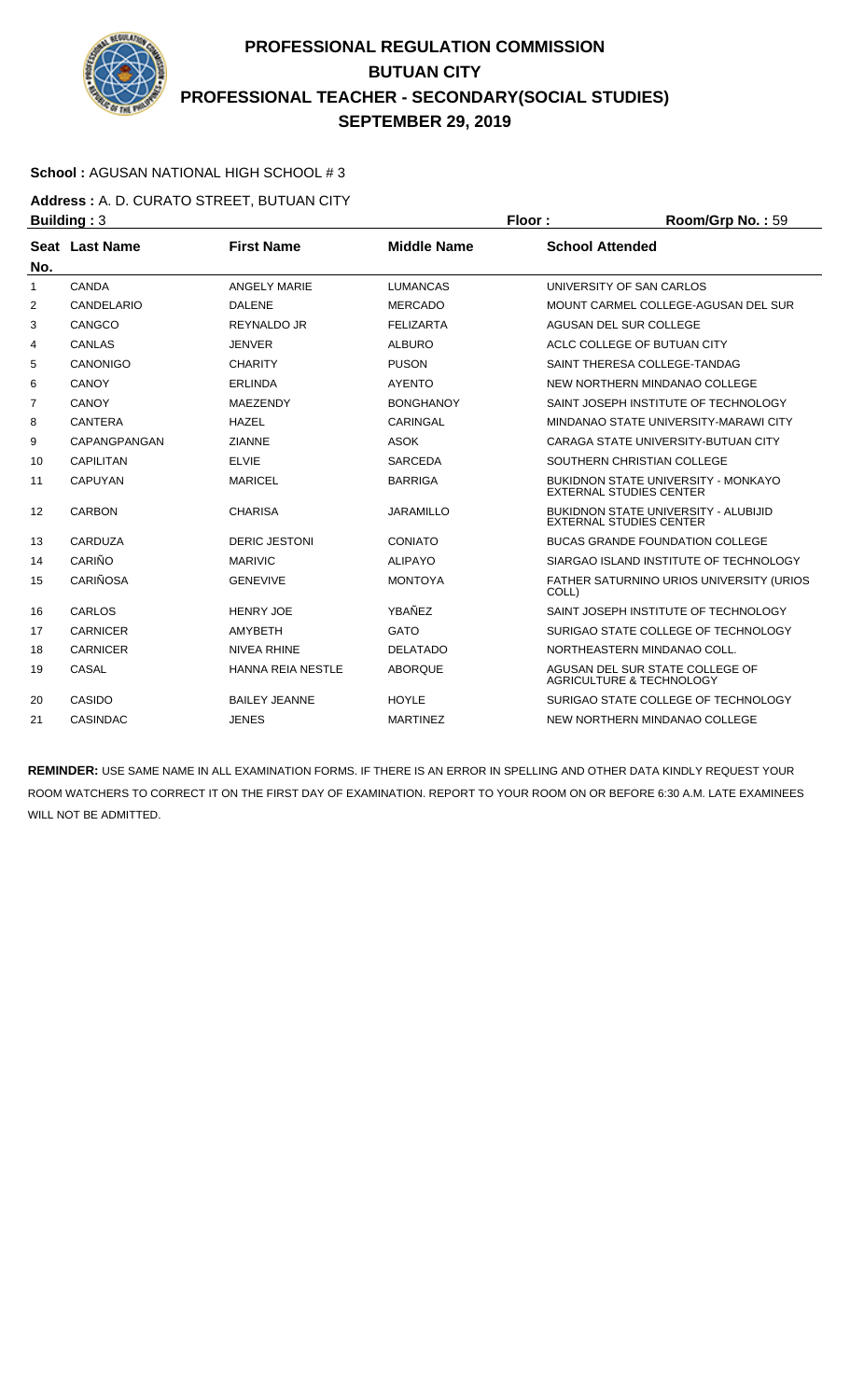

### **School :** AGUSAN NATIONAL HIGH SCHOOL # 3

**Address :** A. D. CURATO STREET, BUTUAN CITY **Building : 3 Floor : Room/Grp No. : 60** 

| No.            | Seat Last Name   | <b>First Name</b> | <b>Middle Name</b> | <b>School Attended</b>                                                        |
|----------------|------------------|-------------------|--------------------|-------------------------------------------------------------------------------|
| 1              | CASIO            | <b>MARJUN</b>     | <b>CULTURA</b>     | FATHER SATURNINO URIOS UNIVERSITY (URIOS<br>COLL)                             |
| 2              | <b>CASTRO</b>    | <b>CHRISTINE</b>  | <b>ENDERES</b>     | MINDANAO STATE UNIVERSITY-MARAWI CITY                                         |
| 3              | <b>CASTRO</b>    | <b>CLEO JESSA</b> | <b>DOLORIEL</b>    | SURIGAO DEL SUR STATE UNIVERSITY -<br><b>CANTILAN CAMPUS</b>                  |
| 4              | <b>CASTRO</b>    | LEAH              | CAYETANO           | PHILIPPINE NORMAL UNIVERSITY- MINDANAO                                        |
| 5              | <b>CASTRUDES</b> | <b>JAMES</b>      | <b>TAGALOG</b>     | PHILIPPINE NORMAL UNIVERSITY- MINDANAO                                        |
| 6              | <b>CATALLA</b>   | <b>MARJORIE</b>   | <b>LISONDRA</b>    | SAINT PAUL UNIVERSITY-SURIGAO                                                 |
| $\overline{7}$ | CATIIL           | <b>JULIUS</b>     | <b>AROA</b>        | <b>BUKIDNON STATE UNIVERSITY (FOR. BUKIDNON</b><br>STATE COLLEGE)-MAIN CAMPUS |
| 8              | CATULMO          | <b>GLADY MAY</b>  | <b>REYES</b>       | SURIGAO STATE COLLEGE OF TECHNOLOGY                                           |
| 9              | <b>CAVITE</b>    | <b>JEZEL</b>      | <b>CURAYAG</b>     | SURIGAO DEL SUR STATE UNIVERSITY -<br><b>CANTILAN CAMPUS</b>                  |
| 10             | <b>CELEDIO</b>   | <b>JERWIN</b>     | <b>ESTREMOS</b>    | AGUSAN COLLEGES                                                               |
| 11             | <b>CELESTE</b>   | <b>JEZAMUR</b>    | <b>MAGNO</b>       | NORTHEASTERN MINDANAO COLL.                                                   |
| 12             | <b>CENIZA</b>    | CRISMAE           | <b>MIOLE</b>       | <b>BUTUAN CITY COLLEGES</b>                                                   |
| 13             | <b>CEQUIÑA</b>   | <b>WENDELYN</b>   | <b>ATIENZA</b>     | SAINT RITA'S COLLEGE-BALINGASAG                                               |
| 14             | <b>CERO</b>      | <b>AIMEE</b>      | <b>SAGA</b>        | NORTHWESTERN AGUSAN COLLEGE                                                   |
| 15             | <b>CERVANTES</b> | <b>HILDA</b>      | <b>COLITA</b>      | LICEO DE CAGAYAN UNIVERSITY                                                   |
| 16             | <b>CHAVES</b>    | AIMEE LOU         | <b>IRA</b>         | CAMIGUIN POLYTECHNIC STATE COLLEGE                                            |
| 17             | <b>CHAVEZ</b>    | <b>AIZA</b>       | <b>KUIZON</b>      | NORTHERN MINDANAO COLLEGE                                                     |
| 18             | <b>CHAVEZ</b>    | <b>EMMANUEL</b>   | <b>LOZALDO</b>     | SURIGAO STATE COLLEGE OF TECHNOLOGY                                           |
| 19             | <b>CHAVEZ</b>    | <b>ESTEFANIE</b>  | <b>GONZALES</b>    | SAINT JOSEPH INSTITUTE OF TECHNOLOGY                                          |
| 20             | <b>CIFRA</b>     | <b>MARY JEAN</b>  | <b>CORTEZ</b>      | UNIVERSITY OF MINDANAO-TAGUM                                                  |
| 21             | <b>CLAR</b>      | <b>ROSHERL</b>    | <b>TELARMA</b>     | UNIDA CHRISTIAN COLLEGES (for. UNIDA<br><b>EVANGELICAL COLL)</b>              |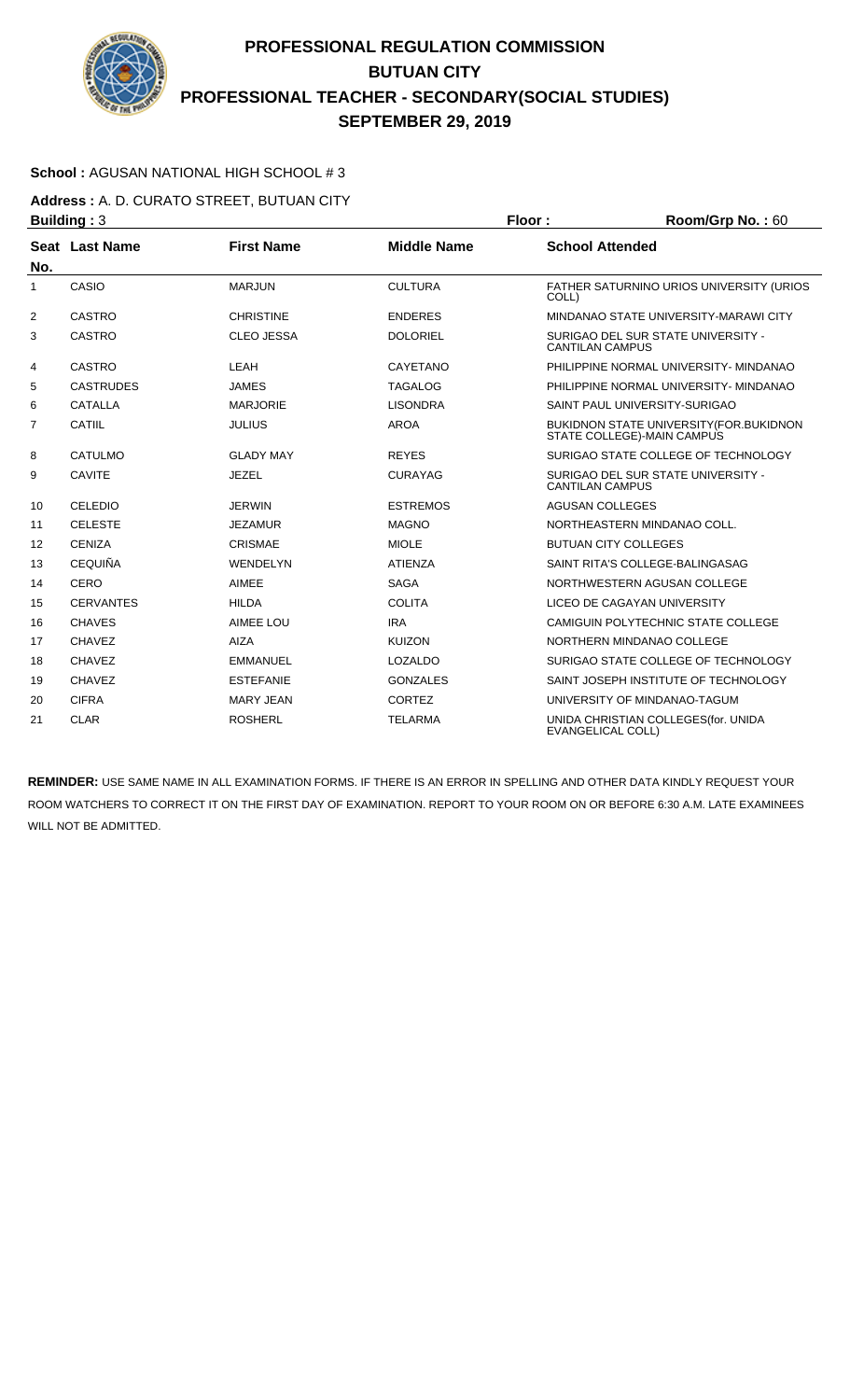

### **School :** AGUSAN NATIONAL HIGH SCHOOL # 3

**Address :** A. D. CURATO STREET, BUTUAN CITY **Building :** 3 **Floor : Room/Grp No. :** 61

| No. | Seat Last Name  | <b>First Name</b>        | <b>Middle Name</b> | <b>School Attended</b>                                         |
|-----|-----------------|--------------------------|--------------------|----------------------------------------------------------------|
| 1   | CLARO           | <b>MARY GRACE</b>        | <b>OCAMPO</b>      | CAPITOL UNIVERSITY (for.CAGAYAN CAPITOL<br>COLL.)              |
| 2   | <b>CLEMEÑA</b>  | <b>MELANE</b>            | <b>ESTRERA</b>     | GINGOOG CITY JUNIOR COLLEGE                                    |
| 3   | <b>COLITA</b>   | <b>ARTHUR</b>            |                    | CARAGA STATE UNIVERSITY-CABADBARAN.<br><b>AGUSAN DEL NORTE</b> |
| 4   | COMA            | <b>MERLIZA MAE</b>       | LIM                | SIARGAO ISLAND INSTITUTE OF TECHNOLOGY                         |
| 5   | <b>COMON</b>    | <b>RITZHEL</b>           | <b>ENOY</b>        | SAINT VINCENT DE PAUL COLLEGE-BISLIG                           |
| 6   | <b>CONCHA</b>   | <b>MARIA CRISTINAGIL</b> | <b>PELEGRINO</b>   | NORTHWESTERN AGUSAN COLLEGE                                    |
| 7   | <b>CONCHA</b>   | <b>ROLLY</b>             | <b>DOTAROT</b>     | STI COLLEGE - SURIGAO                                          |
| 8   | CONDE           | <b>MARVIN</b>            | ORTEGA             | SURIGAO STATE COLLEGE OF TECHNOLOGY                            |
| 9   | <b>CONSIGNA</b> | <b>JUVENIL</b>           | PIEDAD             | SIARGAO ISLAND INSTITUTE OF TECHNOLOGY                         |
| 10  | CONSIGO         | <b>VIRGENIA</b>          | ALIBANGBANG        | <b>RIZAL MEMORIAL COLLEGE</b>                                  |
| 11  | CORAL           | <b>RONNIE</b>            | <b>PIENCENAVES</b> | UNIVERSITY OF CEBU                                             |
| 12  | <b>CORDETA</b>  | <b>JONA</b>              | <b>TINO</b>        | STI COLLEGE - SURIGAO                                          |
| 13  | <b>CORDITA</b>  | <b>AIMIE</b>             | <b>BARONDAY</b>    | <b>BUCAS GRANDE FOUNDATION COLLEGE</b>                         |
| 14  | CORE            | <b>RONALD</b>            | AMPER              | NORTHWESTERN AGUSAN COLLEGE                                    |
| 15  | CORRO           | <b>MARY GRACE</b>        | <b>ALIGWAY</b>     | <b>HOLY CROSS OF DAVAO COLLEGE</b>                             |
| 16  | <b>CORTES</b>   | AMOZEL SARAH JANE        | BAG-AO             | SURIGAO STATE COLLEGE OF TECHNOLOGY                            |
| 17  | <b>CORUÑA</b>   | <b>VAL ULYSSIS</b>       | <b>CUPIN</b>       | FATHER SATURNINO URIOS UNIVERSITY (URIOS<br>COLL)              |
| 18  | <b>CORVERA</b>  | LORIE JANE               | <b>BENIGA</b>      | PHILIPPINE NORMAL UNIVERSITY- MINDANAO                         |
| 19  | <b>CREENCIA</b> | <b>SAUDIA</b>            | <b>MENIL</b>       | MINDANAO STATE UNIVERSITY-MARAWI CITY                          |
| 20  | <b>CRISTINO</b> | <b>MARJORIE</b>          | <b>SURIGAO</b>     | SAINT PAUL UNIVERSITY-SURIGAO                                  |
| 21  | <b>CRUJE</b>    | <b>DELLIE</b>            | <b>SAJOL</b>       | STI COLLEGE - SURIGAO                                          |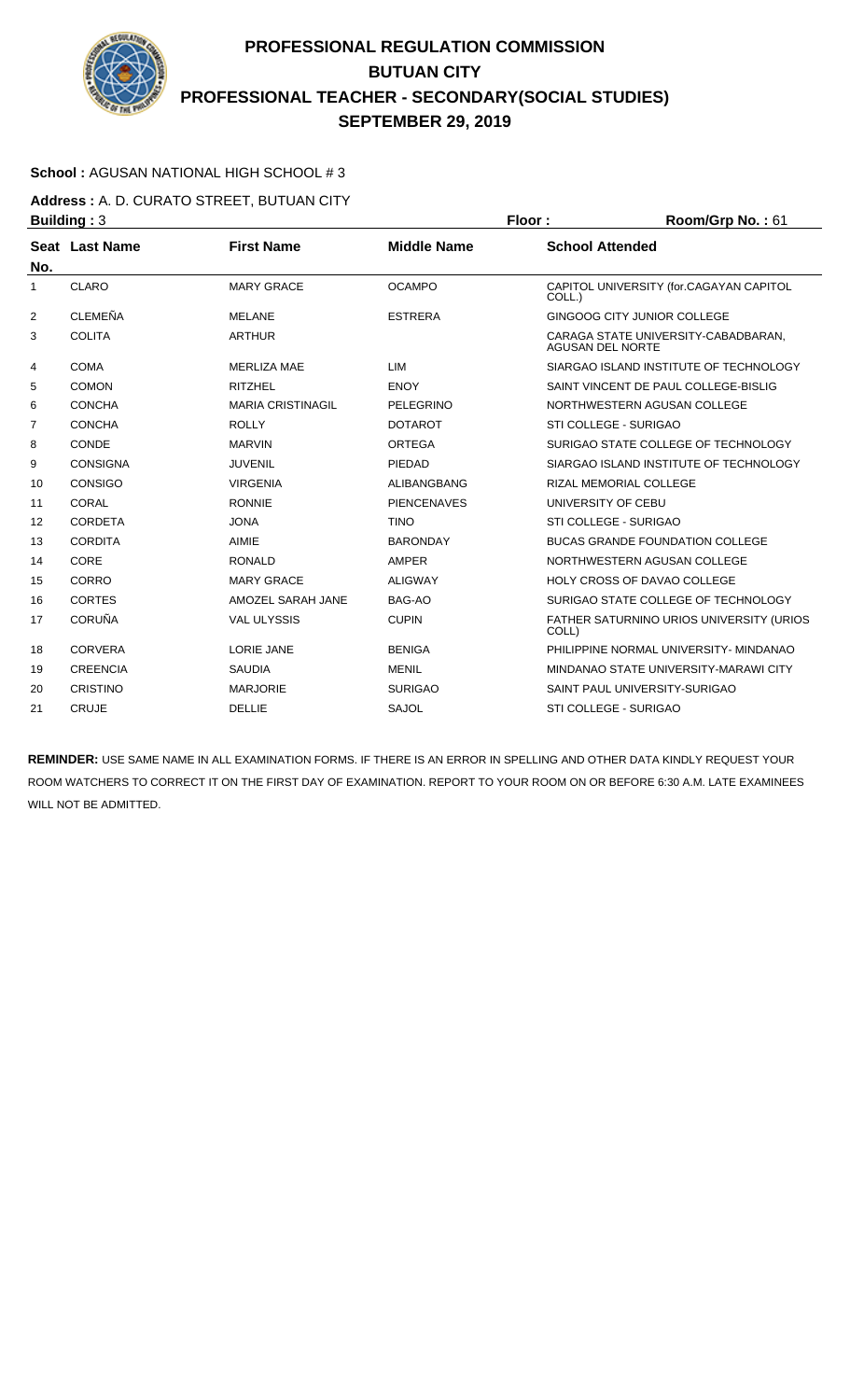

### **School :** AGUSAN NATIONAL HIGH SCHOOL # 3

**Address :** A. D. CURATO STREET, BUTUAN CITY **Building : 3 Floor : Floor : Room/Grp No. : 62** 

|     | , <u>.</u>      |                         |                    |                                                                        |
|-----|-----------------|-------------------------|--------------------|------------------------------------------------------------------------|
| No. | Seat Last Name  | <b>First Name</b>       | <b>Middle Name</b> | <b>School Attended</b>                                                 |
| 1   | <b>CUANAN</b>   | <b>FEB MYLENE</b>       | <b>CENTRO</b>      | SURIGAO STATE COLLEGE OF TECHNOLOGY                                    |
| 2   | <b>CUANAN</b>   | <b>RANILYN MAI</b>      | <b>GALIDO</b>      | ATENEO DE DAVAO UNIVERSITY                                             |
| 3   | <b>CUARES</b>   | <b>FRANCIS</b>          |                    | SURIGAO STATE COLLEGE OF TECHNOLOGY                                    |
| 4   | <b>CUARESMA</b> | <b>MONA LIZA</b>        | LANDERO            | SAINT MICHAEL'S COLLEGE-SURIGAO DEL SUR                                |
| 5   | <b>CUBELO</b>   | <b>JUNILA</b>           | <b>GEMPARO</b>     | SAINT PAUL UNIVERSITY-SURIGAO                                          |
| 6   | <b>CUBERO</b>   | <b>GENELVIE</b>         | <b>FRIAS</b>       | SURIGAO DEL SUR STATE UNIVERSITY - MAIN<br><b>CAMPUS</b>               |
| 7   | <b>CUIZON</b>   | <b>HAZEL GOLDYLUCK</b>  | <b>LISONDRA</b>    | SOUTHWESTERN UNIVERSITY                                                |
| 8   | <b>CULTURA</b>  | <b>SHYREL ANN MARIE</b> | <b>TABUAN</b>      | BUKIDNON STATE UNIVERSITY (FOR. BUKIDNON<br>STATE COLLEGE)-MAIN CAMPUS |
| 9   | <b>CUPO</b>     | <b>ALMA MARIE</b>       | <b>BALONDO</b>     | NORTHEASTERN MINDANAO COLL.                                            |
| 10  | <b>CUPO</b>     | <b>NILLY</b>            | <b>ESCULTURA</b>   | SURIGAO STATE COLLEGE OF TECHNOLOGY                                    |
| 11  | <b>CURADA</b>   | <b>EULOGIO</b>          | <b>BAGOOD</b>      | MINDANAO STATE UNIVERSITY-MARAWI CITY                                  |
| 12  | <b>CURADA</b>   | <b>HEL</b>              | <b>GOMEZ</b>       | SAINT THERESA COLLEGE-TANDAG                                           |
| 13  | <b>CUYOS</b>    | <b>REYMAR</b>           | MAY-AS             | SAINT FRANCIS XAVIER COLLEGE                                           |
| 14  | <b>DACERA</b>   | <b>MARICEL</b>          | <b>PLAZA</b>       | <b>BUCAS GRANDE FOUNDATION COLLEGE</b>                                 |
| 15  | <b>DAEL</b>     | <b>MARIA ALOHA</b>      | <b>RODRIGUEZ</b>   | FATHER SATURNINO URIOS UNIVERSITY (URIOS<br>COLL)                      |
| 16  | <b>DAGA</b>     | <b>ANGEL DIANE</b>      | <b>ZAMORA</b>      | PHILIPPINE NORMAL UNIVERSITY- MINDANAO                                 |
| 17  | DAGA-AS         | <b>TEEFYEE</b>          | <b>SAVANDAL</b>    | SURIGAO STATE COLLEGE OF TECHNOLOGY                                    |
| 18  | <b>DAGAIRAG</b> | <b>MARY GRACE</b>       | <b>DAYDAY</b>      | SAINT PAUL UNIVERSITY-SURIGAO                                          |
| 19  | <b>DAGCUTA</b>  | <b>REAH FE</b>          | <b>ADLAO</b>       | PHILIPPINE NORMAL UNIVERSITY- MINDANAO                                 |
| 20  | <b>DAGNO</b>    | <b>CRISTINA MARIZ</b>   |                    | BUKIDNON STATE UNIVERSITY - GINGOOG<br><b>EXTERNAL STUDIES CENTER</b>  |
| 21  | <b>DAGOHOY</b>  | PEDRO                   | <b>SERING</b>      | SAINT FRANCIS XAVIER COLLEGE                                           |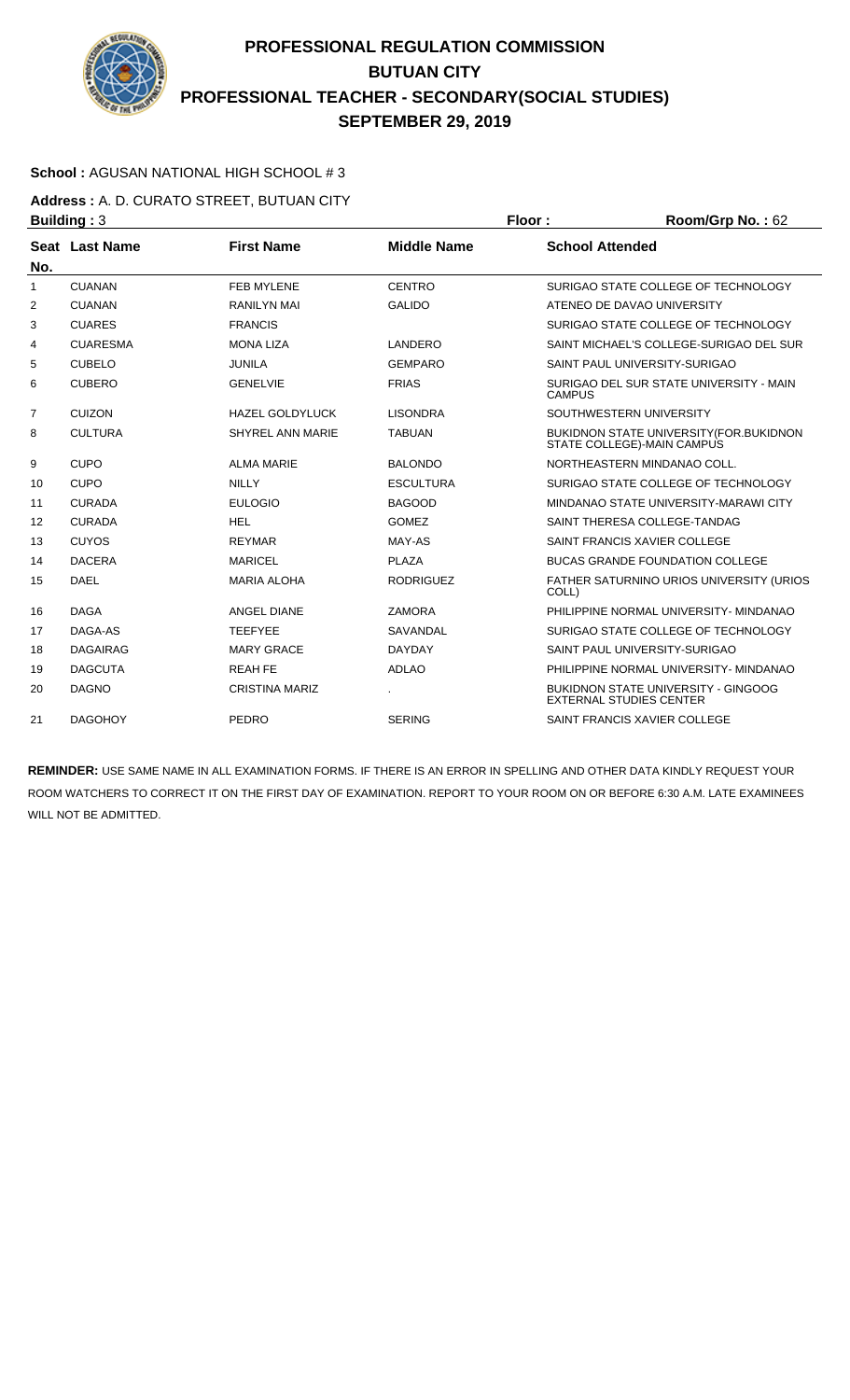

### **School :** AGUSAN NATIONAL HIGH SCHOOL # 3

**Address :** A. D. CURATO STREET, BUTUAN CITY **Building :** 3 **Floor : Room/Grp No. :** 63

| Seat Last Name     | <b>First Name</b>     | <b>Middle Name</b> | <b>School Attended</b>                                                 |
|--------------------|-----------------------|--------------------|------------------------------------------------------------------------|
| <b>DAGUIO</b>      | <b>CARLO MARK</b>     | <b>BABIA</b>       | SOUTHWESTERN UNIVERSITY                                                |
| <b>DAHILAN</b>     | <b>AGNES</b>          | <b>CABERTE</b>     | SAINT FRANCIS XAVIER COLLEGE                                           |
| <b>DANGGA</b>      | <b>LOUREMARSH</b>     | <b>BONOTAN</b>     | <b>FATHER SATURNINO URIOS UNIVERSITY (URIOS)</b><br>COLL)              |
| <b>DANO</b>        | <b>LYKA LINDSEY</b>   | <b>SILVA</b>       | <b>BUCAS GRANDE FOUNDATION COLLEGE</b>                                 |
| <b>DANO</b>        | SHIELA MARISE         | <b>GARAO</b>       | <b>BUCAS GRANDE FOUNDATION COLLEGE</b>                                 |
| <b>DANUCO</b>      | <b>EMMANUEL</b>       | <b>LIRIO</b>       | GINGOOG CITY JUNIOR COLLEGE                                            |
| <b>DANUCO</b>      | <b>IRENE</b>          | <b>AMORADO</b>     | GINGOOG CITY JUNIOR COLLEGE                                            |
| <b>DARAY</b>       | <b>CHARLIE</b>        | <b>MUEGO</b>       | SURIGAO DEL SUR STATE UNIVERSITY -<br><b>CANTILAN CAMPUS</b>           |
| <b>DAYON</b>       | <b>JEROME</b>         | MEÑOZA             | <b>CENTRAL MINDANAO UNIVERSITY</b>                                     |
| DE LA ROSA         | <b>JINKY</b>          | <b>DESOLOC</b>     | SURIGAO STATE COLLEGE OF TECHNOLOGY                                    |
| <b>DELA CERNA</b>  | <b>JENMIFER</b>       | <b>TABANAO</b>     | BUKIDNON STATE UNIVERSITY (FOR. BUKIDNON<br>STATE COLLEGE)-MAIN CAMPUS |
| <b>DELA PENA</b>   | <b>JOSUA</b>          | <b>JUANITE</b>     | <b>BUCAS GRANDE FOUNDATION COLLEGE</b>                                 |
| <b>DELADA</b>      | <b>JOHNALOU</b>       | <b>DAGONDON</b>    | CAMIGUIN POLYTECHNIC STATE COLLEGE                                     |
| <b>DELAHELBA</b>   | <b>MARIA SOCORRO</b>  | <b>TERIC</b>       | SURIGAO STATE COLLEGE OF TECHNOLOGY                                    |
| <b>DELANI</b>      | <b>GRACE BEULAH</b>   | <b>DIAZ</b>        | SAINT PAUL UNIVERSITY-SURIGAO                                          |
| <b>DELATADO</b>    | <b>JASON</b>          | <b>JAVINES</b>     | SAINT JOSEPH INSTITUTE OF TECHNOLOGY                                   |
| <b>DELIMAN</b>     | <b>AMORIZA</b>        | <b>DIGAL</b>       | <b>BUCAS GRANDE FOUNDATION COLLEGE</b>                                 |
| <b>DELMO</b>       | <b>MARK ANTHONY</b>   | <b>DIGAMON</b>     | SAINT PAUL UNIVERSITY-SURIGAO                                          |
| <b>DELOPERE</b>    | <b>DEMOSTHENES JR</b> | <b>BATUCAN</b>     | <b>AGUSAN DEL SUR COLLEGE</b>                                          |
| <b>DELOS REYES</b> | <b>MARIVIC</b>        | <b>RENDON</b>      | ANDRES SORIANO COLLEGE                                                 |
| <b>DELOY</b>       | <b>CLAIRE</b>         | <b>ALTESIN</b>     | NORTHEASTERN MINDANAO COLL.                                            |
|                    |                       |                    |                                                                        |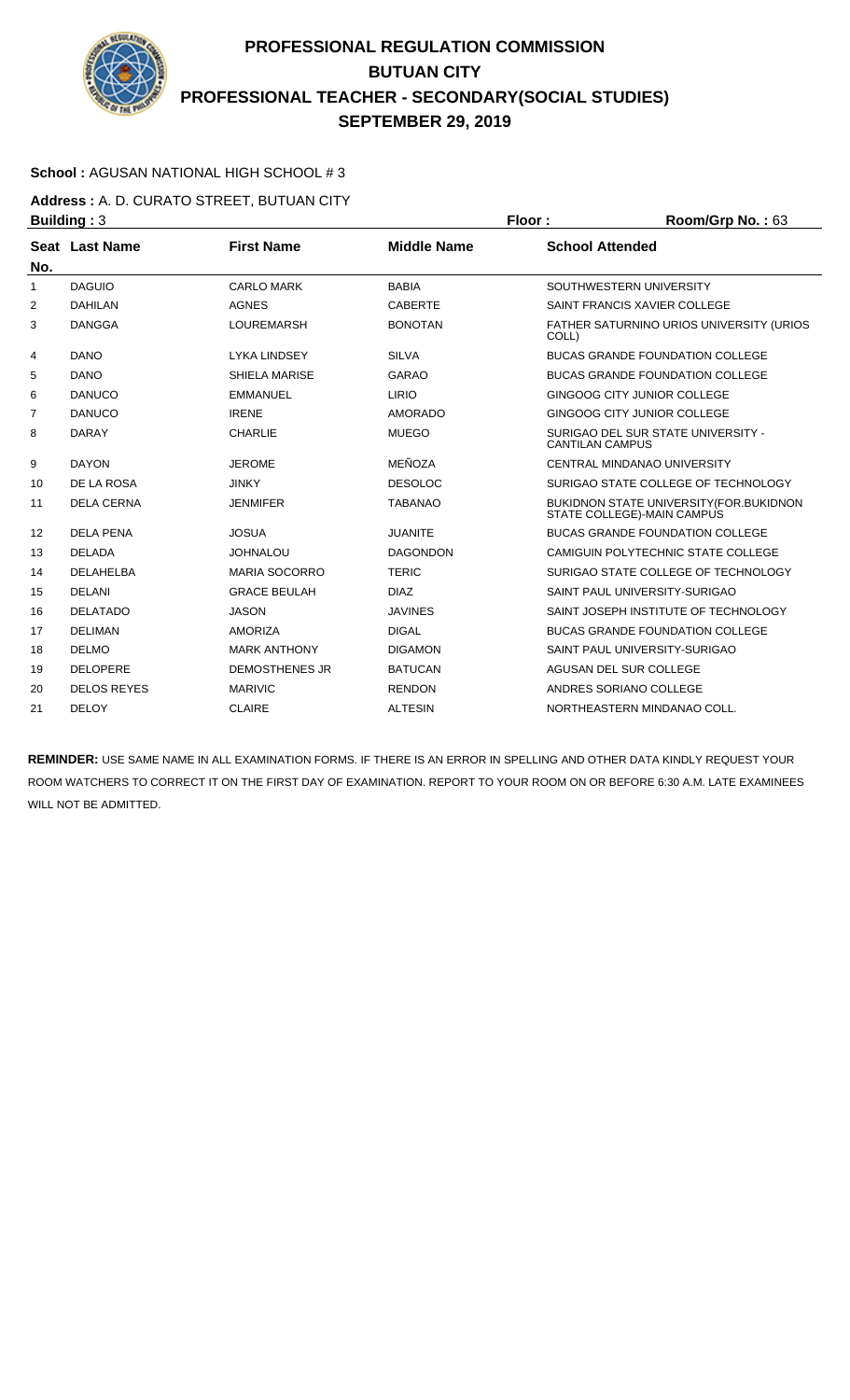

### **School :** AGUSAN NATIONAL HIGH SCHOOL # 3

**Address :** A. D. CURATO STREET, BUTUAN CITY **Building : 3 Floor : Floor : Room/Grp No. : 64** 

| No.            | Seat Last Name   | <b>First Name</b>       | <b>Middle Name</b>  | <b>School Attended</b>                                                       |
|----------------|------------------|-------------------------|---------------------|------------------------------------------------------------------------------|
| $\mathbf{1}$   | <b>DEMAIN</b>    | ANNABELLE               | <b>GLORIA</b>       | SAINT JOSEPH INSTITUTE OF TECHNOLOGY                                         |
| 2              | <b>DEMETILLO</b> | <b>CHALE MAY</b>        | <b>MACEDA</b>       | FATHER SATURNINO URIOS UNIVERSITY (URIOS<br>COLL)                            |
| 3              | <b>DENSING</b>   | <b>CHRISTY</b>          | <b>PASCUAL</b>      | SURIGAO DEL SUR STATE UNIVERSITY - MAIN<br><b>CAMPUS</b>                     |
| 4              | <b>DEVOCION</b>  | <b>MEL FLOR</b>         | AL-OS               | <b>SAN NICOLAS COLLEGE</b>                                                   |
| 5              | <b>DIANGO</b>    | <b>GENELITO</b>         | <b>LINGAOLINGAO</b> | <b>BUKIDNON STATE UNIVERSITY (FOR.BUKIDNON</b><br>STATE COLLEGE)-MAIN CAMPUS |
| 6              | <b>DIEZ</b>      | <b>JEMEVIR</b>          | <b>TABANAO</b>      | MINDANAO STATE UNIVERSITY-MARAWI CITY                                        |
| $\overline{7}$ | <b>DIGAL</b>     | <b>AIMMIE GRACE</b>     | <b>TINAMBACAN</b>   | <b>BUCAS GRANDE FOUNDATION COLLEGE</b>                                       |
| 8              | <b>DIGAL</b>     | EVA MAE                 | <b>GILSANO</b>      | <b>BUCAS GRANDE FOUNDATION COLLEGE</b>                                       |
| 9              | <b>DIGAL</b>     | <b>REAJEAN</b>          | <b>LUBAPIS</b>      | SIARGAO ISLAND INSTITUTE OF TECHNOLOGY                                       |
| 10             | <b>DIGOL</b>     | GAY                     | <b>TAGARO</b>       | SURIGAO STATE COLLEGE OF TECHNOLOGY                                          |
| 11             | <b>DIME</b>      | <b>RUSSEL</b>           | <b>LAURETO</b>      | CHRIST THE KING COLLEGE-GINGOOG CITY                                         |
| 12             | <b>DINGAL</b>    | <b>MANILYN</b>          | <b>AJOC</b>         | MINDANAO STATE UNIVERSITY-MARAWI CITY                                        |
| 13             | <b>DISO</b>      | <b>FERNANWILLY JOHN</b> | <b>SORIANO</b>      | <b>MATI POLYTECHNIC INSTITUTE</b>                                            |
| 14             | <b>DIVA</b>      | <b>ARLINE</b>           | <b>SULIMA</b>       | SURIGAO STATE COLLEGE OF TECHNOLOGY                                          |
| 15             | <b>DIZON</b>     | <b>RICHARD</b>          | <b>PIAO</b>         | <b>BUCAS GRANDE FOUNDATION COLLEGE</b>                                       |
| 16             | <b>DOLERA</b>    | <b>MARVIN</b>           | <b>CONSIGNA</b>     | SIARGAO ISLAND INSTITUTE OF TECHNOLOGY                                       |
| 17             | <b>DOLIGUEZ</b>  | <b>ZOREN</b>            | <b>BANGAHON</b>     | MINDANAO STATE UNIVERSITY-MARAWI CITY                                        |
| 18             | <b>DOMINGO</b>   | <b>HAZEL</b>            | <b>DELIN</b>        | FATHER SATURNINO URIOS UNIVERSITY (URIOS<br>COLL)                            |
| 19             | <b>DOMINGO</b>   | <b>PRINCESS</b>         | CANARIA             | SAINT PAUL UNIVERSITY-SURIGAO                                                |
| 20             | <b>DONASCO</b>   | <b>DAN LAURENCE</b>     | <b>MURILLO</b>      | SAINT MICHAEL'S COLLEGE-SURIGAO DEL SUR                                      |
| 21             | <b>DONASCO</b>   | <b>KENNEX</b>           | <b>CASUNDO</b>      | SURIGAO DEL SUR STATE UNIVERSITY - MAIN<br><b>CAMPUS</b>                     |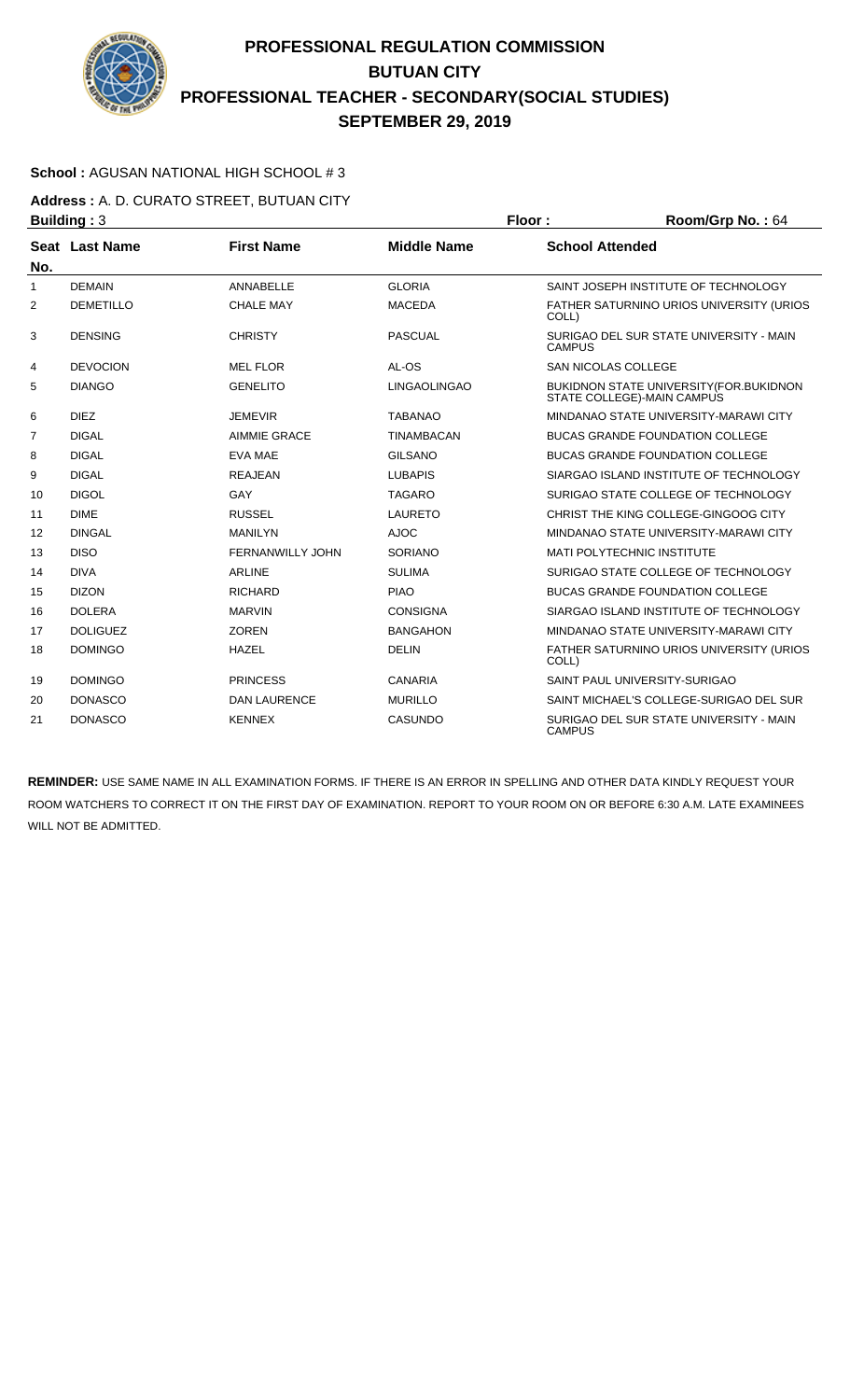

### **School :** AGUSAN NATIONAL HIGH SCHOOL # 3

**Address :** A. D. CURATO STREET, BUTUAN CITY **Building : 3 Floor : Room/Grp No. : 65** 

| No.            | Seat Last Name  | <b>First Name</b>       | <b>Middle Name</b> | <b>School Attended</b>                                   |
|----------------|-----------------|-------------------------|--------------------|----------------------------------------------------------|
| 1              | <b>DONASCO</b>  | <b>KIMSYMON</b>         | <b>LIQUIDO</b>     | SURIGAO DEL SUR STATE UNIVERSITY - MAIN<br><b>CAMPUS</b> |
| $\overline{2}$ | <b>DOQUILA</b>  | <b>CESAR JR</b>         | <b>SERAFIN</b>     | MOUNT CARMEL COLLEGE-AGUSAN DEL SUR                      |
| 3              | <b>DORICO</b>   | <b>TWINKLE</b>          | <b>CAGA</b>        | ACLC COLLEGE OF BUTUAN CITY                              |
| 4              | <b>DOYDORA</b>  | <b>MARY JOY</b>         | <b>TUBIL</b>       | CENTRAL MINDANAO CHRISTIAN COLLEGE                       |
| 5              | <b>DRAMAYO</b>  | <b>MA. REGINA GELLI</b> | <b>MARQUEZ</b>     | <b>SURIGAO EDUCATION CENTER</b>                          |
| 6              | <b>DULGUIME</b> | <b>JOANA MARICE</b>     | <b>MONGADO</b>     | SIARGAO ISLAND INSTITUTE OF TECHNOLOGY                   |
| 7              | <b>DULPINA</b>  | PRELYN                  | <b>SARAGOZA</b>    | NORTHEASTERN MINDANAO COLL.                              |
| 8              | <b>DUMAGAN</b>  | LEIZER                  | <b>TRANQUILAN</b>  | MINDANAO STATE UNIVERSITY-MARAWI CITY                    |
| 9              | <b>DURAN</b>    | <b>ARMICHILLE</b>       | <b>GERONDA</b>     | AGUSAN DEL SUR COLLEGE                                   |
| 10             | <b>DURIGA</b>   | <b>JERNALYN</b>         | <b>RIVAS</b>       | SURIGAO DEL SUR STATE UNIVERSITY - MAIN<br><b>CAMPUS</b> |
| 11             | EA              | <b>JERICO</b>           | <b>FABORADA</b>    | SAINT JUDE THADDEUS INSTITUTE OF<br><b>TECHNOLOGY</b>    |
| 12             | <b>EBALDONI</b> | <b>ELMER JR</b>         | <b>GARRIDO</b>     | SURIGAO DEL SUR STATE UNIVERSITY - MAIN<br><b>CAMPUS</b> |
| 13             | <b>EBOA</b>     | <b>HANNAH MAE</b>       | LAJERA             | FATHER SATURNINO URIOS UNIVERSITY (URIOS<br>COLL)        |
| 14             | <b>ECHEM</b>    | <b>MAYVIE</b>           | <b>GASATAN</b>     | SAINT FRANCIS XAVIER COLLEGE                             |
| 15             | <b>ECOBEN</b>   | <b>KRISHA OSHIN</b>     | <b>MABOLIS</b>     | <b>AGUSAN COLLEGES</b>                                   |
| 16             | <b>EDERA</b>    | <b>CARLOS JR</b>        | <b>MONTERO</b>     | SAINT PAUL UNIVERSITY-SURIGAO                            |
| 17             | <b>EDERA</b>    | <b>MADELLE RIO</b>      | <b>LONGOS</b>      | SURIGAO STATE COLLEGE OF TECHNOLOGY                      |
| 18             | <b>EDILLOR</b>  | <b>GLAIZA MAE</b>       | <b>TAGYAM</b>      | SAINT PAUL UNIVERSITY-SURIGAO                            |
| 19             | <b>EDILLOR</b>  | <b>MARJORE</b>          | <b>LOPEZ</b>       | SURIGAO STATE COLLEGE OF TECHNOLOGY                      |
| 20             | <b>EDULAN</b>   | <b>CHRISTIAN LORENZ</b> | <b>CABURNAY</b>    | PHILIPPINE NORMAL UNIVERSITY- MINDANAO                   |
| 21             | EGAMA           | EDELYN                  | CASANGCAPAN        | STI COLLEGE - SURIGAO                                    |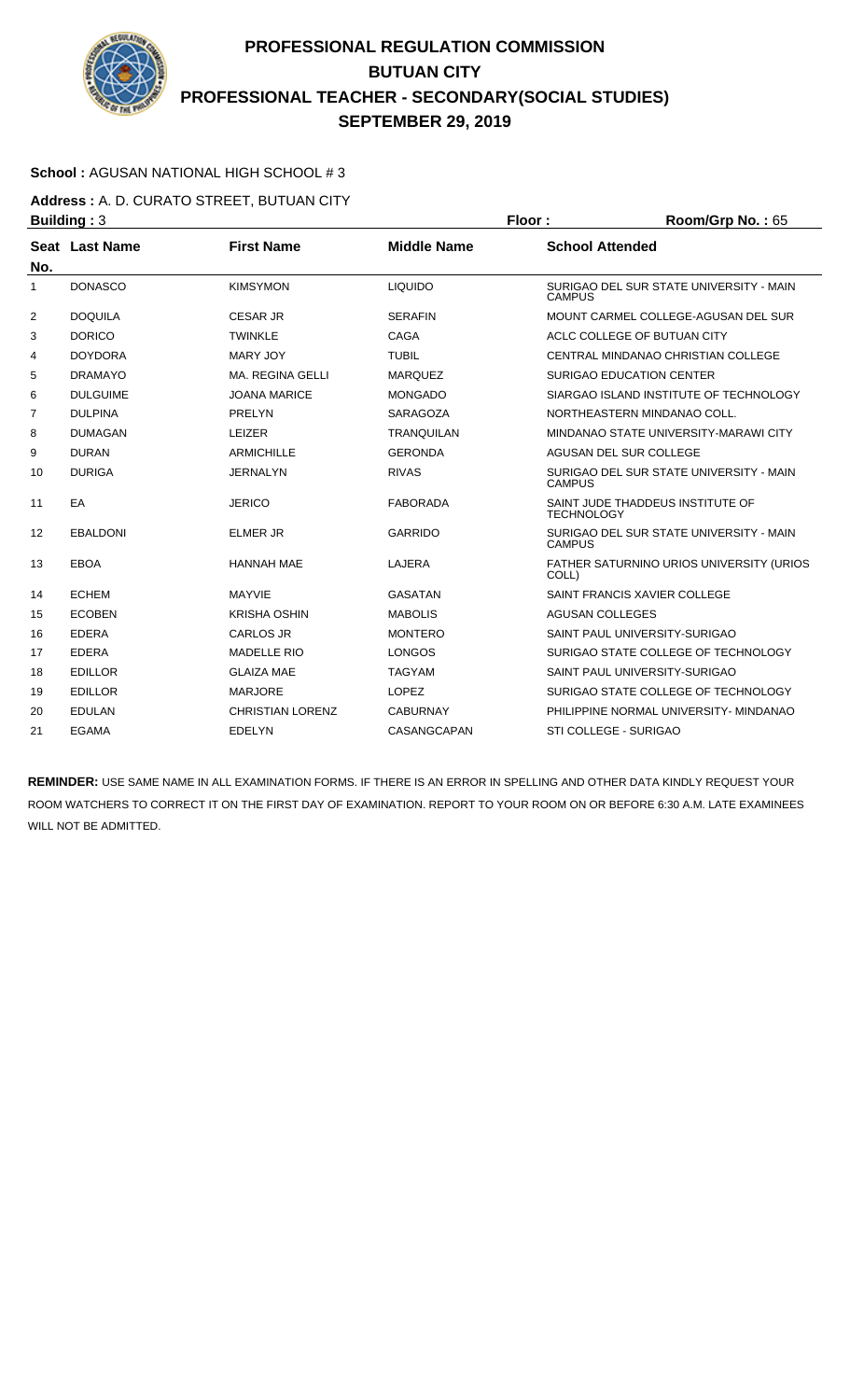

### **School :** AGUSAN NATIONAL HIGH SCHOOL # 3

**Address :** A. D. CURATO STREET, BUTUAN CITY **Building : 3 Floor : Room/Grp No. : 66** 

| No.            | Seat Last Name   | <b>First Name</b>           | <b>Middle Name</b> | <b>School Attended</b>                                                       |
|----------------|------------------|-----------------------------|--------------------|------------------------------------------------------------------------------|
| $\mathbf{1}$   | <b>ELANDAG</b>   | ANGEL ROSE                  | <b>MESIAS</b>      | <b>BUCAS GRANDE FOUNDATION COLLEGE</b>                                       |
| $\overline{2}$ | <b>ELANDAG</b>   | <b>JEAN</b>                 | PANGATUNGAN        | <b>BUCAS GRANDE FOUNDATION COLLEGE</b>                                       |
| 3              | <b>ELAPE</b>     | <b>MONALISA</b>             | <b>LIPAO</b>       | SURIGAO DEL SUR STATE UNIVERSITY - MAIN<br><b>CAMPUS</b>                     |
| 4              | <b>ELIZALDE</b>  | <b>JOEJEAN</b>              | LOAYON             | SAINT THERESA COLLEGE-TANDAG                                                 |
| 5              | <b>ELLAZO</b>    | JUNMAR                      | <b>LONGOS</b>      | SAINT PAUL UNIVERSITY-SURIGAO                                                |
| 6              | <b>ELLORIN</b>   | ANNALYN MAE                 | <b>CAMPOS</b>      | UNIVERSITY OF MINDANAO-GUIANGA JUNIOR<br><b>COLLEGE</b>                      |
| $\overline{7}$ | <b>ELTAGUNDE</b> | <b>NEREEN</b>               | <b>OLACAO</b>      | <b>BUKIDNON STATE UNIVERSITY (FOR.BUKIDNON</b><br>STATE COLLEGE)-MAIN CAMPUS |
| 8              | <b>EMPENIO</b>   | LYRA LEA                    | <b>SIMENE</b>      | CHRIST THE KING COLLEGE-GINGOOG CITY                                         |
| 9              | <b>ENARIO</b>    | <b>JESSICA</b>              | <b>IMPERIAL</b>    | SOUTHERN MINDANAO INSTITUTE OF<br><b>TECHNOLOGY</b>                          |
| 10             | ENGALAN          | <b>CHRISTINE</b>            | <b>PANULIN</b>     | SAINT JOSEPH INSTITUTE OF TECHNOLOGY                                         |
| 11             | <b>ENTERO</b>    | <b>BIVERLYJANE</b>          | <b>AMIGO</b>       | MOUNT CARMEL COLLEGE-AGUSAN DEL SUR                                          |
| 12             | <b>EQUIBAL</b>   | <b>GINA</b>                 | <b>JACQUEZ</b>     | FATHER SATURNINO URIOS UNIVERSITY (URIOS<br>COLL)                            |
| 13             | <b>EQUIBAL</b>   | JOHNYLEN                    | GOZON              | SAINT PAUL UNIVERSITY-SURIGAO                                                |
| 14             | <b>ERUELA</b>    | <b>FELIXBERTO CHRISTIAN</b> | <b>BERMUDEZ</b>    | <b>AGUSAN COLLEGES</b>                                                       |
| 15             | <b>ESAGA</b>     | <b>JULIEBETH</b>            | <b>CABUCOS</b>     | SURIGAO DEL SUR STATE UNIVERSITY - MAIN<br><b>CAMPUS</b>                     |
| 16             | <b>ESCALANTE</b> | <b>CRISTINE</b>             | <b>SEMOGAN</b>     | SURIGAO DEL SUR STATE UNIVERSITY - MAIN<br><b>CAMPUS</b>                     |
| 17             | <b>ESCAÑAN</b>   | JUVY                        | <b>ADOBAS</b>      | SIARGAO NATIONAL COLLEGE OF SCIENCE &<br><b>TECHNOLOGY</b>                   |
| 18             | <b>ESCOBIDO</b>  | <b>BRYLLE DAVE</b>          | <b>LLORCA</b>      | SURIGAO STATE COLLEGE OF TECHNOLOGY                                          |
| 19             | <b>ESCUDO</b>    | <b>NOVANNIEH GRACE</b>      | <b>NOGALIZA</b>    | SURIGAO STATE COLLEGE OF TECHNOLOGY                                          |
| 20             | <b>ESMENDA</b>   | <b>MENCHIE</b>              | <b>MALATE</b>      | SAINT PAUL UNIVERSITY-SURIGAO                                                |
| 21             | <b>ESMERALDA</b> | <b>JOLMAR</b>               | VANZUELA           | SURIGAO DEL SUR STATE UNIVERSITY - MAIN<br><b>CAMPUS</b>                     |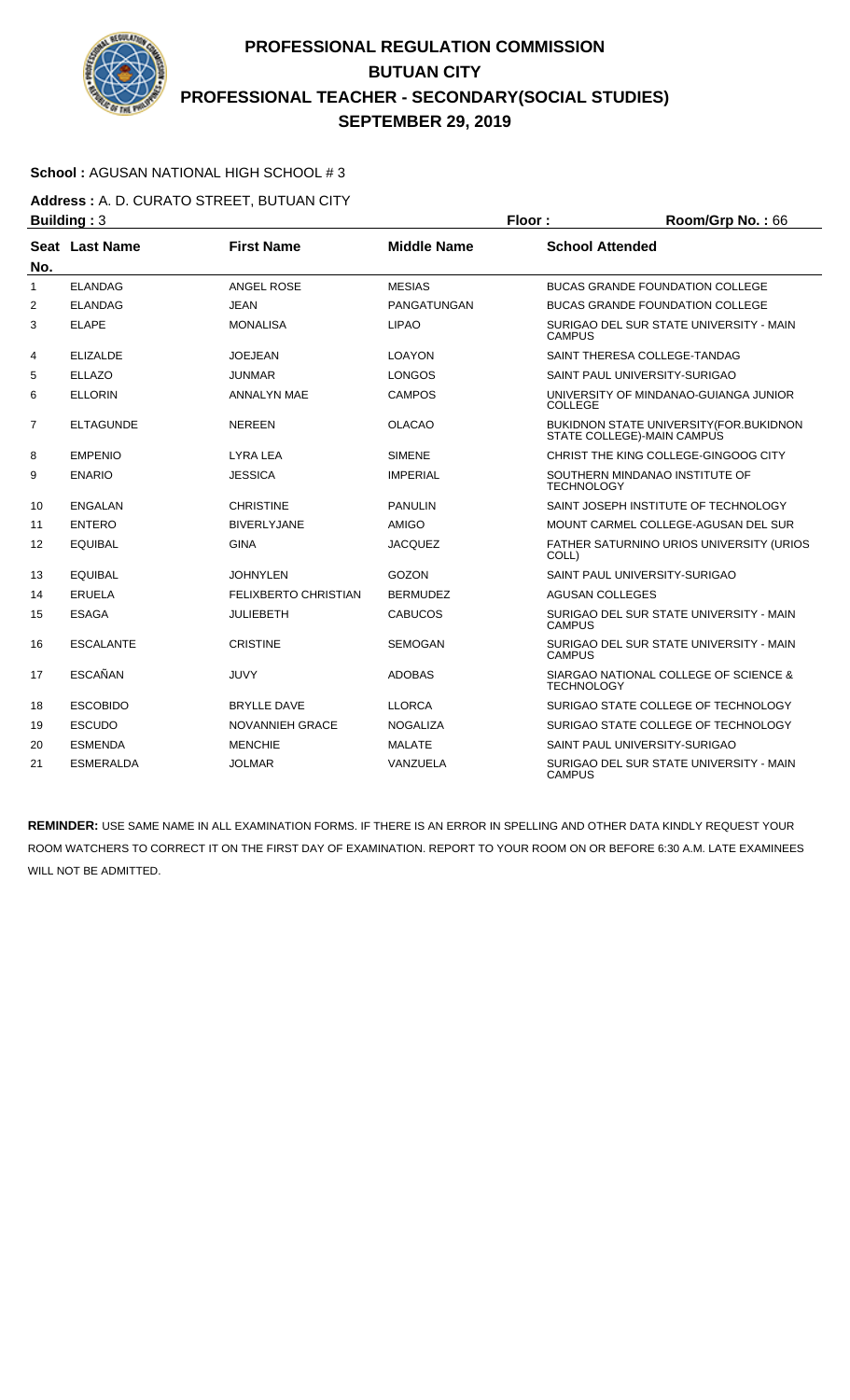

### **School :** AGUSAN NATIONAL HIGH SCHOOL # 3

**Address :** A. D. CURATO STREET, BUTUAN CITY **Building : 3 Floor : Room/Grp No. : 67** 

| No.            | Seat Last Name   | <b>First Name</b>       | <b>Middle Name</b> | <b>School Attended</b>                                                       |
|----------------|------------------|-------------------------|--------------------|------------------------------------------------------------------------------|
| $\mathbf{1}$   | <b>ESPALDON</b>  | <b>NELY</b>             | <b>GUITIGULAO</b>  | NORTHEASTERN MINDANAO COLL.                                                  |
| $\overline{2}$ | <b>ESPAÑA</b>    | <b>DOMINE</b>           | <b>BACOMO</b>      | SAINT FRANCIS XAVIER COLLEGE                                                 |
| 3              | <b>ESPAÑOLA</b>  | <b>JOWILA</b>           | <b>PACHO</b>       | MINDANAO STATE UNIVERSITY-MARAWI CITY                                        |
| 4              | <b>ESPENIDO</b>  | <b>CECILE</b>           | TIU                | SAINT JOSEPH INSTITUTE OF TECHNOLOGY                                         |
| 5              | <b>ESPINA</b>    | <b>MARDY</b>            | <b>ULBIDA</b>      | SAINT MICHAEL'S COLLEGE-SURIGAO DEL SUR                                      |
| 6              | <b>ESPINO</b>    | <b>SARAH</b>            | SANICO             | <b>BUCAS GRANDE FOUNDATION COLLEGE</b>                                       |
| $\overline{7}$ | <b>ESTALOZA</b>  | <b>SHIRLEY</b>          | <b>PATAGAN</b>     | SURIGAO STATE COLLEGE OF TECHNOLOGY                                          |
| 8              | <b>ESTORE</b>    | <b>JODELYN</b>          | <b>SILAO</b>       | <b>AGUSAN COLLEGES</b>                                                       |
| 9              | <b>ESTRADA</b>   | <b>JULY FAITH</b>       | <b>KINDICA</b>     | SAINT PAUL UNIVERSITY-SURIGAO                                                |
| 10             | <b>FABRE</b>     | <b>ANNIE</b>            | <b>MAMARAN</b>     | <b>BUKIDNON STATE UNIVERSITY (FOR.BUKIDNON</b><br>STATE COLLEGE)-MAIN CAMPUS |
| 11             | <b>FABRIA</b>    | <b>ELAH</b>             | <b>OPAON</b>       | THE NEW EL SALVADOR COLLEGES                                                 |
| 12             | <b>FARILLON</b>  | <b>RON</b>              | <b>JELORYAO</b>    | <b>BUKIDNON STATE UNIVERSITY (FOR.BUKIDNON</b><br>STATE COLLEGE)-MAIN CAMPUS |
| 13             | <b>FEBRA</b>     | <b>MARGIE ANN</b>       | <b>BILLIONES</b>   | SIARGAO ISLAND INSTITUTE OF TECHNOLOGY                                       |
| 14             | <b>FELICILDA</b> | <b>RAYMART</b>          | <b>IROG-IROG</b>   | ARRIESGADO COLLEGE FOUNDATION. INC.                                          |
| 15             | <b>FLORES</b>    | <b>MARICHELLE CHRIS</b> | <b>EMBAY</b>       | MATS COLLEGE OF TECHNOLOGY                                                   |
| 16             | <b>FLORES</b>    | <b>ROLINDA</b>          | <b>ACERO</b>       | NORTHERN MINDANAO COLLEGE                                                    |
| 17             | <b>FORONES</b>   | <b>ENGIR RIIS</b>       | <b>PONTERES</b>    | DE LA SALLE JOHN BOSCO COLLEGE-<br><b>BISLIG, SURIGAO CITY</b>               |
| 18             | <b>FORSUELO</b>  | <b>JEANNE</b>           | <b>ENCENADA</b>    | FATHER SATURNINO URIOS UNIVERSITY (URIOS<br>COLL)                            |
| 19             | <b>FORTUNADO</b> | <b>EVA</b>              | <b>ROSAL</b>       | SAINT FRANCIS XAVIER COLLEGE                                                 |
| 20             | <b>FRANCISCO</b> | <b>DEYN</b>             | <b>MORCILLA</b>    | PHILIPPINE NORMAL UNIVERSITY- MINDANAO                                       |
| 21             | <b>FRIAS</b>     | <b>BUENAFE</b>          | <b>PARKER</b>      | SURIGAO DEL SUR STATE UNIVERSITY -<br><b>CANTILAN CAMPUS</b>                 |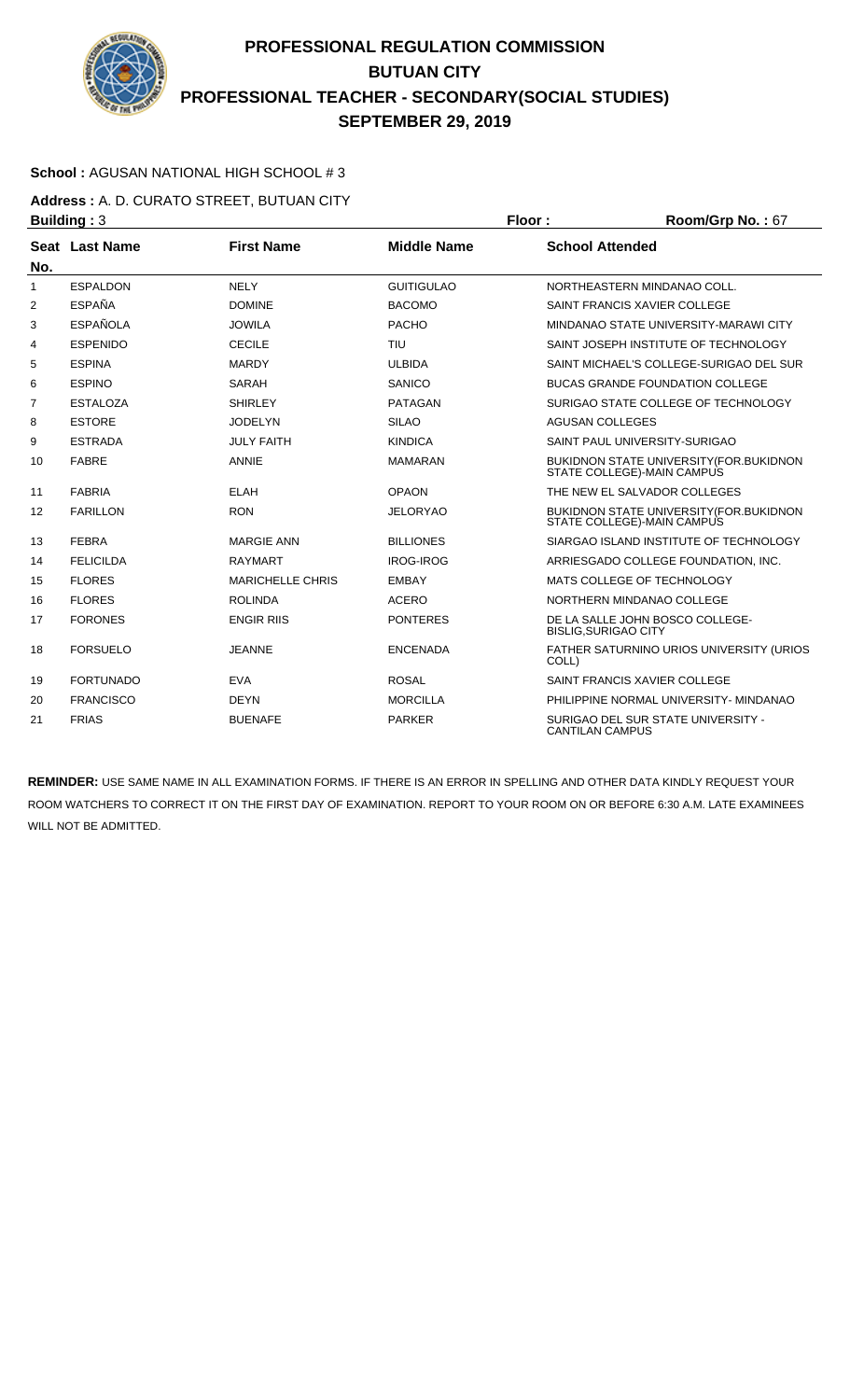

### **School :** AGUSAN NATIONAL HIGH SCHOOL # 3

**Address :** A. D. CURATO STREET, BUTUAN CITY **Building : 3 Floor : Floor : Room/Grp No. : 68** 

| No. | Seat Last Name   | <b>First Name</b>  | <b>Middle Name</b> | <b>School Attended</b>                                                       |
|-----|------------------|--------------------|--------------------|------------------------------------------------------------------------------|
| 1   | <b>FRIAS</b>     | <b>JOAN</b>        | <b>LABASTIDA</b>   | SOUTHWESTERN UNIVERSITY                                                      |
| 2   | <b>FUDERANAN</b> | <b>BERNADETH</b>   | <b>APOLINAR</b>    | CHRIST THE KING COLLEGE-GINGOOG CITY                                         |
| 3   | <b>GABAIS</b>    | <b>JONATHAN</b>    | <b>FUNDAL</b>      | PHILIPPINE NORMAL UNIVERSITY- MINDANAO                                       |
| 4   | <b>GACULA</b>    | <b>ARGIE</b>       | <b>JAVIER</b>      | AGUSAN COLLEGES                                                              |
| 5   | <b>GALANIDA</b>  | CHERYL             | <b>MACATIGBAC</b>  | NORTHEASTERN MINDANAO COLL.                                                  |
| 6   | <b>GALANIDA</b>  | <b>JHONNINE</b>    | <b>CUADERA</b>     | SAINT PAUL UNIVERSITY-SURIGAO                                                |
| 7   | <b>GALANIDA</b>  | <b>JOERICH</b>     | QUIREQUIRE         | SURIGAO STATE COLLEGE OF TECHNOLOGY                                          |
| 8   | <b>GALANIDA</b>  | <b>KAREN</b>       | <b>CONSIGNA</b>    | SIARGAO ISLAND INSTITUTE OF TECHNOLOGY                                       |
| 9   | <b>GALARIO</b>   | <b>ROSEMARIE</b>   | <b>OMAC</b>        | GINGOOG CITY JUNIOR COLLEGE                                                  |
| 10  | <b>GALARION</b>  | <b>REYZIL</b>      | <b>DELOSO</b>      | <b>BUKIDNON STATE UNIVERSITY - GINGOOG</b><br><b>EXTERNAL STUDIES CENTER</b> |
| 11  | <b>GALINDO</b>   | <b>IMARIS KATE</b> | LOYOLA             | PHILIPPINE NORMAL UNIVERSITY- MINDANAO                                       |
| 12  | <b>GALITO</b>    | <b>MARLON</b>      | <b>FLORES</b>      | SURIGAO STATE COLLEGE OF TECHNOLOGY                                          |
| 13  | <b>GALLEGO</b>   | <b>ROGER</b>       | LAGUNA             | LA SALLE UNIVERSITY (for.IMMA.CONCEPCION-LA<br>SALLE)                        |
| 14  | <b>GAMAYON</b>   | ARNEL              | <b>MATINAO</b>     | <b>GENSANTOS FOUNDATION COLLEGE. INC.</b>                                    |
| 15  | <b>GAMBALAN</b>  | <b>LORENA</b>      | CO                 | SURIGAO DEL SUR STATE UNIVERSITY - MAIN<br><b>CAMPUS</b>                     |
| 16  | <b>GANGCA</b>    | <b>BRIAN</b>       | <b>REYES</b>       | NORTHERN MINDANAO COLLEGE                                                    |
| 17  | <b>GARAN</b>     | <b>DENELYN</b>     | <b>QUIDET</b>      | CAMIGUIN POLYTECHNIC STATE COLLEGE                                           |
| 18  | <b>GARCIANO</b>  | <b>GRETCHEN</b>    | <b>VILLATOTES</b>  | SAINT FRANCIS XAVIER COLLEGE                                                 |
| 19  | <b>GARCITOS</b>  | <b>GARDENGIL</b>   | <b>DORMINDO</b>    | SIARGAO ISLAND INSTITUTE OF TECHNOLOGY                                       |
| 20  | <b>GARNICA</b>   | <b>RICHEL</b>      | <b>SOLIVA</b>      | AGUSAN DEL SUR COLLEGE                                                       |
| 21  | <b>GARRIDO</b>   | <b>RAE ABNEE</b>   | CAÑAL              | SAINT VINCENT DE PAUL COLLEGE-BISLIG                                         |
|     |                  |                    |                    |                                                                              |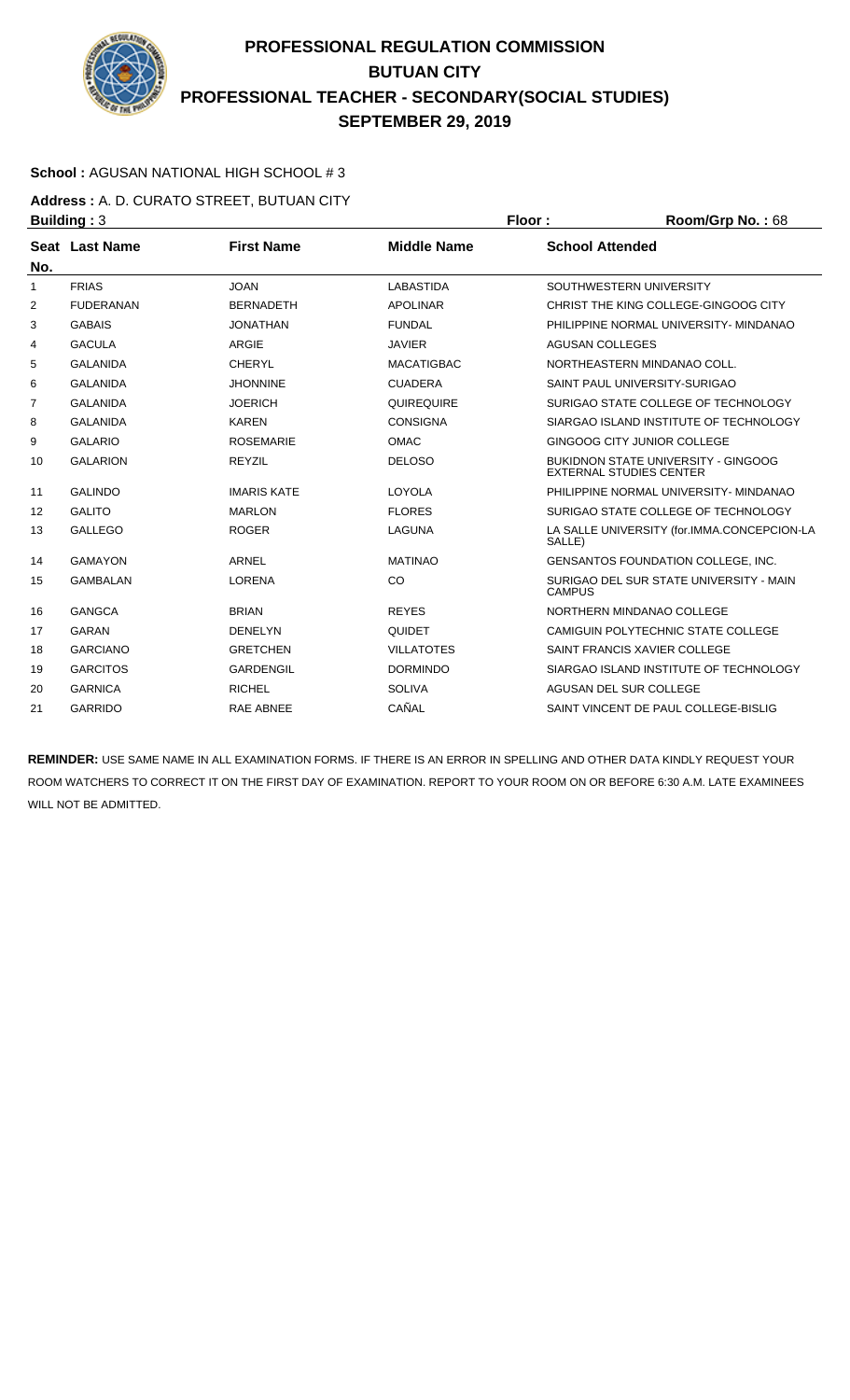

### **School :** AGUSAN NATIONAL HIGH SCHOOL # 3

**Address :** A. D. CURATO STREET, BUTUAN CITY **Building : 3 Floor : Floor : Room/Grp No. : 69** 

|                | . <u>.</u>        |                       |                    |                                                                                |
|----------------|-------------------|-----------------------|--------------------|--------------------------------------------------------------------------------|
| No.            | Seat Last Name    | <b>First Name</b>     | <b>Middle Name</b> | <b>School Attended</b>                                                         |
| $\mathbf{1}$   | <b>GASES</b>      | YULITO JR             | <b>GLICO</b>       | NORTHEASTERN MINDANAO COLL.                                                    |
| $\overline{2}$ | <b>GAWAT</b>      | <b>CHARITY FAITH</b>  | <b>LIMPIOSO</b>    | SURIGAO DEL SUR INSTITUTE OF TECHNOLOGY                                        |
| 3              | <b>GEDA</b>       | JANELYN               | SAVANDAL           | SURIGAO STATE COLLEGE OF TECHNOLOGY                                            |
| 4              | <b>GELIG</b>      | <b>KAREN PEARL</b>    | <b>NONOG</b>       | UNIVERSITY OF CEBU IN LAPULAPU & MANDAUE                                       |
| 5              | <b>GENERALAO</b>  | <b>FRITZIE</b>        | <b>GEOCALLO</b>    | MINDANAO STATE UNIVERSITY-ILIGAN INSTITUTE<br>OF TECHNOLOGY                    |
| 6              | <b>GENITA</b>     | <b>JASMEN</b>         | <b>NOTARTE</b>     | FATHER SATURNINO URIOS UNIVERSITY (URIOS<br>COLL)                              |
| 7              | <b>GENOTIVA</b>   | MONNA JOVANAH         | <b>BEBIS</b>       | SAINT FRANCIS XAVIER COLLEGE                                                   |
| 8              | <b>GEPTE</b>      | <b>MA ALMIRA</b>      | <b>VISTRA</b>      | SAINT LOUIS COLLEGE OF SAN FERNANDO                                            |
| 9              | <b>GIBERTAS</b>   | <b>WYNJALYN MARL</b>  | <b>BORJA</b>       | SURIGAO STATE COLLEGE OF TECHNOLOGY                                            |
| 10             | <b>GINGONE</b>    | <b>AZENITTEE</b>      | <b>BALQUIN</b>     | UNIVERSITY OF THE IMMACULATE CONCEPTION-<br><b>DAVAO</b>                       |
| 11             | <b>GIPAL</b>      | <b>MARIBETH</b>       | <b>LOCA</b>        | SURIGAO STATE COLLEGE OF TECHNOLOGY                                            |
| 12             | GO                | <b>OLIVIA</b>         | <b>MELO</b>        | FATHER SATURNINO URIOS UNIVERSITY (URIOS<br>COLL)                              |
| 13             | <b>GOHIL</b>      | <b>SHERYL</b>         | <b>TARUCAN</b>     | SAINT JUDE THADDEUS INSTITUTE OF<br><b>TECHNOLOGY</b>                          |
| 14             | <b>GOLANDRINA</b> | <b>JUSTCEL</b>        | <b>BOBILA</b>      | SURIGAO STATE COLLEGE OF TECHNOLOGY                                            |
| 15             | <b>GOMEZ</b>      | <b>FERJANN BART</b>   | <b>DONGALLO</b>    | SURIGAO DEL SUR STATE UNIVERSITY - LIANGA<br><b>CAMPUS</b>                     |
| 16             | <b>GOMEZ</b>      | <b>MELCAH</b>         | <b>RUBIO</b>       | SAINT JOSEPH INSTITUTE OF TECHNOLOGY                                           |
| 17             | <b>GOMONID</b>    | <b>MARY GRACE</b>     | YBAÑEZ             | <b>BUKIDNON STATE UNIVERSITY (FOR. BUKIDNON)</b><br>STATE COLLEGE)-MAIN CAMPUS |
| 18             | <b>GONATO</b>     | <b>FLORAMIE</b>       | <b>HERRERA</b>     | FATHER SATURNINO URIOS UNIVERSITY (URIOS<br>COLL)                              |
| 19             | <b>GONATO</b>     | JAN WILLIAMMAE CHESKA | <b>BURDIS</b>      | FATHER SATURNINO URIOS UNIVERSITY (URIOS<br>COLL)                              |
| 20             | GOZON             | <b>RUTH</b>           | <b>DIVA</b>        | UNIVERSITY OF MAKATI                                                           |
| 21             | <b>GRANADA</b>    | <b>MICHELE</b>        | <b>MAGALONA</b>    | <b>FATHER SATURNINO URIOS UNIVERSITY (URIOS</b><br>COLL)                       |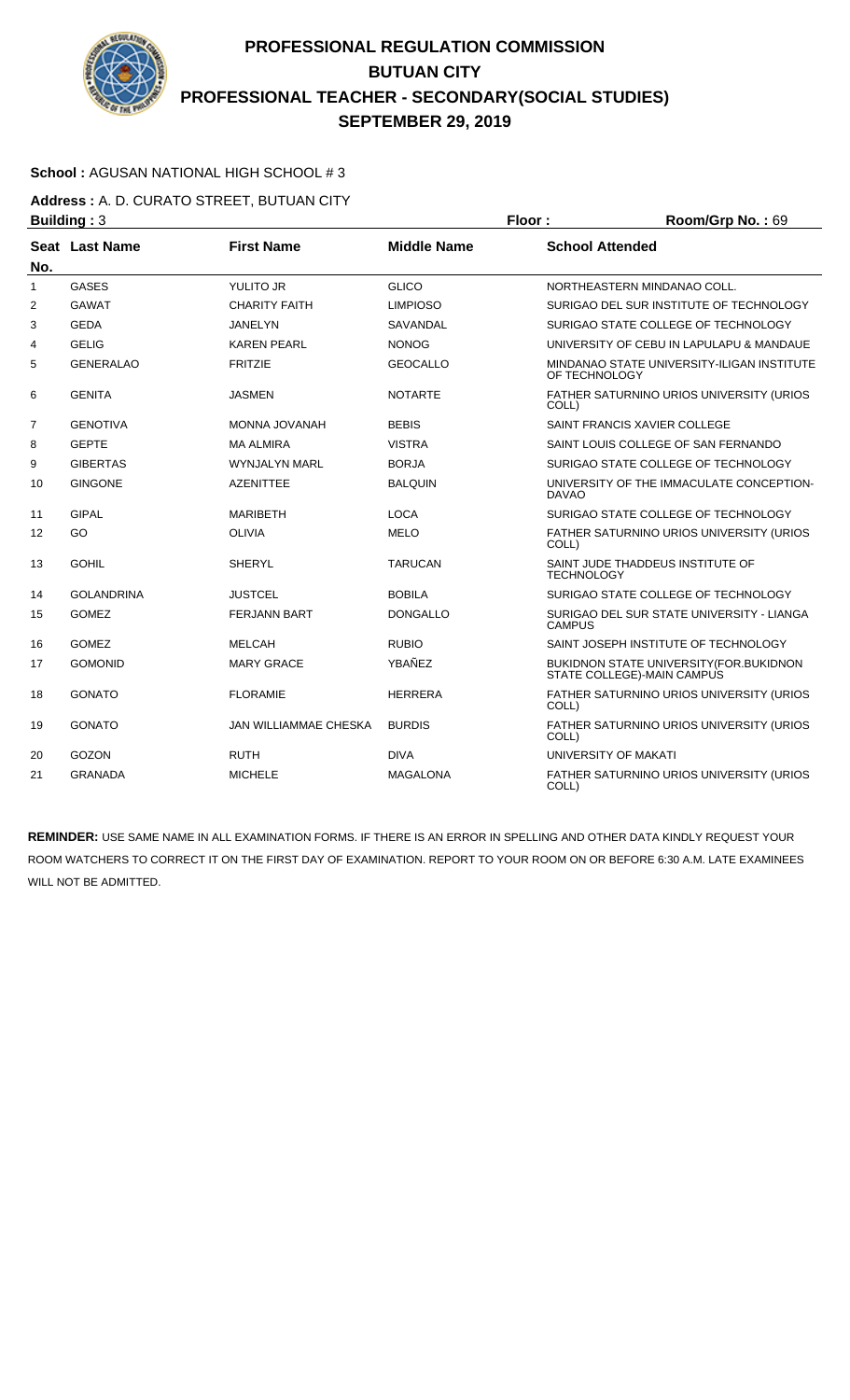

### **School :** AGUSAN NATIONAL HIGH SCHOOL # 3

**Address :** A. D. CURATO STREET, BUTUAN CITY **Building : 3 Floor : Room/Grp No. : 70** 

| No.            | Seat Last Name    | <b>First Name</b>   | <b>Middle Name</b> | <b>School Attended</b>                                                         |
|----------------|-------------------|---------------------|--------------------|--------------------------------------------------------------------------------|
| 1              | <b>GRANADEROS</b> | <b>JENNIFER</b>     | <b>JACULBA</b>     | PHILIPPINE NORMAL UNIVERSITY- MINDANAO                                         |
| 2              | <b>GUIAS</b>      | <b>LORIEJANE</b>    | <b>GENEROSO</b>    | <b>SURIGAO EDUCATION CENTER</b>                                                |
| 3              | <b>GUIBO</b>      | <b>SHERLEY</b>      | <b>PABUAYA</b>     | <b>BUKIDNON STATE UNIVERSITY (FOR. BUKIDNON)</b><br>STATE COLLEGE)-MAIN CAMPUS |
| 4              | <b>GUILLENA</b>   | <b>GEMALYN</b>      | <b>JUNIO</b>       | <b>AGUSAN COLLEGES</b>                                                         |
| 5              | <b>GUILLERMO</b>  | <b>JONALYN</b>      | <b>JACINTO</b>     | SURIGAO DEL SUR STATE UNIVERSITY - MAIN<br><b>CAMPUS</b>                       |
| 6              | <b>GUION</b>      | <b>REMALYN</b>      | LARIBA             | SAINT PAUL UNIVERSITY-SURIGAO                                                  |
| $\overline{7}$ | <b>GUMA</b>       | <b>ILIN</b>         | <b>LLAMOSO</b>     | SAINT FRANCIS XAVIER COLLEGE                                                   |
| 8              | <b>GUMA</b>       | <b>IVYLOU</b>       | <b>ANTIPASADO</b>  | SAINT PAUL UNIVERSITY-SURIGAO                                                  |
| 9              | <b>GUMERA</b>     | <b>JEANNIE</b>      | <b>DESTAJO</b>     | <b>SURIGAO EDUCATION CENTER</b>                                                |
| 10             | GUY-AB            | <b>DEANY VIE</b>    | <b>CUAJAO</b>      | SAINT JOSEPH INSTITUTE OF TECHNOLOGY                                           |
| 11             | <b>HALLASGO</b>   | <b>RONALD</b>       | <b>MAGBUNAG</b>    | GINGOOG CITY JUNIOR COLLEGE                                                    |
| 12             | <b>HANASAN</b>    | <b>EDITHA</b>       | <b>SALUDES</b>     | ANDRES SORIANO COLLEGE                                                         |
| 13             | <b>HASSAN</b>     | <b>ROHAIDA</b>      | <b>MANAMPARAN</b>  | MINDANAO STATE UNIVERSITY-MARAWI CITY                                          |
| 14             | <b>HENSON</b>     | <b>PRENCIS KYLA</b> | <b>ARCULAR</b>     | <b>BUCAS GRANDE FOUNDATION COLLEGE</b>                                         |
| 15             | <b>HERMOGINO</b>  | <b>MARCY</b>        | <b>CALAMBA</b>     | SAINT PAUL UNIVERSITY-SURIGAO                                                  |
| 16             | <b>HIPOLITO</b>   | <b>GERAMIE</b>      | <b>ROMULO</b>      | FATHER SATURNINO URIOS UNIVERSITY (URIOS<br>COLL)                              |
| 17             | <b>HONTIVEROS</b> | NIñO JOHN           | <b>JAO</b>         | PHILIPPINE NORMAL UNIVERSITY- MINDANAO                                         |
| 18             | <b>HOROHORO</b>   | <b>REYNAN</b>       | <b>ORILLOS</b>     | PHILIPPINE NORMAL UNIVERSITY- MINDANAO                                         |
| 19             | <b>HOSENILLA</b>  | <b>KIMBERLY</b>     | CAMBAYA            | MINDANAO STATE UNIVERSITY-ILIGAN INSTITUTE<br>OF TECHNOLOGY                    |
| 20             | <b>HURBODA</b>    | <b>JAIREL</b>       | <b>BACULE</b>      | SAINT PAUL UNIVERSITY-SURIGAO                                                  |
| 21             | <b>HURTADO</b>    | <b>LOVELY GINA</b>  | <b>ARIOLA</b>      | GINGOOG CITY JUNIOR COLLEGE                                                    |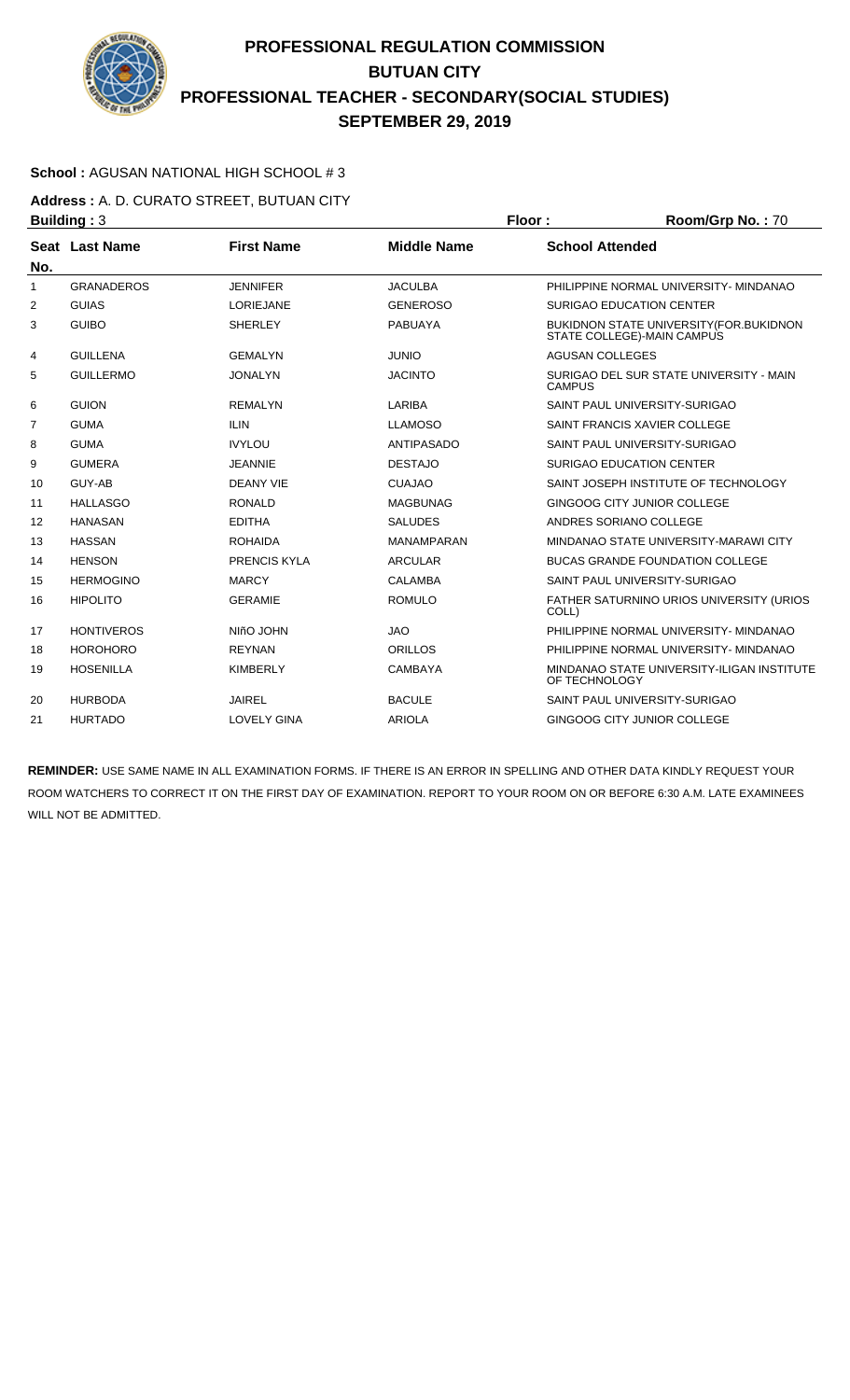

### **School :** AGUSAN NATIONAL HIGH SCHOOL # 3

**Address :** A. D. CURATO STREET, BUTUAN CITY **Building : 3 Floor : Floor : Room/Grp No. : 71** 

| No.            | Seat Last Name | <b>First Name</b>        | <b>Middle Name</b> | <b>School Attended</b>                                                     |
|----------------|----------------|--------------------------|--------------------|----------------------------------------------------------------------------|
| 1              | <b>HURTADO</b> | <b>RONALD</b>            | <b>COMETA</b>      | <b>FATHER SATURNINO URIOS UNIVERSITY (URIOS)</b><br>COLL)                  |
| 2              | <b>IBARRA</b>  | <b>JOVYLIN</b>           | <b>ANINAYON</b>    | BUKIDNON STATE UNIVERSITY (FOR.BUKIDNON<br>STATE COLLEGE)-MAIN CAMPUS      |
| 3              | <b>ILAGAN</b>  | MAY                      | <b>BEBILA</b>      | <b>AGUSAN COLLEGES</b>                                                     |
| 4              | <b>ILIGAN</b>  | <b>MA, CHRISTINE JOY</b> | <b>PARAMO</b>      | SURIGAO STATE COLLEGE OF TECHNOLOGY                                        |
| 5              | <b>INIEGO</b>  | <b>JOAN</b>              | <b>DELICANO</b>    | AGUSAN DEL SUR STATE COLLEGE OF<br><b>AGRICULTURE &amp; TECHNOLOGY</b>     |
| 6              | <b>INTAS</b>   | <b>BEVERLY</b>           | <b>DIGAL</b>       | SURIGAO DEL SUR STATE UNIVERSITY - MAIN<br><b>CAMPUS</b>                   |
| $\overline{7}$ | <b>IRIGAN</b>  | <b>CHOLY</b>             | <b>DELARIMAN</b>   | SURIGAO DEL SUR STATE UNIVERSITY - MAIN<br><b>CAMPUS</b>                   |
| 8              | <b>ISRAEL</b>  | <b>MILAVEL</b>           | <b>NUÑEZA</b>      | SURIGAO DEL SUR STATE UNIVERSITY - MAIN<br><b>CAMPUS</b>                   |
| 9              | <b>JABAGAT</b> | <b>JOEL</b>              | <b>PATANAO</b>     | <b>BUKIDNON STATE UNIVERSITY - SALAY</b><br><b>EXTERNAL STUDIES CENTER</b> |
| 10             | <b>JABAY</b>   | SHIELE MEA               | <b>BALBARINO</b>   | <b>BUCAS GRANDE FOUNDATION COLLEGE</b>                                     |
| 11             | <b>JAGAPE</b>  | <b>KARREN</b>            | <b>RENCONADA</b>   | <b>VALENCIA COLLEGES</b>                                                   |
| 12             | <b>JAGONIA</b> | <b>MICHELLE</b>          | <b>MANINGO</b>     | SAINT FRANCIS XAVIER COLLEGE                                               |
| 13             | JALAMAN        | <b>JOHN RIC</b>          | <b>CABIGUIN</b>    | NORTHERN MINDANAO COLLEGE                                                  |
| 14             | <b>JALINAO</b> | <b>MICHELLE</b>          | <b>FERNANDEZ</b>   | SAINT THERESA COLLEGE-TANDAG                                               |
| 15             | <b>JAMERA</b>  | <b>JEAN MARIE</b>        | <b>PAHIT</b>       | SURIGAO STATE COLLEGE OF TECHNOLOGY                                        |
| 16             | <b>JAMITO</b>  | <b>ELVIN</b>             | <b>SIASON</b>      | NORTHWESTERN AGUSAN COLLEGE                                                |
| 17             | <b>JAPAY</b>   | <b>SUNDAY JUN</b>        | <b>MANTE</b>       | SAINT JUDE THADDEUS INSTITUTE OF<br><b>TECHNOLOGY</b>                      |
| 18             | <b>JAVIER</b>  | <b>FLOR</b>              | <b>BIOL</b>        | SAINT FRANCIS XAVIER COLLEGE                                               |
| 19             | <b>JAWEL</b>   | <b>JASPHER</b>           | <b>ATO</b>         | CARAGA STATE UNIVERSITY-BUTUAN CITY                                        |
| 20             | <b>JAYME</b>   | <b>ARNOLD</b>            | <b>LIGAD</b>       | SAINT JOSEPH INSTITUTE OF TECHNOLOGY                                       |
| 21             | <b>JORE</b>    | <b>JOSE JR</b>           | <b>MARIANAS</b>    | PHILIPPINE COLLEGE FOUNDATION                                              |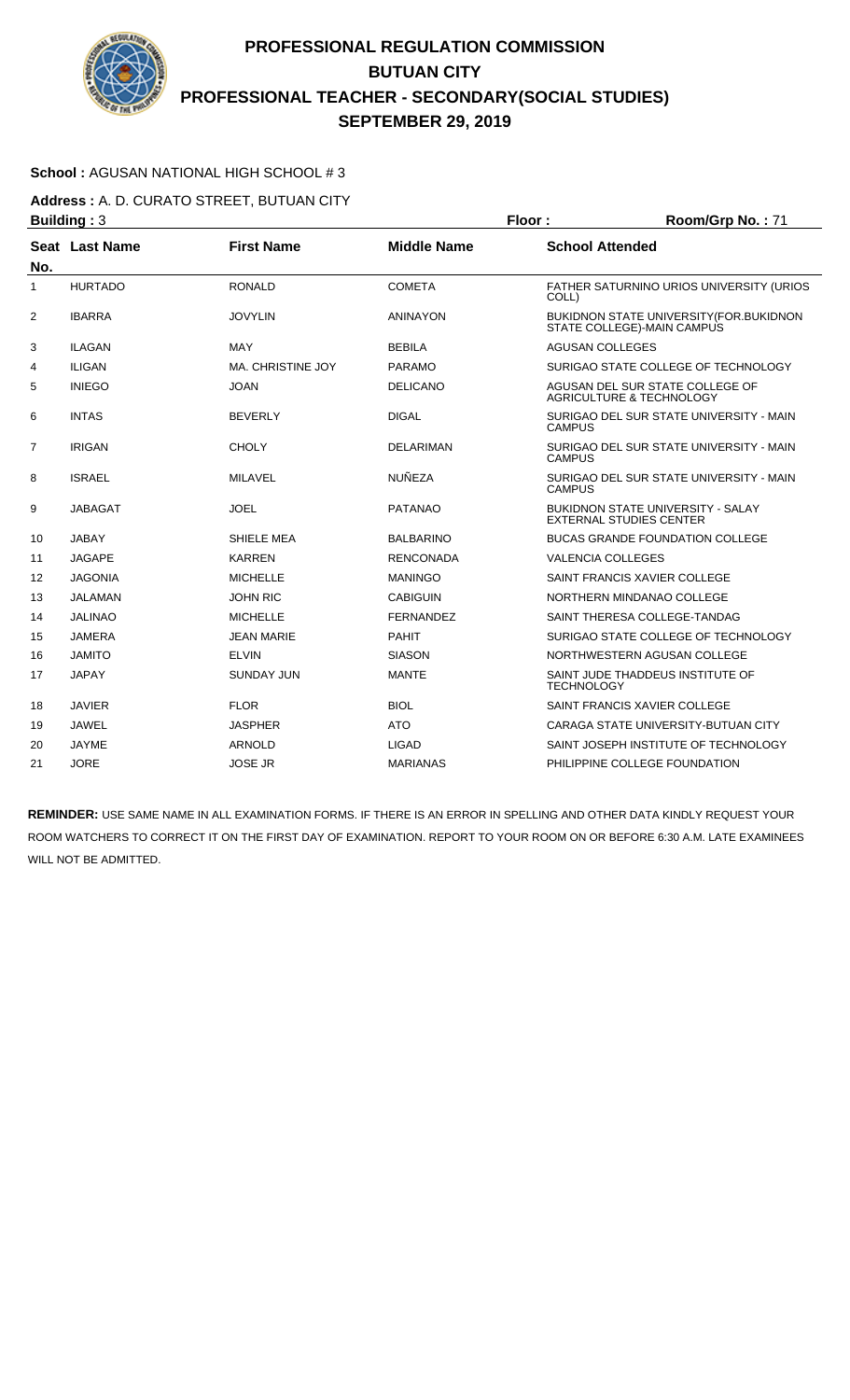

### **School :** AGUSAN NATIONAL HIGH SCHOOL # 3

**Address :** A. D. CURATO STREET, BUTUAN CITY **Building : 3 Floor : Floor : Room/Grp No. : 72** 

| No. | Seat Last Name   | <b>First Name</b>       | <b>Middle Name</b> | <b>School Attended</b>                                                       |
|-----|------------------|-------------------------|--------------------|------------------------------------------------------------------------------|
| 1   | <b>JUALO</b>     | <b>SARAH</b>            | LAUGO              | <b>BUCAS GRANDE FOUNDATION COLLEGE</b>                                       |
| 2   | <b>JUANITE</b>   | <b>NEGEN</b>            | <b>DIZON</b>       | <b>BUKIDNON STATE UNIVERSITY (FOR.BUKIDNON</b><br>STATE COLLEGE)-MAIN CAMPUS |
| 3   | <b>JULATON</b>   | <b>FLOYD MARCELO</b>    | <b>LIMCANGCO</b>   | CHRIST THE KING COLLEGE-GINGOOG CITY                                         |
| 4   | <b>JUMALON</b>   | SHEILA JANE             | <b>RENSULAT</b>    | MINDANAO STATE UNIVERSITY-MARAWI CITY                                        |
| 5   | <b>JUMAWAN</b>   | <b>ROCHELLE</b>         | <b>GARZON</b>      | NORTHEASTERN MINDANAO COLL.                                                  |
| 6   | <b>JUNIO</b>     | <b>TRIXIE ANTONETTE</b> | <b>ABOC</b>        | FATIMA COLLEGE OF CAMIGUIN                                                   |
| 7   | <b>JUNTILLA</b>  | PHEBE LYN               | <b>GALGO</b>       | SURIGAO DEL SUR STATE UNIVERSITY - MAIN<br><b>CAMPUS</b>                     |
| 8   | <b>JUNTILLLA</b> | <b>JOGIE</b>            | MEÑOZA             | <b>CENTRAL MINDANAO UNIVERSITY</b>                                           |
| 9   | <b>JUSTOL</b>    | <b>KRISTEL</b>          | <b>CABAHUG</b>     | <b>BUCAS GRANDE FOUNDATION COLLEGE</b>                                       |
| 10  | <b>KING</b>      | <b>CHARLYN</b>          | <b>FLORES</b>      | FATHER SATURNINO URIOS UNIVERSITY (URIOS<br>COLL)                            |
| 11  | LABE             | <b>SHARRA</b>           | PANGATUNGAN        | <b>BUCAS GRANDE FOUNDATION COLLEGE</b>                                       |
| 12  | <b>LABIANO</b>   | <b>JOSHUA JR</b>        | LONTAYAO           | SURIGAO STATE COLLEGE OF TECHNOLOGY                                          |
| 13  | <b>LABIS</b>     | <b>VERDEN</b>           | <b>REARIO</b>      | CENTRAL MINDANAO UNIVERSITY                                                  |
| 14  | LACSAMANA        | <b>JEMAR</b>            | <b>POTENTE</b>     | UNIVERSITY OF CEBU                                                           |
| 15  | <b>LACSI</b>     | <b>ZANDRA</b>           | <b>SUACILLO</b>    | FATHER SATURNINO URIOS UNIVERSITY (URIOS<br>COLL)                            |
| 16  | <b>LADAO</b>     | <b>MARICAR</b>          | <b>NALAZA</b>      | <b>BUKIDNON STATE UNIVERSITY - GINGOOG</b><br><b>EXTERNAL STUDIES CENTER</b> |
| 17  | LADARAN          | MA. LEA MHE             | <b>SALE</b>        | <b>BUKIDNON STATE UNIVERSITY - GINGOOG</b><br><b>EXTERNAL STUDIES CENTER</b> |
| 18  | LAGUE            | <b>MARY CARMELENE</b>   | <b>ESCLAMADO</b>   | LICEO DE CAGAYAN UNIVERSITY                                                  |
| 19  | <b>LAGUITAO</b>  | <b>CHERRY MAE</b>       | <b>NAVARRO</b>     | AGUSAN DEL SUR COLLEGE                                                       |
| 20  | <b>LAGURA</b>    | <b>KIT VENZON</b>       | <b>BALNIG</b>      | UNIVERSITY OF SOUTHEASTERN PHILIPPINES-<br><b>TAGUM</b>                      |
| 21  | LAKAG            | <b>ARIANE</b>           | <b>SABADO</b>      | UNIVERSITY OF MINDANAO-DAVAO CITY                                            |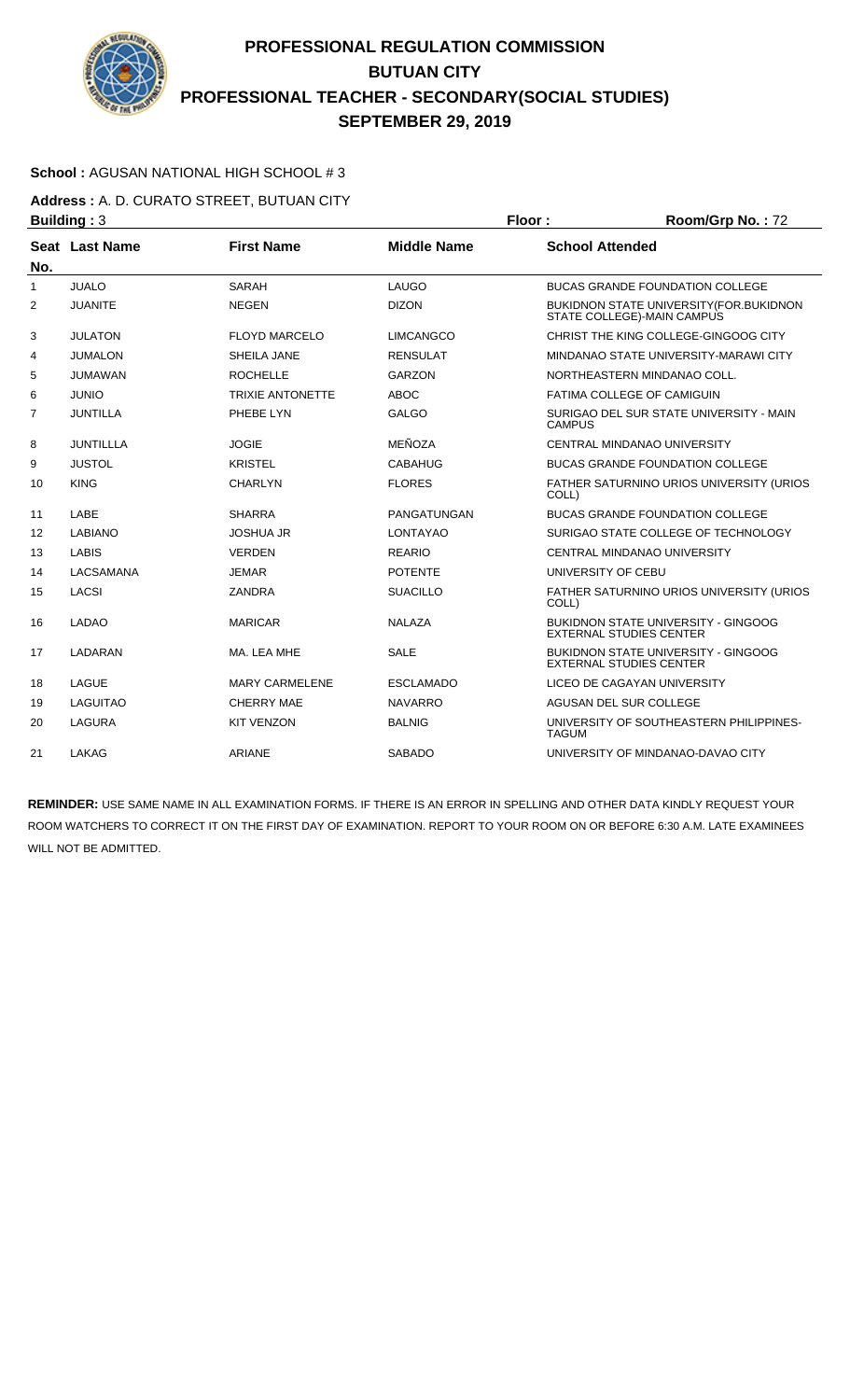

### **School :** AGUSAN NATIONAL HIGH SCHOOL # 3

**Address :** A. D. CURATO STREET, BUTUAN CITY **Building : 3 Floor : Room/Grp No. : 73** 

| No.            | Seat Last Name  | <b>First Name</b>    | <b>Middle Name</b> | <b>School Attended</b>                                                         |
|----------------|-----------------|----------------------|--------------------|--------------------------------------------------------------------------------|
| $\mathbf{1}$   | <b>LAMADORA</b> | <b>MICHELLE</b>      | PAREÑO             | SAINT FRANCIS XAVIER COLLEGE                                                   |
| 2              | <b>LAMBO</b>    | <b>MARIBETH</b>      | <b>HALASAN</b>     | SAN ISIDRO COLLEGE                                                             |
| 3              | <b>LAMION</b>   | <b>NOAMIE</b>        | <b>ZAMBRANO</b>    | BUKIDNON STATE UNIVERSITY (FOR. BUKIDNON<br>STATE COLLEGE)-MAIN CAMPUS         |
| 4              | <b>LAMPAD</b>   | MAREEZHELE           | <b>DANO</b>        | NORTHEASTERN MINDANAO COLL.                                                    |
| 5              | LANGIT          | <b>LEONARDO JR</b>   | <b>PEDARSE</b>     | SAINT PAUL UNIVERSITY-SURIGAO                                                  |
| 6              | <b>LANGRES</b>  | <b>ERMELYN</b>       | <b>SINDAY</b>      | <b>SAN NICOLAS COLLEGE</b>                                                     |
| $\overline{7}$ | <b>LAPUTAN</b>  | LUELA                | <b>SAROMENES</b>   | <b>BUKIDNON STATE UNIVERSITY - MARAGUSAN</b><br><b>EXTERNAL STUDIES CENTER</b> |
| 8              | LARA            | <b>RICHARD</b>       | <b>ESTOQUE</b>     | SAINT JUDE THADDEUS INSTITUTE OF<br><b>TECHNOLOGY</b>                          |
| 9              | <b>LARONG</b>   | <b>GELBERT</b>       | <b>PLEÑOS</b>      | SAINT MICHAEL'S COLLEGE-SURIGAO DEL SUR                                        |
| 10             | LASALA          | <b>CLEVIENT JOHN</b> | <b>DULGUIME</b>    | SURIGAO STATE COLLEGE OF TECHNOLOGY                                            |
| 11             | <b>LATOJA</b>   | <b>MARITES</b>       | <b>JABOL</b>       | <b>HOLY CROSS OF DAVAO COLLEGE</b>                                             |
| 12             | <b>LAURENTE</b> | <b>AILLEN</b>        | <b>ESPANUEVA</b>   | ACLC COLLEGE OF BUTUAN CITY                                                    |
| 13             | <b>LAURENTE</b> | <b>APPLE JEAN</b>    | <b>MERCADO</b>     | SURIGAO DEL SUR STATE UNIVERSITY - MAIN<br><b>CAMPUS</b>                       |
| 14             | LAURO           | <b>DANILO</b>        | CANDA              | FATHER SATURNINO URIOS UNIVERSITY (URIOS<br>COLL)                              |
| 15             | LAZARTE         | <b>JOSEPH LESTER</b> | <b>GUTIERREZ</b>   | MINDANAO STATE UNIVERSITY-MARAWI CITY                                          |
| 16             | <b>LEGASPI</b>  | <b>RULLY</b>         | <b>SALAGOSTE</b>   | ACES TAGUM COLLEGE                                                             |
| 17             | <b>LENDIO</b>   | <b>CAROLINA</b>      | <b>MELLORIA</b>    | UNIVERSITY OF CEBU                                                             |
| 18             | LERIO           | <b>ANILYN</b>        | <b>TABARES</b>     | SURIGAO STATE COLLEGE OF TECHNOLOGY                                            |
| 19             | LIBRE           | <b>AMOR</b>          | <b>REGINIO</b>     | BUKIDNON STATE UNIVERSITY - MONKAYO<br><b>EXTERNAL STUDIES CENTER</b>          |
| 20             | <b>LIBRES</b>   | <b>DEJILEN</b>       | <b>BADAJOS</b>     | SURIGAO STATE COLLEGE OF TECHNOLOGY                                            |
| 21             | <b>LIBRES</b>   | <b>JULLIOS</b>       | <b>JAMBOY</b>      | SURIGAO STATE COLLEGE OF TECHNOLOGY                                            |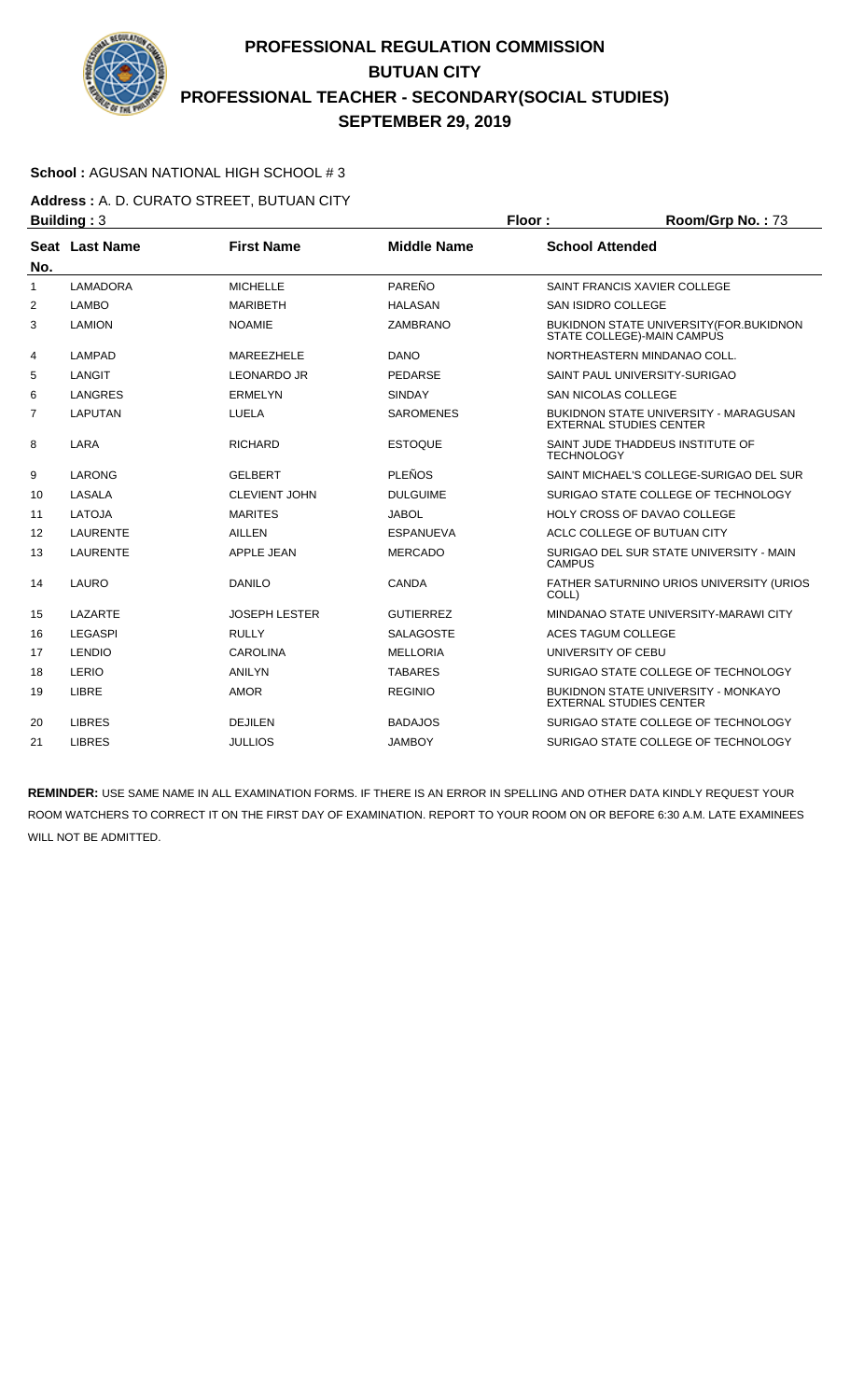

### **School :** AGUSAN NATIONAL HIGH SCHOOL # 3

**Address :** A. D. CURATO STREET, BUTUAN CITY **Building : 3 Floor : Floor : Room/Grp No. : 74** 

| No.            | Seat Last Name  | <b>First Name</b>  | <b>Middle Name</b> | <b>School Attended</b>                                            |
|----------------|-----------------|--------------------|--------------------|-------------------------------------------------------------------|
| $\mathbf{1}$   | <b>LIGAYA</b>   | <b>MELVIN JAN</b>  | <b>PRADO</b>       | FATHER SATURNINO URIOS UNIVERSITY (URIOS<br>COLL)                 |
| $\overline{2}$ | LIM             | <b>INA MARIE</b>   | <b>CHANJUECO</b>   | <b>AGUSAN COLLEGES</b>                                            |
| 3              | LIM             | <b>MICHAELA</b>    | <b>ALEGRE</b>      | UNIVERSITY OF THE IMMACULATE CONCEPTION-<br><b>DAVAO</b>          |
| 4              | <b>LIMATO</b>   | <b>BRYAN</b>       | <b>SAURO</b>       | SAINT JUDE THADDEUS INSTITUTE OF<br><b>TECHNOLOGY</b>             |
| 5              | <b>LIPIO</b>    | <b>APRIL ROSE</b>  | <b>LLAMERA</b>     | MINDANAO STATE UNIVERSITY-MARAWI CITY                             |
| 6              | <b>LIRAY</b>    | <b>CHENELYN</b>    | <b>CALONIA</b>     | SURIGAO EDUCATION CENTER                                          |
| 7              | <b>LISONDRA</b> | <b>SYDNEY</b>      | <b>PLAZA</b>       | SAINT PAUL UNIVERSITY-SURIGAO                                     |
| 8              | <b>LITERATO</b> | <b>FATIMA</b>      | <b>SAJOL</b>       | SIARGAO ISLAND INSTITUTE OF TECHNOLOGY                            |
| 9              | <b>LLAGAS</b>   | <b>RUTHY</b>       | <b>FRIANEZA</b>    | UNIVERSITY OF PANGASINAN                                          |
| 10             | <b>LLANO</b>    | <b>JEL</b>         | <b>ORONGAN</b>     | SURIGAO DEL SUR STATE UNIVERSITY - MAIN<br><b>CAMPUS</b>          |
| 11             | <b>LLIDO</b>    | <b>BERNARDO JR</b> | <b>LUIB</b>        | ACLC COLLEGE OF BUTUAN CITY                                       |
| 12             | <b>LOMARDA</b>  | <b>XAVIER</b>      | <b>FABURADA</b>    | STI COLLEGE - SURIGAO                                             |
| 13             | <b>LOPEZ</b>    | <b>IRENE</b>       | DE LA TORRE        | SIARGAO ISLAND INSTITUTE OF TECHNOLOGY                            |
| 14             | <b>LOPEZ</b>    | <b>JOHNEXCEL</b>   | <b>SARCILLA</b>    | MOUNT CARMEL COLLEGE-AGUSAN DEL SUR                               |
| 15             | <b>LOPEZ</b>    | LOREANNE           | <b>BOQUILON</b>    | SURIGAO STATE COLLEGE OF TECHNOLOGY                               |
| 16             | <b>LOREJAS</b>  | <b>MARICHIE</b>    | <b>WENCESLAO</b>   | EASTERN VISAYAS STATE UNIV. (FOR. L.I.T.)-<br><b>ORMOC CAMPUS</b> |
| 17             | LOZANO          | <b>CHEYENNE</b>    | <b>MIRANDAY</b>    | STI COLLEGE - SURIGAO                                             |
| 18             | LOZANO          | <b>EVELYN</b>      | <b>RICO</b>        | AGUSAN DEL SUR COLLEGE                                            |
| 19             | LOZANO          | <b>KATHERINE</b>   | <b>VALLESPIN</b>   | SAINT PAUL UNIVERSITY-SURIGAO                                     |
| 20             | <b>LUAREZ</b>   | <b>MENERVA</b>     | <b>PONO</b>        | SAINT PAUL UNIVERSITY-SURIGAO                                     |
| 21             | <b>LUCERO</b>   | LEINLY             | <b>BAYO</b>        | AGUSAN DEL SUR COLLEGE                                            |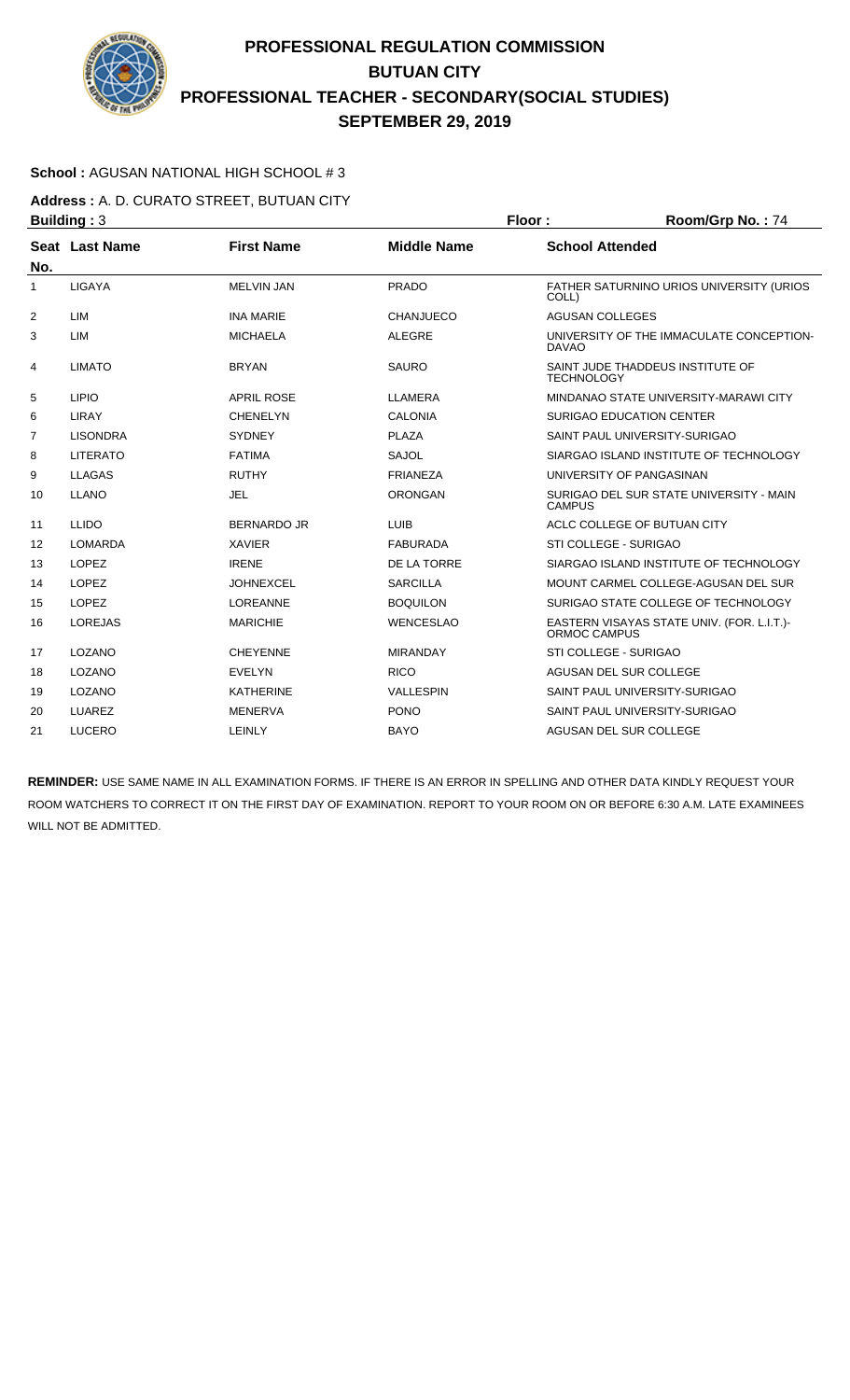

### **School :** AGUSAN NATIONAL HIGH SCHOOL # 3

**Address :** A. D. CURATO STREET, BUTUAN CITY **Building : 3 Floor : Room/Grp No. : 75** 

| No.            | Seat Last Name   | <b>First Name</b>    | <b>Middle Name</b> | <b>School Attended</b>                                                 |
|----------------|------------------|----------------------|--------------------|------------------------------------------------------------------------|
| 1              | <b>LUIB</b>      | <b>BABY ROCY</b>     | <b>SEGADOR</b>     | SAINT PAUL UNIVERSITY-SURIGAO                                          |
| 2              | <b>LUMANAS</b>   | <b>LEONILO</b>       | <b>HINLO</b>       | <b>HOLY CROSS OF BANSALAN JUNIOR COLLEGE</b>                           |
| 3              | <b>LUMANDAS</b>  | <b>CHINAVHY</b>      | <b>VALENCIA</b>    | BUKIDNON STATE UNIVERSITY (FOR. BUKIDNON<br>STATE COLLEGE)-MAIN CAMPUS |
| 4              | <b>LUMAY</b>     | <b>MARY JOY</b>      | <b>RAFOLS</b>      | NEW NORTHERN MINDANAO COLLEGE                                          |
| 5              | LUMAY            | <b>MENTCHINE</b>     | <b>RAFOLS</b>      | CARAGA STATE UNIVERSITY-CABADBARAN,<br><b>AGUSAN DEL NORTE</b>         |
| 6              | <b>LUMINDAS</b>  | <b>ELENITA</b>       | <b>BASCO</b>       | MINDANAO ARTS & TECHNOLOGICAL INSTITUTE                                |
| $\overline{7}$ | <b>LUMINDAS</b>  | <b>GERALD</b>        | <b>MANTIMO</b>     | UNIVERSITY OF MINDANAO-DAVAO CITY                                      |
| 8              | <b>LUNA</b>      | <b>RALF JEFERSON</b> | <b>GONZAGA</b>     | SURIGAO STATE COLLEGE OF TECHNOLOGY                                    |
| 9              | <b>MAARAT</b>    | <b>ANGIELOU</b>      | DAL                | SAINT PAUL UNIVERSITY-SURIGAO                                          |
| 10             | <b>MACAPAGAL</b> | <b>DOMINGO III</b>   | <b>MORTEJO</b>     | PHILIPPINE NORMAL UNIVERSITY- MINDANAO                                 |
| 11             | <b>MACARIO</b>   | <b>JERRILYN</b>      | <b>HAVANA</b>      | FATHER SATURNINO URIOS UNIVERSITY (URIOS<br>COLL)                      |
| 12             | <b>MACEREN</b>   | <b>TRESCIA MAE</b>   | <b>RELACION</b>    | UNIVERSITY OF SOUTHEASTERN PHILIPPINES-<br>DAVAO CITY                  |
| 13             | <b>MACURAY</b>   | <b>MANUEL JR</b>     | <b>ILIGAN</b>      | SURIGAO DEL SUR STATE UNIVERSITY - MAIN<br><b>CAMPUS</b>               |
| 14             | <b>MADCORA</b>   | <b>SITTIENOR</b>     | <b>AMPASO</b>      | MINDANAO STATE UNIVERSITY-MARAWI CITY                                  |
| 15             | <b>MADILO</b>    | <b>SARAJEAN</b>      | <b>MARQUEZ</b>     | SAINT THERESA COLLEGE-TANDAG                                           |
| 16             | <b>MAGADAN</b>   | <b>JESSIEL</b>       | <b>GOLORAN</b>     | PHILIPPINE NORMAL UNIVERSITY- MINDANAO                                 |
| 17             | <b>MAGHOPOY</b>  | <b>JENALYN</b>       | <b>ENEBRAD</b>     | AGUSAN DEL SUR COLLEGE                                                 |
| 18             | <b>MAGHOPOY</b>  | <b>JERRY</b>         | <b>ENEBRAD</b>     | AGUSAN DEL SUR COLLEGE                                                 |
| 19             | <b>MAGLANGIT</b> | <b>EMELY</b>         | <b>POGOSO</b>      | FATHER SATURNINO URIOS UNIVERSITY (URIOS<br>COLL)                      |
| 20             | <b>MAGLINAO</b>  | <b>ANALYN</b>        | <b>BANUELOS</b>    | <b>SURIGAO EDUCATION CENTER</b>                                        |
| 21             | <b>MAGLINTE</b>  | <b>FREDERICK</b>     | <b>LOPEZ</b>       | SAINT FRANCIS XAVIER COLLEGE                                           |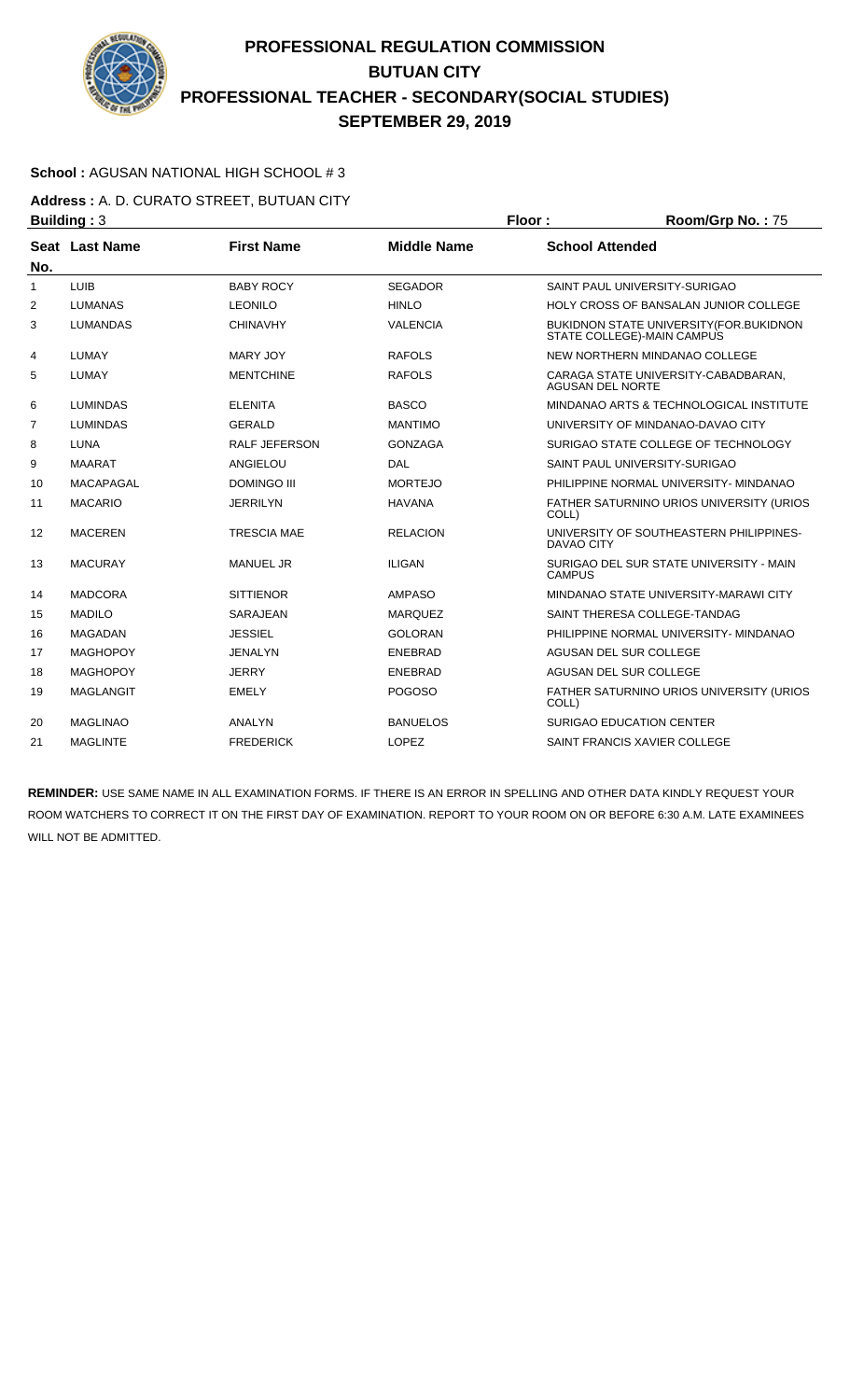

### **School :** AGUSAN NATIONAL HIGH SCHOOL # 3

**Address :** A. D. CURATO STREET, BUTUAN CITY **Building : 3 Floor : Room/Grp No. : 76** 

| No.            | Seat Last Name       | <b>First Name</b>        | <b>Middle Name</b> | <b>School Attended</b>                                                       |
|----------------|----------------------|--------------------------|--------------------|------------------------------------------------------------------------------|
| $\mathbf{1}$   | <b>MAGLUNSOD</b>     | <b>MEGA ROSE</b>         | <b>TAGARDA</b>     | <b>XAVIER UNIVERSITY</b>                                                     |
| 2              | <b>MAGNO</b>         | <b>DYAN</b>              | <b>LAGURA</b>      | <b>AGUSAN COLLEGES</b>                                                       |
| 3              | <b>MAGPAROC</b>      | <b>JULIE MAY</b>         | <b>YECYEC</b>      | <b>BUKIDNON STATE UNIVERSITY - GINGOOG</b><br><b>EXTERNAL STUDIES CENTER</b> |
| 4              | <b>MAGRACIA</b>      | <b>AILYN</b>             | <b>FLORES</b>      | DON JOSE ECLEO MEMORIAL EDUCATIONAL<br><b>FOUNDATION</b>                     |
| 5              | <b>MAHINAY</b>       | <b>ALONA</b>             | <b>BACONG</b>      | SURIGAO DEL SUR STATE UNIVERSITY - MAIN<br><b>CAMPUS</b>                     |
| 6              | <b>MAHINAY</b>       | <b>EMELIE</b>            | <b>ESPENOSA</b>    | CAGAYAN DE ORO COLLEGE                                                       |
| $\overline{7}$ | <b>MAHINAY</b>       | <b>MICHELLE</b>          | <b>NIERRAS</b>     | SAINT FRANCIS XAVIER COLLEGE                                                 |
| 8              | <b>MALAZA</b>        | <b>VERNALYN</b>          | <b>AQUINO</b>      | HOLY CHILD COLLEGE OF BUTUAN                                                 |
| 9              | <b>MANAGA</b>        | <b>MYRNA</b>             | <b>GONZALES</b>    | UNIVERSITY OF THE VISAYAS-CEBU CITY                                          |
| 10             | <b>MANCIO</b>        | JEPTHE JANE              | <b>SAZ</b>         | DE LA SALLE JOHN BOSCO COLLEGE-<br><b>BISLIG, SURIGAO CITY</b>               |
| 11             | <b>MANGUILIMOTAN</b> | <b>WINCER</b>            | <b>LLANAO</b>      | MONKAYO COLLEGE OF ARTS, SCIENCES &<br><b>TECHNOLOGY</b>                     |
| 12             | <b>MANILE</b>        | <b>LEIZLE MILLECENTH</b> |                    | <b>HOLY CROSS OF DAVAO COLLEGE</b>                                           |
| 13             | <b>MANLAPAZ</b>      | <b>JENNY</b>             | <b>SORIOSO</b>     | AGUSAN DEL SUR STATE COLLEGE OF<br><b>AGRICULTURE &amp; TECHNOLOGY</b>       |
| 14             | <b>MANLIMOS</b>      | <b>MARIA SHELO</b>       | <b>SALUBRE</b>     | SAINT PAUL UNIVERSITY-SURIGAO                                                |
| 15             | <b>MANLIMOS</b>      | <b>MERY</b>              | <b>MINGUITA</b>    | NORTHEASTERN MINDANAO COLL.                                                  |
| 16             | <b>MANLIMOS</b>      | <b>RUTHCHILITO</b>       | <b>MINGUITA</b>    | STI COLLEGE - SURIGAO                                                        |
| 17             | <b>MANTE</b>         | <b>MICHEN</b>            | <b>RIVAS</b>       | <b>BUCAS GRANDE FOUNDATION COLLEGE</b>                                       |
| 18             | MANUEL               | <b>BERNADETTE</b>        | <b>GOMEZ</b>       | SURIGAO STATE COLLEGE OF TECHNOLOGY                                          |
| 19             | <b>MANULAT</b>       | <b>MARA</b>              | <b>MADRID</b>      | HOLY CHILD COLLEGE OF BUTUAN                                                 |
| 20             | <b>MAPA</b>          | <b>MICHELLE</b>          | <b>BACQUIAL</b>    | SURIGAO STATE COLLEGE OF TECHNOLOGY                                          |
| 21             | <b>MAPOY</b>         | JANE                     | <b>CORBETA</b>     | SAINT FRANCIS XAVIER COLLEGE                                                 |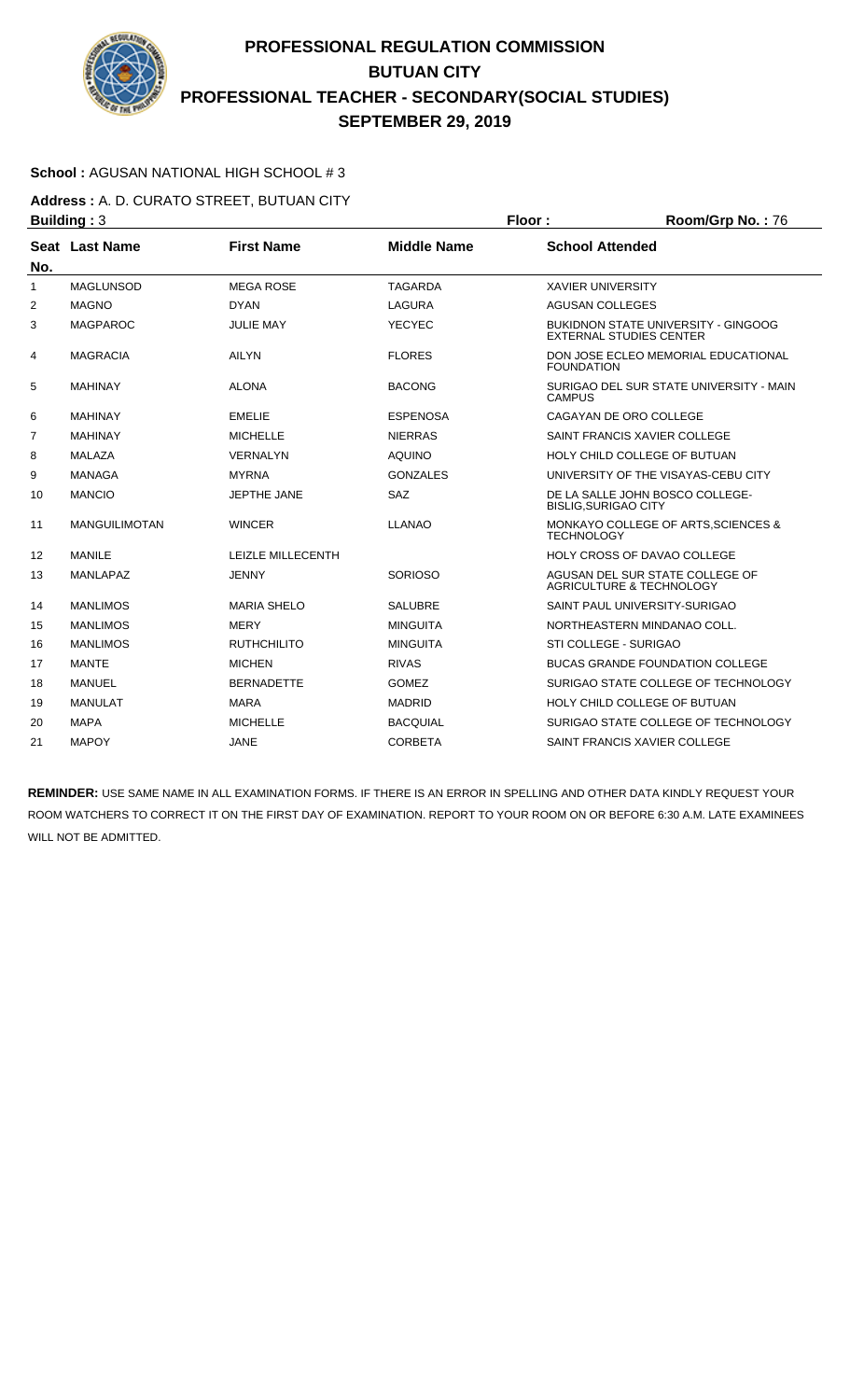

### **School :** AGUSAN NATIONAL HIGH SCHOOL # 3

**Address :** A. D. CURATO STREET, BUTUAN CITY **Building : 3 Floor : Floor : Room/Grp No. : 77** 

| No. | Seat Last Name    | <b>First Name</b>     | <b>Middle Name</b> | <b>School Attended</b>                                                       |
|-----|-------------------|-----------------------|--------------------|------------------------------------------------------------------------------|
| 1   | <b>MAPUTOL</b>    | <b>STANLEY</b>        | <b>DUMAGAN</b>     | <b>BUKIDNON STATE UNIVERSITY - GINGOOG</b><br><b>EXTERNAL STUDIES CENTER</b> |
| 2   | MARA-ASIN         | <b>MYSIA</b>          | <b>OMAROL</b>      | <b>VALENCIA COLLEGES</b>                                                     |
| 3   | <b>MARABARBAS</b> | <b>SUSAN</b>          | <b>POMOY</b>       | NORTHEASTERN MINDANAO COLL.                                                  |
| 4   | <b>MARAYE</b>     | <b>AMENODEN</b>       | <b>DAUD</b>        | MINDANAO STATE UNIVERSITY-MARAWI CITY                                        |
| 5   | <b>MARIQUIT</b>   | <b>MARLON</b>         | <b>JASMA</b>       | CAMIGUIN POLYTECHNIC STATE COLLEGE                                           |
| 6   | <b>MARTINEZ</b>   | <b>MARY ANN</b>       | <b>ROSALES</b>     | MINDANAO STATE UNIVERSITY-MARAWI CITY                                        |
| 7   | <b>MATIZA</b>     | <b>NADIA</b>          | <b>DIZON</b>       | SURIGAO STATE COLLEGE OF TECHNOLOGY                                          |
| 8   | <b>MATUGAS</b>    | <b>MIRA</b>           | LUZ                | BUKIDNON STATE UNIVERSITY - GINGOOG<br><b>EXTERNAL STUDIES CENTER</b>        |
| 9   | <b>MATURAN</b>    | <b>IMEE</b>           | <b>BALAY</b>       | NORTHEASTERN MINDANAO COLL.                                                  |
| 10  | <b>MATURAN</b>    | <b>JESSA</b>          | <b>APORBO</b>      | <b>BUCAS GRANDE FOUNDATION COLLEGE</b>                                       |
| 11  | <b>MEGULLAS</b>   | <b>EMILYN</b>         | <b>DANO</b>        | <b>BUCAS GRANDE FOUNDATION COLLEGE</b>                                       |
| 12  | <b>MEJOY</b>      | <b>JULITO</b>         | <b>OLARITA</b>     | HOLY NAME UNIVERSITY (for.DIVINE WORD-<br>TAGBILARAN)                        |
| 13  | <b>MELICOR</b>    | <b>MICHELLE</b>       | <b>PONTERAS</b>    | UNIVERSITY OF MINDANAO-TAGUM                                                 |
| 14  | <b>MELLORIA</b>   | <b>JERALEN</b>        | <b>COMA</b>        | NEW NORTHERN MINDANAO COLLEGE                                                |
| 15  | <b>MENDOZA</b>    | <b>FELIE</b>          | <b>CUIZON</b>      | BUKIDNON STATE UNIVERSITY (FOR. BUKIDNON<br>STATE COLLEGE)-MAIN CAMPUS       |
| 16  | <b>MERCADER</b>   | <b>MELODY</b>         | <b>CASURRA</b>     | SURIGAO DEL SUR STATE UNIVERSITY - TAGBINA<br><b>CAMPUS</b>                  |
| 17  | <b>MERCADO</b>    | <b>FERNAND</b>        | <b>INTONG</b>      | NORTHWESTERN AGUSAN COLLEGE                                                  |
| 18  | <b>MERCADO</b>    | <b>FLORINDO</b>       | <b>COCHUN</b>      | POLYTECHNIC UNIVERSITY OF THE PHILIPPINES-<br>MAIN-STA, MESA                 |
| 19  | <b>MIANO</b>      | <b>OSEAS</b>          | <b>BARETA</b>      | SURIGAO DEL SUR STATE UNIVERSITY - MAIN<br><b>CAMPUS</b>                     |
| 20  | <b>MICABALO</b>   | <b>CLARITO</b>        | <b>GOCOTANO</b>    | FATHER SATURNINO URIOS UNIVERSITY (URIOS<br>COLL)                            |
| 21  | <b>MICABALO</b>   | <b>ROSEMARIE JEAN</b> | <b>ESTOPA</b>      | SAINT PETER COLLEGE-BALINGASAG                                               |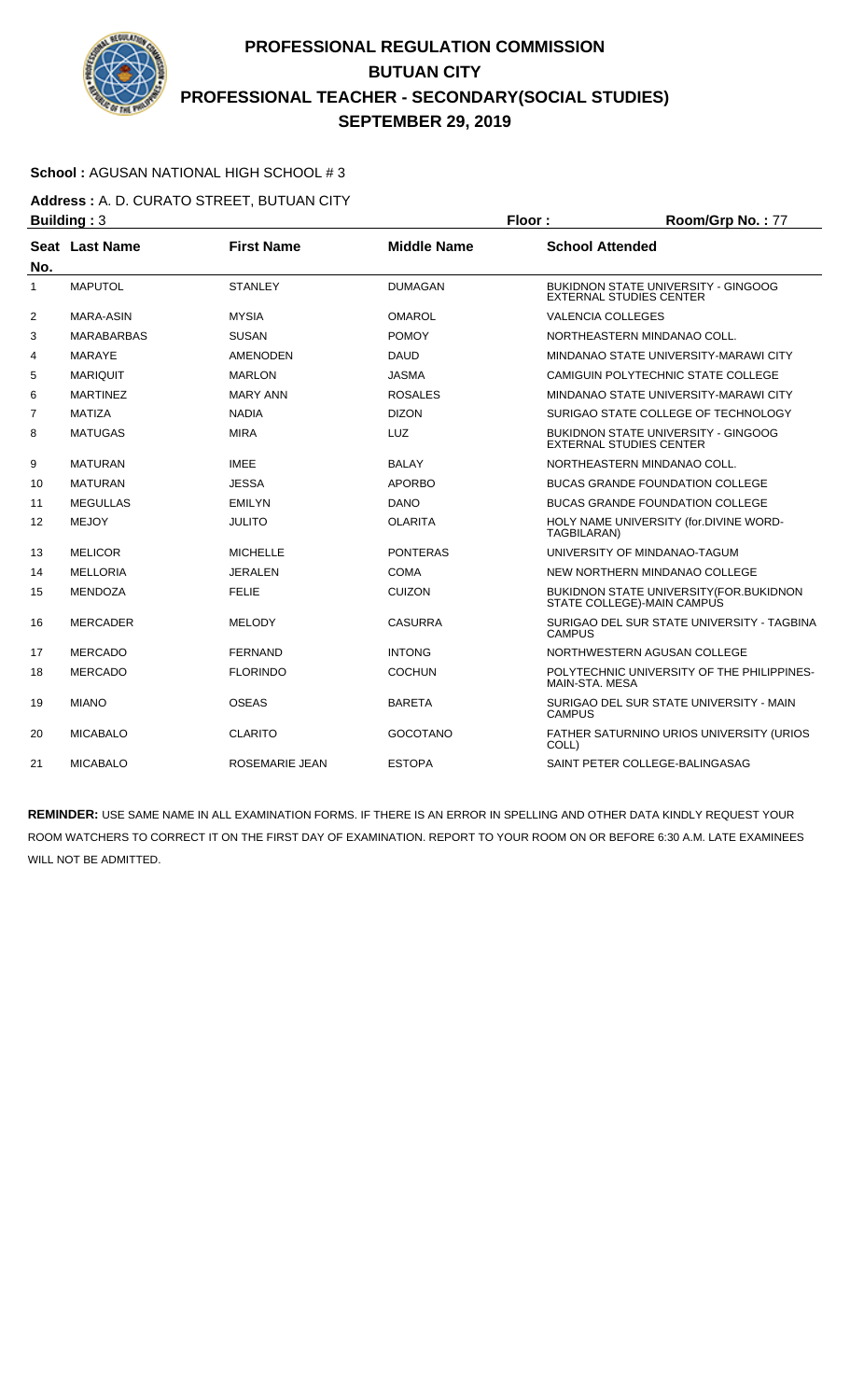

### **School :** AGUSAN NATIONAL HIGH SCHOOL # 3

**Address :** A. D. CURATO STREET, BUTUAN CITY **Building : 3 Floor : Room/Grp No. : 78** 

| No. | Seat Last Name      | <b>First Name</b>     | <b>Middle Name</b> | <b>School Attended</b>                                                   |
|-----|---------------------|-----------------------|--------------------|--------------------------------------------------------------------------|
| 1   | <b>MICARANDAYO</b>  | <b>CHERRIE</b>        | <b>GAWALA</b>      | PHILIPPINE ELECTRONICS & COMMUNICATION<br><b>INSTITUTE OF TECHNOLOGY</b> |
| 2   | <b>MILLANAR</b>     | <b>MARJORIE</b>       | <b>ALIVIO</b>      | ILIGAN MEDICAL CENTER COLLEGE. INC.                                      |
| 3   | <b>MINARDO</b>      | <b>VILMA</b>          | <b>GALENZOGA</b>   | SAINT PAUL UNIVERSITY-SURIGAO                                            |
| 4   | <b>MINOZA</b>       | <b>GIL FRANZ</b>      | <b>SIA</b>         | SURIGAO STATE COLLEGE OF TECHNOLOGY                                      |
| 5   | <b>MIOLE</b>        | <b>CLEVE</b>          | <b>MAHUMOT</b>     | ACLC COLLEGE OF BUTUAN CITY                                              |
| 6   | <b>MIRANDA</b>      | <b>ELOISA</b>         | <b>CEPEDA</b>      | PHILIPPINE NORMAL UNIVERSITY- MINDANAO                                   |
| 7   | <b>MOHAMMADALI</b>  | <b>MUJAHED</b>        | <b>MASNAR</b>      | MINDANAO STATE UNIVERSITY-MARAWI CITY                                    |
| 8   | <b>MOLO</b>         | <b>REY</b>            | CASTRO             | AGUSAN DEL SUR COLLEGE                                                   |
| 9   | <b>MONDREZA</b>     | <b>MICHAEL</b>        | <b>MONDOL</b>      | UNIVERSITY OF MINDANAO-DAVAO CITY                                        |
| 10  | <b>MONGADO</b>      | <b>ROVELYN</b>        | <b>PADECIO</b>     | PHILIPPINE NORMAL UNIVERSITY- MINDANAO                                   |
| 11  | MONTE DE RAMOS      | <b>ROELYN</b>         | <b>DAGOCDOCAN</b>  | SAINT MICHAEL COLLEGE OF CARAGA, INC                                     |
| 12  | <b>MONTECLARO</b>   | <b>GARRY</b>          | <b>GRANA</b>       | UNIVERSITY OF MINDANAO-GUIANGA JUNIOR<br>COLLEGE                         |
| 13  | <b>MONTENEGRO</b>   | <b>LEO</b>            | ORIBE              | SURIGAO DEL SUR STATE UNIVERSITY - MAIN<br><b>CAMPUS</b>                 |
| 14  | <b>MONTENEGRO</b>   | SHIELLA MAE           | ORIBE              | SURIGAO DEL SUR STATE UNIVERSITY - MAIN<br><b>CAMPUS</b>                 |
| 15  | <b>MONTER</b>       | <b>ROSE ANN</b>       | <b>GELSANO</b>     | <b>BUCAS GRANDE FOUNDATION COLLEGE</b>                                   |
| 16  | <b>MONTERO</b>      | <b>PRECIOUS JIHAN</b> | CORAMBAO           | <b>XAVIER UNIVERSITY</b>                                                 |
| 17  | <b>MONTES</b>       | <b>MARY JANE</b>      | <b>GALDIANO</b>    | FATHER SATURNINO URIOS UNIVERSITY (URIOS<br>COLL)                        |
| 18  | <b>MONTESCLAROS</b> | <b>ROSEMARIE</b>      | <b>MAGBAGO</b>     | SURIGAO STATE COLLEGE OF TECHNOLOGY                                      |
| 19  | <b>MONTICALBO</b>   | <b>JESSA</b>          | <b>EDERANGO</b>    | GINGOOG CITY JUNIOR COLLEGE                                              |
| 20  | <b>MORA</b>         | <b>JENNY VI</b>       | <b>AMIANA</b>      | FATHER SATURNINO URIOS UNIVERSITY (URIOS<br>COLL)                        |
| 21  | <b>MORALES</b>      | <b>MARINETH</b>       | <b>LINOGAO</b>     | MINDANAO STATE UNIVERSITY-MARAWI CITY                                    |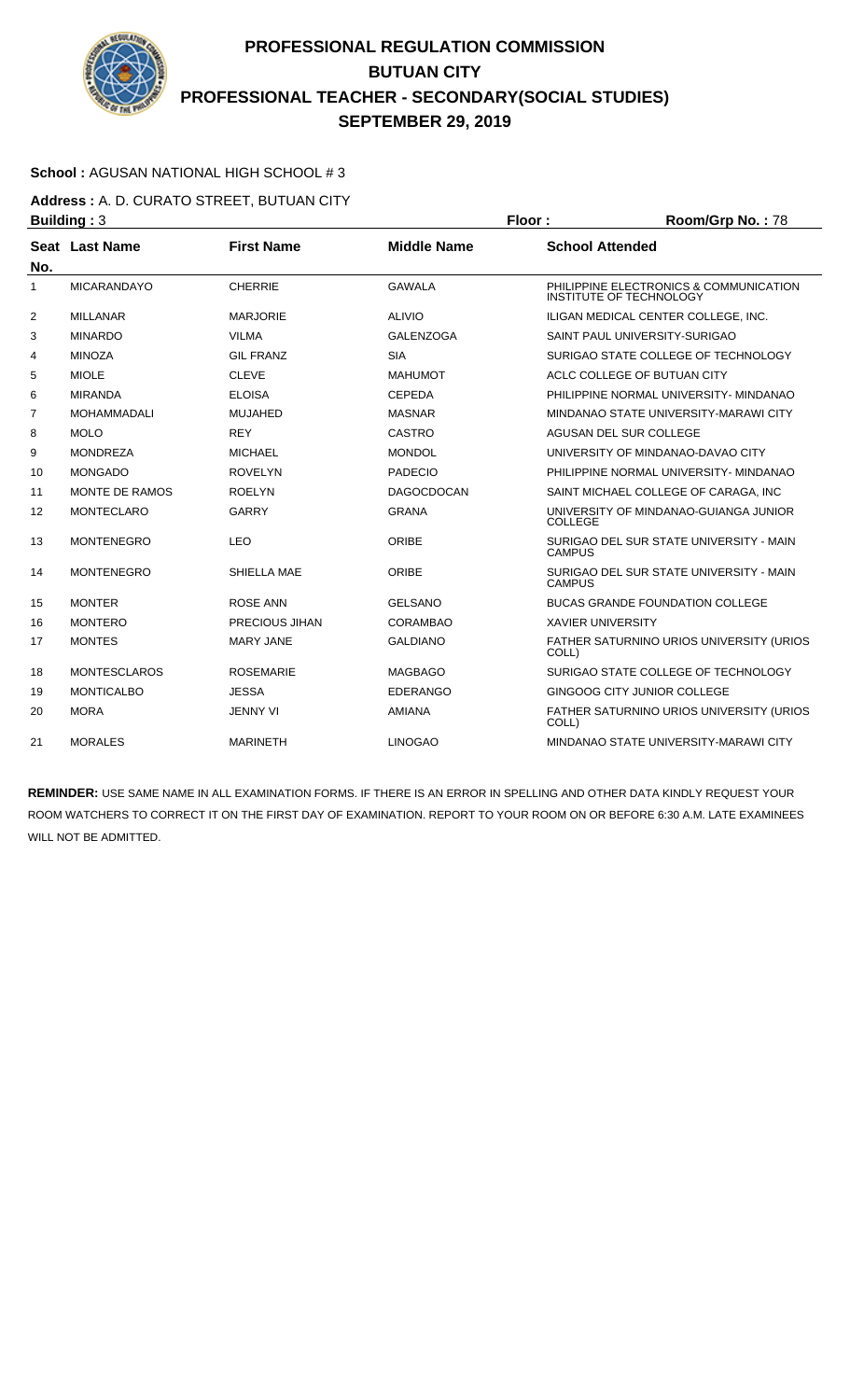

### **School :** AGUSAN NATIONAL HIGH SCHOOL # 3

**Address :** A. D. CURATO STREET, BUTUAN CITY **Building : 3 Floor : Room/Grp No. : 79** 

| No.            | Seat Last Name   | <b>First Name</b>    | <b>Middle Name</b> | <b>School Attended</b>                                                         |
|----------------|------------------|----------------------|--------------------|--------------------------------------------------------------------------------|
| 1              | <b>MORCILLOS</b> | <b>HANNAH</b>        | <b>GONZALES</b>    | FATHER SATURNINO URIOS UNIVERSITY (URIOS<br>COLL)                              |
| $\overline{2}$ | <b>MORGADO</b>   | <b>MARIA LOURDES</b> | <b>MONTECLARO</b>  | FATHER SATURNINO URIOS UNIVERSITY (URIOS<br>COLL)                              |
| 3              | <b>MORIAL</b>    | MIRALUNA             | <b>OMAPAS</b>      | NORTHEASTERN MINDANAO COLL.                                                    |
| 4              | <b>MORILLO</b>   | <b>LEOPOLDO JR</b>   | <b>MANDAHINOG</b>  | GINGOOG CITY JUNIOR COLLEGE                                                    |
| 5              | <b>MOSCA</b>     | <b>SHERYLE</b>       | <b>LINAO</b>       | SURIGAO DEL SUR STATE UNIVERSITY - MAIN<br><b>CAMPUS</b>                       |
| 6              | <b>MOSQUITO</b>  | <b>PEPITO</b>        | ORTIZ              | <b>AGUSAN COLLEGES</b>                                                         |
| 7              | <b>MULA</b>      | <b>DJOANA LYNN</b>   | PADAYAO            | SAINT PAUL UNIVERSITY-SURIGAO                                                  |
| 8              | <b>MURILLA</b>   | <b>DENMAR</b>        | <b>ANITO</b>       | SIARGAO ISLAND INSTITUTE OF TECHNOLOGY                                         |
| 9              | <b>MURILLO</b>   | LAILANIE             | <b>COPINA</b>      | NORTHEASTERN MINDANAO COLL.                                                    |
| 10             | <b>NADAO</b>     | LOWELA               | <b>SAREM</b>       | SAINT MICHAEL'S COLLEGE-SURIGAO DEL SUR                                        |
| 11             | <b>NAMIA</b>     | <b>COLEEN</b>        |                    | PHILIPPINE NORMAL UNIVERSITY- MINDANAO                                         |
| 12             | <b>NANTES</b>    | <b>ANA</b>           | CAGO               | <b>BUKIDNON STATE UNIVERSITY - TALISAYAN</b><br><b>EXTERNAL STUDIES CENTER</b> |
| 13             | <b>NAPAL</b>     | <b>JUNRELL</b>       | <b>PONCE</b>       | SURIGAO DEL SUR STATE UNIVERSITY - MAIN<br><b>CAMPUS</b>                       |
| 14             | <b>NAPAY</b>     | <b>LOVELLIA</b>      | <b>AZOTE</b>       | SAINT MICHAEL COLLEGE OF CARAGA. INC.                                          |
| 15             | <b>NAPOLES</b>   | <b>RODITH LAINE</b>  | <b>SABID</b>       | UNIVERSITY OF MINDANAO-TAGUM                                                   |
| 16             | <b>NARAISO</b>   | <b>RECHEL</b>        | <b>OMOSORAN</b>    | NORTH DAVAO COLLEGES-PANABO                                                    |
| 17             | <b>NARCISO</b>   | <b>MARY ANN</b>      | <b>MENESES</b>     | <b>SAN NICOLAS COLLEGE</b>                                                     |
| 18             | <b>NASAYAO</b>   | <b>MARICEL</b>       | <b>DAGASDAS</b>    | SAINT PAUL UNIVERSITY-SURIGAO                                                  |
| 19             | <b>NAUTAN</b>    | <b>JOEL</b>          | <b>UBAY</b>        | <b>AGUSAN COLLEGES</b>                                                         |
| 20             | <b>NAVARRO</b>   | <b>DIANA ROSE</b>    | <b>LEGASPI</b>     | MINDANAO STATE UNIVERSITY-MARAWI CITY                                          |
| 21             | <b>NAVARRO</b>   | <b>REGINA</b>        | <b>MANDANTES</b>   | SAINT JOSEPH INSTITUTE OF TECHNOLOGY                                           |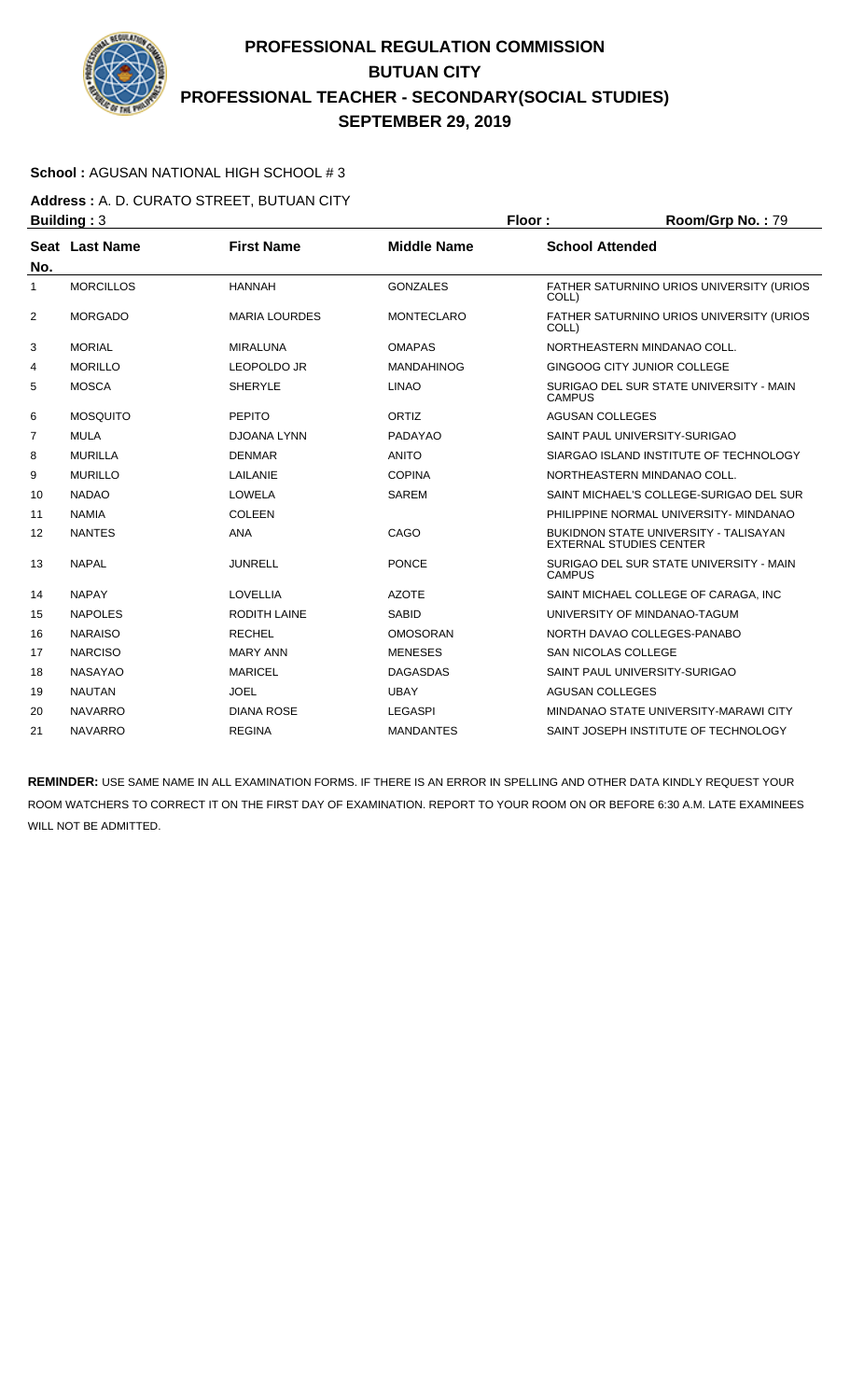

### **School :** AGUSAN NATIONAL HIGH SCHOOL # 4

**Address :** A. D. CURATO STREET, BUTUAN CITY **Building : 4 Floor : Room/Grp No. : 80** 

| No.            | Seat Last Name   | <b>First Name</b>   | <b>Middle Name</b> | <b>School Attended</b>                                   |
|----------------|------------------|---------------------|--------------------|----------------------------------------------------------|
| 1              | <b>NEGOLO</b>    | <b>ROSELYN</b>      | <b>AMPIS</b>       | SURIGAO DEL SUR STATE UNIVERSITY - MAIN<br><b>CAMPUS</b> |
| 2              | <b>NERIO</b>     | <b>MARILOU</b>      | <b>AGACITA</b>     | <b>FEATI UNIVERSITY</b>                                  |
| 3              | <b>NOJA</b>      | <b>ELENITA</b>      | <b>PRECIOSO</b>    | SAINT JOSEPH INSTITUTE OF TECHNOLOGY                     |
| 4              | <b>NOMBRERAS</b> | <b>LOMECHEL</b>     | <b>TOREJOS</b>     | SURIGAO DEL SUR STATE UNIVERSITY - MAIN<br><b>CAMPUS</b> |
| 5              | <b>NOVAL</b>     | <b>ELVIRA</b>       | <b>NOROUILLAS</b>  | CAPITOL UNIVERSITY (for.CAGAYAN CAPITOL<br>COLL.)        |
| 6              | <b>NUEZ</b>      | <b>ROMELYN</b>      | CATIC              | SAINT PAUL UNIVERSITY-SURIGAO                            |
| $\overline{7}$ | <b>NUFUAR</b>    | <b>JULIUS</b>       | <b>ANOB</b>        | SURIGAO DEL SUR STATE UNIVERSITY - MAIN<br><b>CAMPUS</b> |
| 8              | <b>NUFUAR</b>    | WENDEL              | <b>ANOB</b>        | SAINT THERESA COLLEGE-TANDAG                             |
| 9              | <b>OBEDENCIO</b> | <b>PEDRITA</b>      | <b>AGTA</b>        | CAMIGUIN POLYTECHNIC STATE COLLEGE                       |
| 10             | <b>OBINA</b>     | <b>MADEL</b>        | <b>DELOPERE</b>    | AGUSAN DEL SUR COLLEGE                                   |
| 11             | <b>OCLARIT</b>   | <b>JUNIL</b>        | <b>SEROY</b>       | CAMIGUIN POLYTECHNIC STATE COLLEGE                       |
| 12             | <b>OCON</b>      | <b>RAKEY</b>        | <b>ARCULAR</b>     | SIARGAO ISLAND INSTITUTE OF TECHNOLOGY                   |
| 13             | <b>OLACO</b>     | <b>ARGIE</b>        | <b>MANAGA</b>      | SURIGAO STATE COLLEGE OF TECHNOLOGY                      |
| 14             | <b>OLIVERA</b>   | <b>ROVELYN</b>      | <b>MALINAO</b>     | NORTHWESTERN AGUSAN COLLEGE                              |
| 15             | <b>OMANDAM</b>   | <b>SHEENA MAE</b>   | <b>ESPAÑOLA</b>    | STI COLLEGE - SURIGAO                                    |
| 16             | <b>OMAR</b>      | <b>AZIZA</b>        | <b>PANDA</b>       | CAGAYAN DE ORO COLLEGE                                   |
| 17             | <b>ORBOC</b>     | <b>CHARIE</b>       | CATARMAN           | SURIGAO STATE COLLEGE OF TECHNOLOGY                      |
| 18             | ORCULLO          | <b>CRISTY</b>       | <b>LAURON</b>      | SURIGAO STATE COLLEGE OF TECHNOLOGY                      |
| 19             | ORIT             | <b>KRISTINE JOY</b> | <b>TORRECAMPO</b>  | FATHER SATURNINO URIOS UNIVERSITY (URIOS<br>COLL)        |
| 20             | ORMEGA           | <b>ROLAND</b>       | <b>BONOSTRO</b>    | SAINT PAUL UNIVERSITY-SURIGAO                            |
| 21             | ORTIZ            | <b>HANNAH LOVE</b>  | <b>GALVE</b>       | SURIGAO DEL SUR STATE UNIVERSITY - MAIN<br><b>CAMPUS</b> |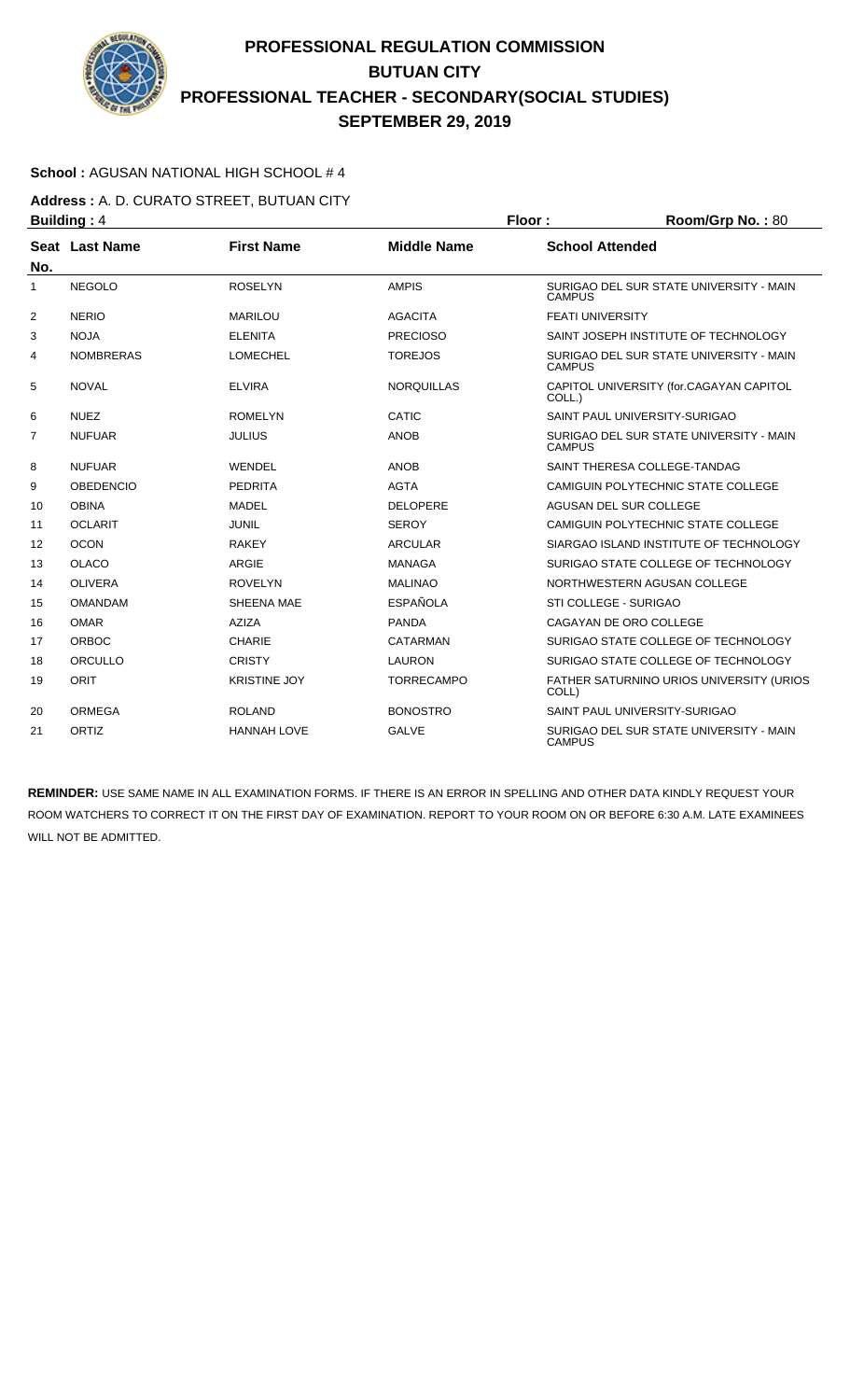

### **School :** AGUSAN NATIONAL HIGH SCHOOL # 4

**Address :** A. D. CURATO STREET, BUTUAN CITY **Building : 4 Floor : Floor : Room/Grp No. : 81** 

| No.            | Seat Last Name   | <b>First Name</b>    | <b>Middle Name</b> | <b>School Attended</b>                                    |
|----------------|------------------|----------------------|--------------------|-----------------------------------------------------------|
| 1              | ORTIZ            | <b>JACKIENITTE</b>   | <b>GINGONE</b>     | UNIVERSITY OF MINDANAO-TAGUM                              |
| 2              | ORTIZ            | <b>MARK ANTHONY</b>  | <b>PALER</b>       | PHILIPPINE NORMAL UNIVERSITY- MINDANAO                    |
| 3              | <b>ORTOJAN</b>   | <b>JERREL</b>        | <b>CONSIGO</b>     | <b>SURIGAO EDUCATION CENTER</b>                           |
| 4              | <b>ORZALES</b>   | <b>MYLENE</b>        | <b>TOCMO</b>       | SAINT PAUL UNIVERSITY-SURIGAO                             |
| 5              | <b>OSIN</b>      | <b>REA JOY</b>       | <b>AMADO</b>       | MOUNT CARMEL COLLEGE-AGUSAN DEL SUR                       |
| 6              | <b>OTERO</b>     | <b>ANN CATHERINE</b> | <b>PARAISO</b>     | PHILIPPINE NORMAL UNIVERSITY- MINDANAO                    |
| $\overline{7}$ | <b>PACATANG</b>  | <b>FRANCIS MARK</b>  | AREVALO            | SOUTHWAY COLLEGE OF TECHNOLOGY                            |
| 8              | <b>PACOMIOS</b>  | SHAIRA JANE          | <b>SALDUA</b>      | PHILIPPINE NORMAL UNIVERSITY- MINDANAO                    |
| 9              | <b>PACULBA</b>   | <b>EMMALEN</b>       | <b>SALDIVAR</b>    | DON JOSE ECLEO MEMORIAL EDUCATIONAL<br><b>FOUNDATION</b>  |
| 10             | <b>PACULLO</b>   | <b>CLAIRE</b>        | <b>SOMOSIERRA</b>  | FATHER SATURNINO URIOS UNIVERSITY (URIOS<br>COLL)         |
| 11             | <b>PAGADOR</b>   | <b>JOYMEA</b>        | <b>JUGARBOT</b>    | <b>AGUSAN COLLEGES</b>                                    |
| 12             | PAGARAN          | <b>VICKY</b>         | <b>SOLMIA</b>      | SURIGAO DEL SUR STATE UNIVERSITY - MAIN<br><b>CAMPUS</b>  |
| 13             | <b>PAHINTE</b>   | RICHMOND JOHN        | <b>RANARIO</b>     | CHRIST THE KING COLLEGE-GINGOOG CITY                      |
| 14             | <b>PAJA</b>      | <b>LOLITO JR</b>     | <b>PIAO</b>        | <b>BUCAS GRANDE FOUNDATION COLLEGE</b>                    |
| 15             | PALERO           | <b>BABY GRACE</b>    | <b>GESTA</b>       | MINDANAO STATE UNIVERSITY-MARAWI CITY                     |
| 16             | <b>PAMUGAS</b>   | <b>RUTCHELYN</b>     | <b>TAN</b>         | DON JOSE ECLEO MEMORIAL EDUCATIONAL<br><b>FOUNDATION</b>  |
| 17             | <b>PAQUIBOT</b>  | <b>MARIA FE</b>      | <b>EDER</b>        | <b>SAN NICOLAS COLLEGE</b>                                |
| 18             | <b>PAQUIL</b>    | <b>JOSE JR</b>       | <b>DOYAC</b>       | SAN NICOLAS COLLEGE                                       |
| 19             | <b>PARADIANG</b> | ANNAMAE              | <b>MAMITES</b>     | <b>FATHER SATURNINO URIOS UNIVERSITY (URIOS)</b><br>COLL) |
| 20             | PARADO           | <b>IVY JANE</b>      | <b>TORREON</b>     | AGUSAN DEL SUR COLLEGE                                    |
| 21             | <b>PAREDES</b>   | <b>DINA JEAN</b>     | CASTRO             | CAMIGUIN POLYTECHNIC STATE COLLEGE                        |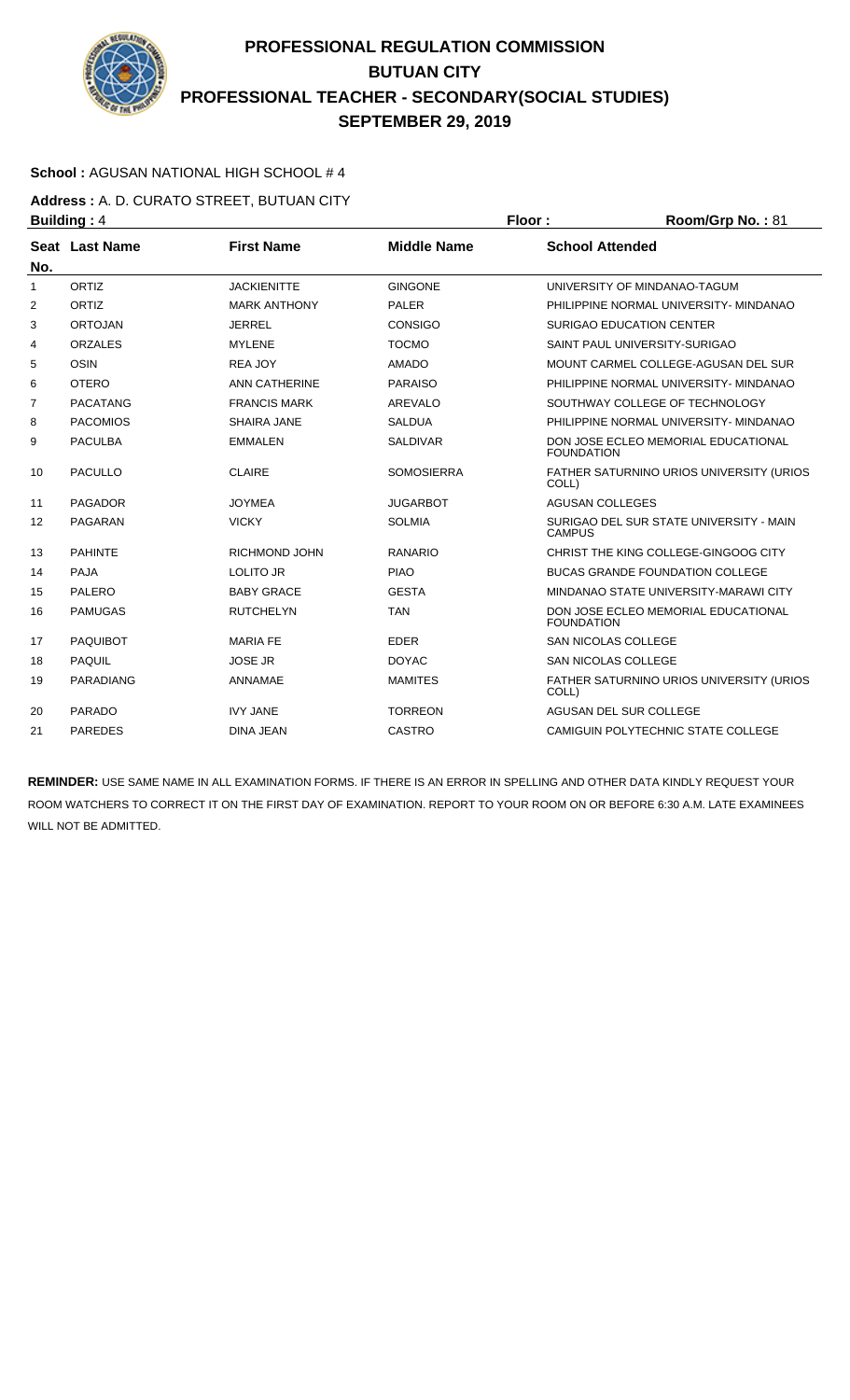

### **School :** AGUSAN NATIONAL HIGH SCHOOL # 4

**Address :** A. D. CURATO STREET, BUTUAN CITY **Building : 4 Floor : Floor : Room/Grp No. : 82** 

| No.               | Seat Last Name  | <b>First Name</b>   | <b>Middle Name</b> | <b>School Attended</b>                                                       |
|-------------------|-----------------|---------------------|--------------------|------------------------------------------------------------------------------|
| 1                 | <b>PARNES</b>   | <b>JESSAN</b>       | <b>TIU</b>         | <b>BUKIDNON STATE UNIVERSITY - GINGOOG</b><br><b>EXTERNAL STUDIES CENTER</b> |
| 2                 | <b>PASAMIC</b>  | <b>MELODY</b>       | <b>SITONES</b>     | UNIVERSITY OF CEBU                                                           |
| 3                 | <b>PASCUA</b>   | <b>FRANIE CARL</b>  | <b>ELIZALDE</b>    | SAINT THERESA COLLEGE-TANDAG                                                 |
| 4                 | PASCUAL         | <b>MINVI</b>        | <b>MANGALIMAN</b>  | <b>SAN NICOLAS COLLEGE</b>                                                   |
| 5                 | <b>PASTEDIO</b> | <b>MARK ANTHONY</b> | <b>NIEVES</b>      | PHILIPPINE STATE COLLEGE OF AERONAUTICS-<br><b>LAPU-LAPU CITY</b>            |
| 6                 | <b>PATLUNAG</b> | <b>JHUNDY</b>       | <b>ESPINOZA</b>    | SURIGAO DEL SUR STATE UNIVERSITY - MAIN<br><b>CAMPUS</b>                     |
| $\overline{7}$    | <b>PAULAR</b>   | <b>VINCENT PAUL</b> | <b>REDONDO</b>     | SURIGAO STATE COLLEGE OF TECHNOLOGY                                          |
| 8                 | PEDRAZA         | <b>CYNTHIA</b>      | <b>MERCADO</b>     | FATHER SATURNINO URIOS UNIVERSITY (URIOS<br>COLL)                            |
| 9                 | <b>PELARIOS</b> | <b>EDELYN</b>       | <b>BAYANG</b>      | SURIGAO DEL SUR STATE UNIVERSITY - MAIN<br><b>CAMPUS</b>                     |
| 10                | PELAYO          | <b>GLORY JOY</b>    | <b>MARIÑAS</b>     | PHILIPPINE NORMAL UNIVERSITY- MINDANAO                                       |
| 11                | <b>PELIAS</b>   | <b>CHERRY MAY</b>   | <b>CABAHUG</b>     | <b>BUCAS GRANDE FOUNDATION COLLEGE</b>                                       |
| $12 \overline{ }$ | PELIGRO         | <b>BENITA</b>       | <b>IYOG</b>        | AGUSAN BUSINESS & ART FOUNDATION, INC.                                       |
| 13                | PELIGRO         | <b>PROCORO JR</b>   | TIU                | FATHER SATURNINO URIOS UNIVERSITY (URIOS<br>COLL)                            |
| 14                | PELIYO          | <b>GAY LOVE</b>     | <b>PATIGA</b>      | <b>BUTUAN CITY COLLEGES</b>                                                  |
| 15                | PELOS           | <b>TRISHA ANN</b>   | ERAZO              | SURIGAO STATE COLLEGE OF TECHNOLOGY                                          |
| 16                | PEÑAFIEL        | <b>SHARON</b>       | <b>ZOLINA</b>      | UNIVERSITY OF MINDANAO-TAGUM                                                 |
| 17                | <b>PENDICA</b>  | <b>JASON</b>        | <b>DIEGOR</b>      | CARAGA STATE UNIVERSITY-CABADBARAN,<br><b>AGUSAN DEL NORTE</b>               |
| 18                | PEREZ           | <b>EMILY</b>        | ARREZA             | PHILIPPINE NORMAL UNIVERSITY- MINDANAO                                       |
| 19                | PEREZ           | <b>LEODEBETH</b>    | <b>TULANG</b>      | PHILIPPINE NORMAL UNIVERSITY- MINDANAO                                       |
| 20                | PEREZ           | <b>LOIDA</b>        | <b>SUGANOB</b>     | FATHER SATURNINO URIOS UNIVERSITY (URIOS<br>COLL)                            |
| 21                | PERMALE         | <b>JAMES</b>        | <b>ADLAWON</b>     | PHILIPPINE NORMAL UNIVERSITY- MINDANAO                                       |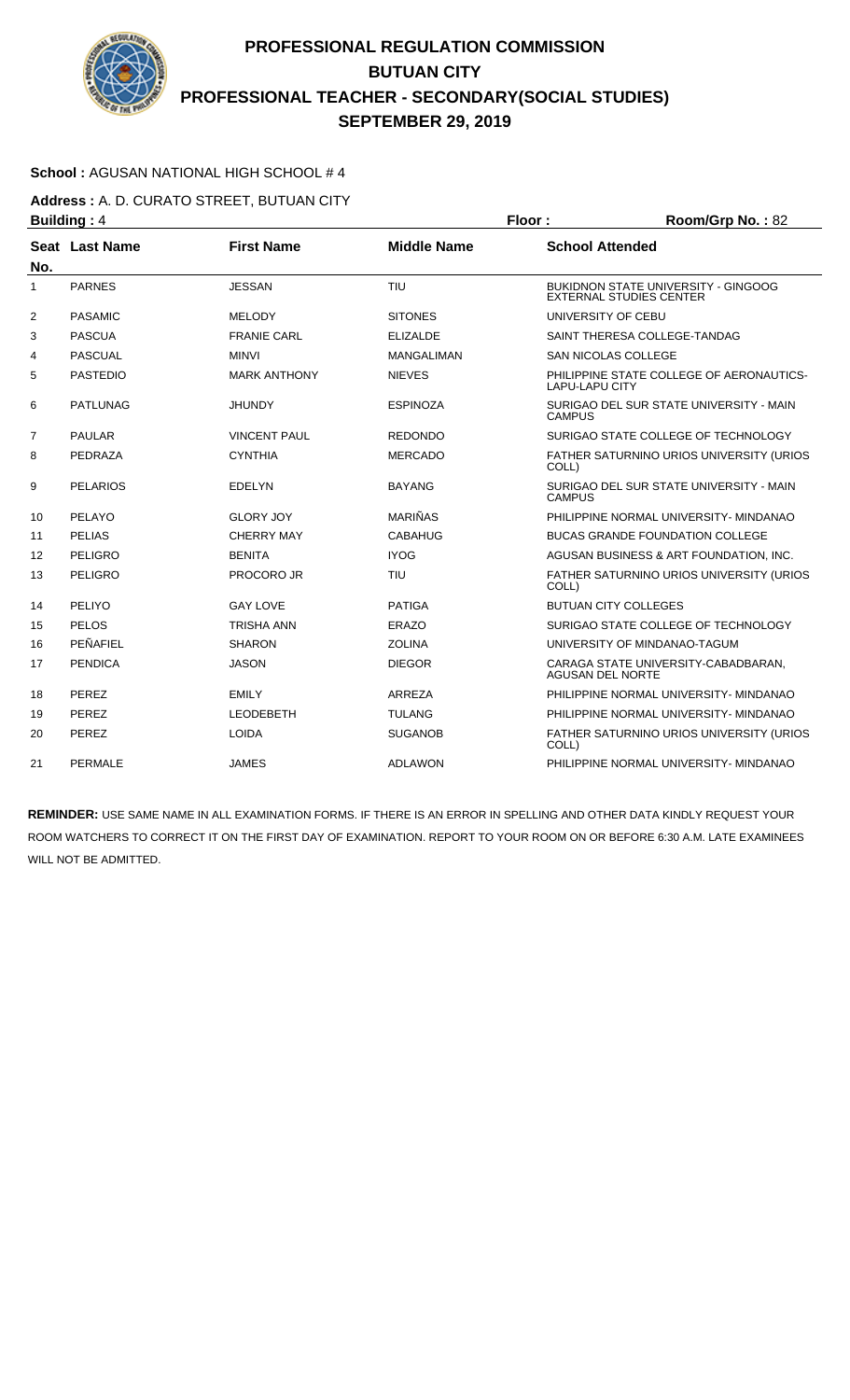

### **School :** AGUSAN NATIONAL HIGH SCHOOL # 4

**Address :** A. D. CURATO STREET, BUTUAN CITY **Building : 4 Floor : Room/Grp No. : 83** 

| No.            | Seat Last Name  | <b>First Name</b>   | <b>Middle Name</b> | <b>School Attended</b>                                                       |
|----------------|-----------------|---------------------|--------------------|------------------------------------------------------------------------------|
| 1              | PEROL           | <b>CLAIRE</b>       | <b>UDTOJAN</b>     | PHILIPPINE NORMAL UNIVERSITY- MINDANAO                                       |
| 2              | PIEDAD          | <b>CRISTINA</b>     | <b>REVERO</b>      | SURIGAO STATE COLLEGE OF TECHNOLOGY                                          |
| 3              | <b>PINO</b>     | <b>ALGEN</b>        | <b>ENGAG</b>       | PHILIPPINE NORMAL UNIVERSITY- MINDANAO                                       |
| 4              | <b>PITIQUIN</b> | <b>ADELAIDA</b>     | <b>ROSALES</b>     | SAINT FRANCIS XAVIER COLLEGE                                                 |
| 5              | <b>PIZON</b>    | <b>LINDSAY KATE</b> | <b>CURISES</b>     | PHILIPPINE NORMAL UNIVERSITY- MINDANAO                                       |
| 6              | <b>PLAZA</b>    | <b>CHILLY</b>       | <b>CATULAY</b>     | <b>SAN NICOLAS COLLEGE</b>                                                   |
| $\overline{7}$ | <b>PLAZA</b>    | LARLYN              | <b>DELIGENCIA</b>  | SAINT THERESA COLLEGE-TANDAG                                                 |
| 8              | PLAZA           | MA, VENUS           | <b>AYING</b>       | SURIGAO DEL SUR STATE UNIVERSITY - MAIN<br><b>CAMPUS</b>                     |
| 9              | <b>POCULAN</b>  | <b>ARDE</b>         | <b>ATAMOSA</b>     | AGUSAN DEL SUR STATE COLLEGE OF<br><b>AGRICULTURE &amp; TECHNOLOGY</b>       |
| 10             | POL             | <b>JAYKI</b>        | <b>PALOMARES</b>   | SURIGAO STATE COLLEGE OF TECHNOLOGY                                          |
| 11             | <b>PONCE</b>    | <b>MARICEL</b>      | <b>GALUPE</b>      | SURIGAO DEL SUR STATE UNIVERSITY - TAGBINA<br><b>CAMPUS</b>                  |
| 12             | <b>PONOD</b>    | <b>FARHANA</b>      | <b>SACAR</b>       | ILIGAN MEDICAL CENTER COLLEGE. INC.                                          |
| 13             | <b>PONTERAS</b> | APPLE GRACE         | <b>SEPE</b>        | UNIVERSITY OF MINDANAO-TAGUM                                                 |
| 14             | <b>PONTIMAR</b> | <b>JESUS JR</b>     | PAJARILLO          | <b>AGUSAN COLLEGES</b>                                                       |
| 15             | <b>PORLARES</b> | <b>JACKIELYN</b>    | <b>RAGRAG</b>      | <b>BUKIDNON STATE UNIVERSITY - GINGOOG</b><br><b>EXTERNAL STUDIES CENTER</b> |
| 16             | <b>PORPAYAS</b> | <b>AILEEN</b>       | <b>CATAMORA</b>    | NORTHEASTERN MINDANAO COLL.                                                  |
| 17             | <b>PORTES</b>   | <b>PAMELA</b>       | <b>DEGAMO</b>      | CARAGA STATE UNIVERSITY-BUTUAN CITY                                          |
| 18             | <b>PUCOT</b>    | KHAIRA RACEL JAY    | <b>ADAN</b>        | PHILIPPINE NORMAL UNIVERSITY- MINDANAO                                       |
| 19             | <b>PULGO</b>    | <b>WENDELIN</b>     | <b>PAYLANGCO</b>   | <b>BUKIDNON STATE UNIVERSITY - GINGOOG</b><br><b>EXTERNAL STUDIES CENTER</b> |
| 20             | <b>PULLOS</b>   | <b>ROSARIO</b>      | <b>CASIMINA</b>    | UNIVERSITY OF MINDANAO-TAGUM                                                 |
| 21             | QUICHO          | <b>JESSA BELLE</b>  | <b>MALTO</b>       | <b>BOHOL ISLAND STATE UNIVERSITY</b><br>(FOR.CVSCAFT)-TAGBILARAN             |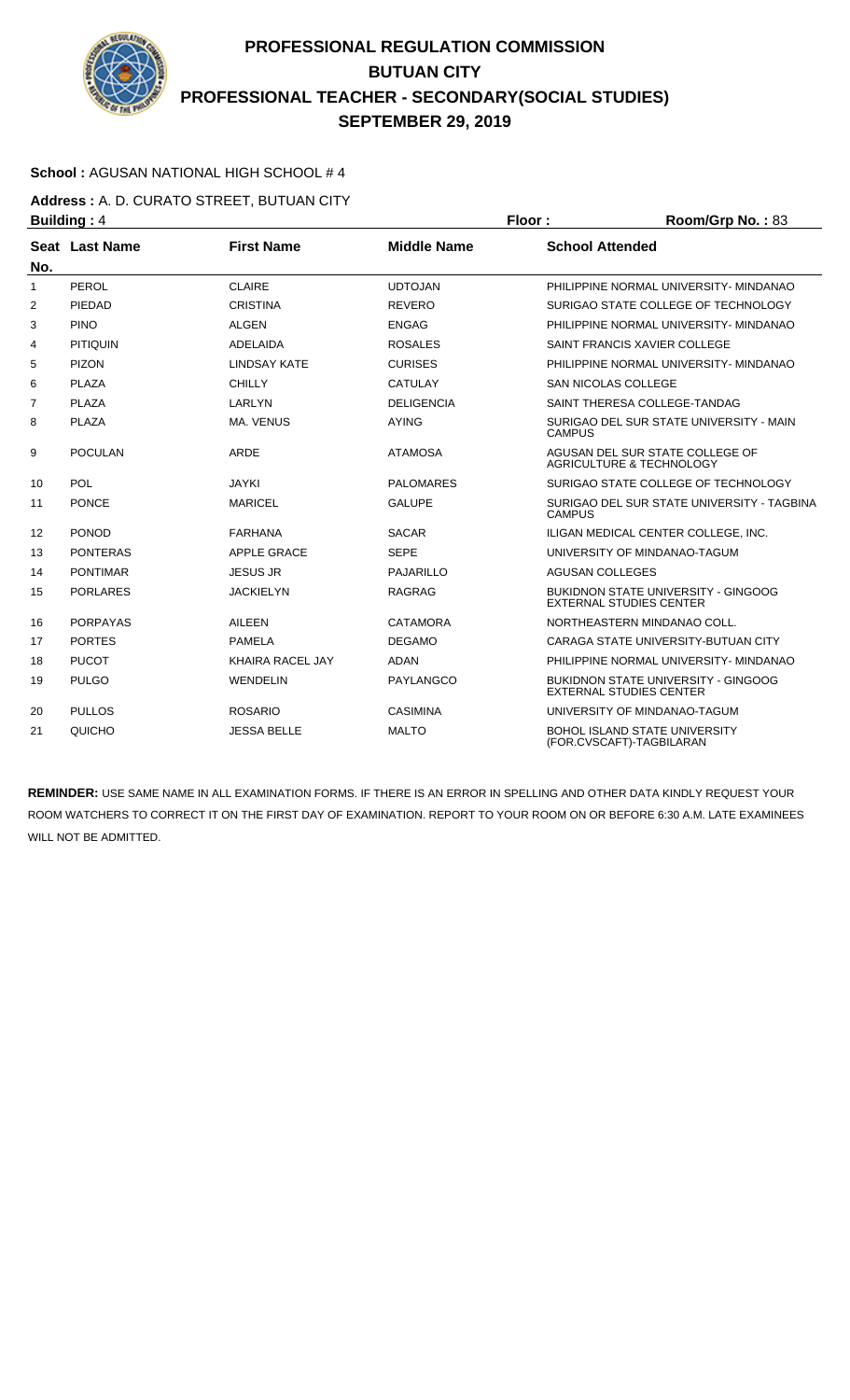

### **School :** AGUSAN NATIONAL HIGH SCHOOL # 4

**Address :** A. D. CURATO STREET, BUTUAN CITY **Building : 4 Floor : Floor : Room/Grp No. : 84** 

| No. | Seat Last Name   | <b>First Name</b>    | <b>Middle Name</b> | <b>School Attended</b>                                      |
|-----|------------------|----------------------|--------------------|-------------------------------------------------------------|
| 1   | QUICO            | <b>STELLA MAE</b>    | <b>NOB</b>         | CENTRAL MINDANAO UNIVERSITY                                 |
| 2   | QUIJANO          | <b>CHRISTINE JAN</b> | YAÑEZ              | MINDANAO STATE UNIVERSITY-NAAWAN                            |
| 3   | <b>QUIMSON</b>   | <b>AMOR</b>          | <b>GONZALES</b>    | MINDANAO UNIVERSITY OF SCIENCE AND<br><b>TECHNOLOGY</b>     |
| 4   | QUIÑONEZ         | <b>CHRISTY MARIE</b> | <b>BALDO</b>       | SURIGAO DEL SUR STATE UNIVERSITY - MAIN<br><b>CAMPUS</b>    |
| 5   | QUISAGAN         | <b>ARCHE JANE</b>    | <b>CANTA</b>       | SURIGAO STATE COLLEGE OF TECHNOLOGY                         |
| 6   | <b>RACAZA</b>    | <b>JENIROSE</b>      | <b>BERONGOY</b>    | SAINT FRANCIS XAVIER COLLEGE                                |
| 7   | <b>RAGRAG</b>    | <b>JOSEPHINE</b>     | <b>OBEDENCIO</b>   | CAMIGUIN POLYTECHNIC STATE COLLEGE                          |
| 8   | <b>RAMAN</b>     | <b>GLENDA LOU</b>    | <b>MALAZARTE</b>   | MINDANAO STATE UNIVERSITY-ILIGAN INSTITUTE<br>OF TECHNOLOGY |
| 9   | <b>RAMBUYONG</b> | LOUELLA              | <b>PEGTE</b>       | SAINT PAUL UNIVERSITY-SURIGAO                               |
| 10  | <b>RAMIREZ</b>   | LESLY                | <b>TINAMBACAN</b>  | <b>BUCAS GRANDE FOUNDATION COLLEGE</b>                      |
| 11  | <b>RAMOS</b>     | <b>AIREEN ROSE</b>   | <b>MACO</b>        | SURIGAO STATE COLLEGE OF TECHNOLOGY                         |
| 12  | <b>RAMOS</b>     | <b>IGLORIA</b>       | <b>ABARQUEZ</b>    | AGUSAN BUSINESS & ART FOUNDATION, INC.                      |
| 13  | RANARIO          | <b>MAY JANE</b>      | <b>ADALIM</b>      | SAINT THERESA COLLEGE-TANDAG                                |
| 14  | <b>RANCE</b>     | <b>REMALYN</b>       | <b>BUAN</b>        | SAINT JUDE THADDEUS INSTITUTE OF<br><b>TECHNOLOGY</b>       |
| 15  | RANOCO           | <b>MAE</b>           | <b>BURLAZA</b>     | MOUNT CARMEL COLLEGE-AGUSAN DEL SUR                         |
| 16  | <b>RATILLA</b>   | <b>VANISSA</b>       | <b>DELA CRUZ</b>   | LICEO DE CAGAYAN UNIVERSITY                                 |
| 17  | <b>REFAMONTE</b> | <b>JENELYN</b>       | <b>BANTILAN</b>    | CARAGA STATE UNIVERSITY-BUTUAN CITY                         |
| 18  | <b>REGIS</b>     | <b>ERIC</b>          | <b>LUMALLO</b>     | SOUTHEASTERN COLLEGE OF PADADA                              |
| 19  | <b>REMERATA</b>  | <b>RUTHCHEL</b>      | <b>VITOR</b>       | NORTHEASTERN MINDANAO COLL.                                 |
| 20  | <b>RESTON</b>    | <b>MELINDA</b>       | <b>HINAYON</b>     | SAINT THERESA COLLEGE-TANDAG                                |
| 21  | <b>RESTOR</b>    | <b>CELEDONIA</b>     | <b>RELATORRES</b>  | UNIVERSITY OF MINDANAO-DAVAO CITY                           |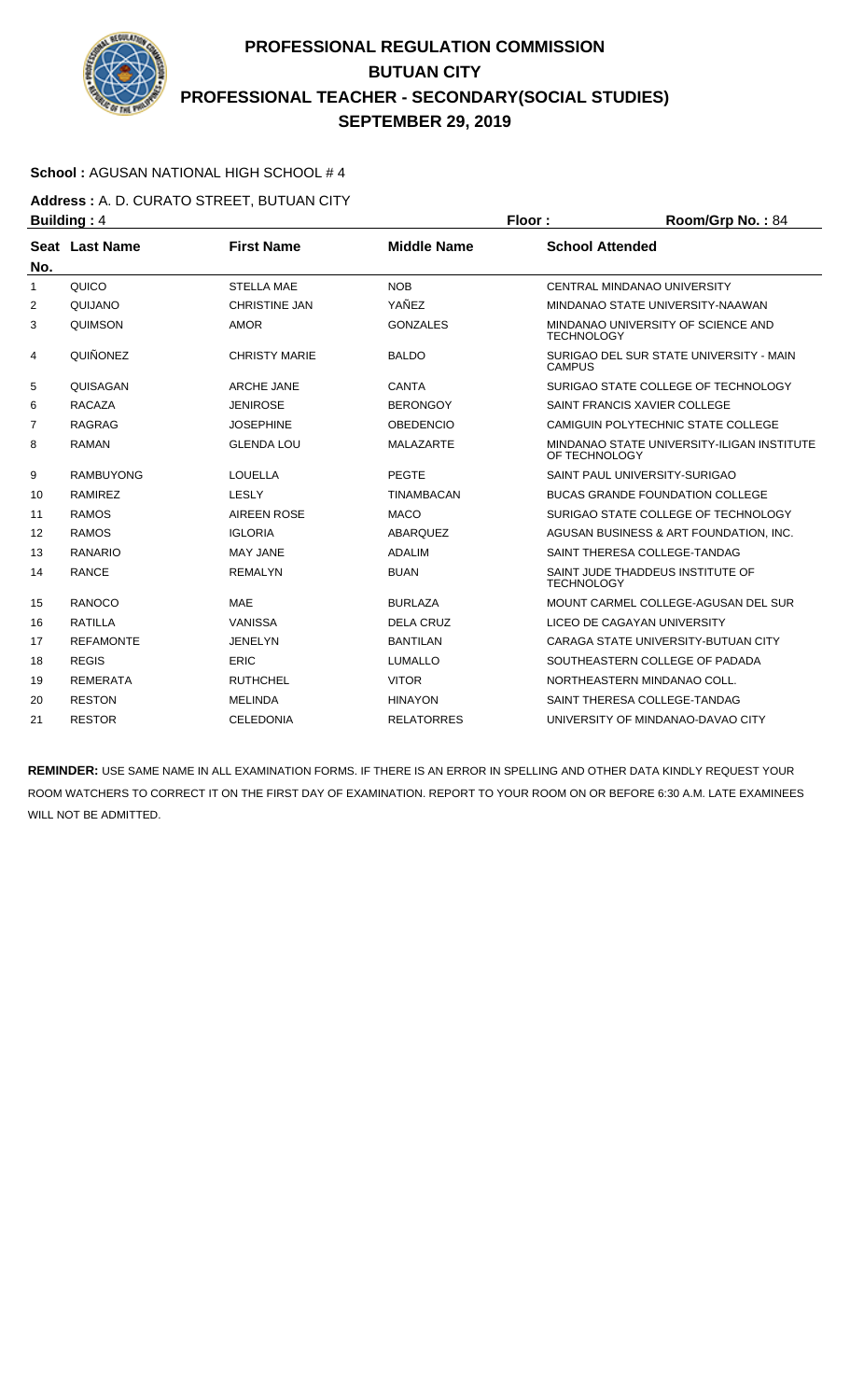

### **School :** AGUSAN NATIONAL HIGH SCHOOL # 4

**Address :** A. D. CURATO STREET, BUTUAN CITY **Building : 4 Floor : Room/Grp No. : 85** 

|                | ринингу . т     |                   |                    | .                                                                              |
|----------------|-----------------|-------------------|--------------------|--------------------------------------------------------------------------------|
| No.            | Seat Last Name  | <b>First Name</b> | <b>Middle Name</b> | <b>School Attended</b>                                                         |
| 1              | <b>REYES</b>    | <b>SHARON</b>     | <b>URSOS</b>       | CARAGA STATE UNIVERSITY-BUTUAN CITY                                            |
| 2              | <b>RIÑOS</b>    | <b>JOHNY</b>      | <b>TELEN</b>       | <b>BUKIDNON STATE UNIVERSITY (FOR.BUKIDNON)</b><br>STATE COLLEGE)-MAIN CAMPUS  |
| 3              | <b>RIVAS</b>    | <b>RITCHEL</b>    | <b>CABALLO</b>     | PHILIPPINE NORMAL UNIVERSITY- MINDANAO                                         |
| 4              | <b>RIVERA</b>   | <b>RONALYN</b>    | <b>BRUCES</b>      | ARELLANO UNIVERSITY-PASAY                                                      |
| 5              | <b>ROBILLOS</b> | <b>JOSUAH</b>     | <b>PANLITA</b>     | FATHER SATURNINO URIOS UNIVERSITY (URIOS<br>COLL)                              |
| 6              | <b>ROBIN</b>    | <b>RICHARD</b>    | <b>BULAMBOT</b>    | UNIVERSITY OF MINDANAO-TAGUM                                                   |
| $\overline{7}$ | <b>ROLDAN</b>   | <b>JEFREDO</b>    | <b>UROT</b>        | UNIVERSITY OF CEBU                                                             |
| 8              | <b>ROLLEN</b>   | <b>DEZA MAE</b>   | <b>MAGADAN</b>     | DON JOSE ECLEO MEMORIAL EDUCATIONAL<br><b>FOUNDATION</b>                       |
| 9              | <b>ROLUNA</b>   | <b>ANTONIO JR</b> | LANGRES            | SURIGAO DEL SUR STATE UNIVERSITY - MAIN<br><b>CAMPUS</b>                       |
| 10             | <b>ROSACEÑA</b> | <b>MIRALUNA</b>   | <b>ESTOSE</b>      | NORTHERN MINDANAO COLLEGE                                                      |
| 11             | <b>ROSALES</b>  | <b>EVELYN</b>     | <b>MORTEJO</b>     | <b>SAN FRANCISCO COLLEGES</b>                                                  |
| 12             | <b>ROSIL</b>    | <b>NERMAE</b>     | <b>SUMBILLA</b>    | SAINT MICHAEL'S COLLEGE-SURIGAO DEL SUR                                        |
| 13             | <b>RUDELA</b>   | <b>MEMELYN</b>    | <b>JACOBE</b>      | <b>BUKIDNON STATE UNIVERSITY (FOR. BUKIDNON)</b><br>STATE COLLEGE)-MAIN CAMPUS |
| 14             | <b>SA</b>       | <b>JERECA</b>     | <b>JIMENEZ</b>     | FATHER SATURNINO URIOS UNIVERSITY (URIOS<br>COLL)                              |
| 15             | <b>SAAVEDRA</b> | <b>JENEFA</b>     | VARGAS             | SAINT PAUL UNIVERSITY-SURIGAO                                                  |
| 16             | <b>SABIT</b>    | <b>LORNA</b>      | <b>SILAGAN</b>     | HOLY NAME UNIVERSITY (for.DIVINE WORD-<br>TAGBILARAN)                          |
| 17             | <b>SABUTE</b>   | <b>ELSA</b>       | <b>ENCENDENCIA</b> | MANUEL S. ENVERGA UNIV. FOUNDATION-<br>CANDELARIA                              |
| 18             | <b>SALAR</b>    | <b>JEDE MARK</b>  | <b>PLAZA</b>       | SAINT PAUL UNIVERSITY-SURIGAO                                                  |
| 19             | <b>SALINAS</b>  | <b>TERRY MAR</b>  | <b>PICASALES</b>   | SOUTHERN TECHNOLOGICAL INSTITUTE OF THE<br><b>PHILIPPINES</b>                  |
| 20             | <b>SALINO</b>   | JANET             | <b>NEBREJA</b>     | CAGAYAN DE ORO COLLEGE                                                         |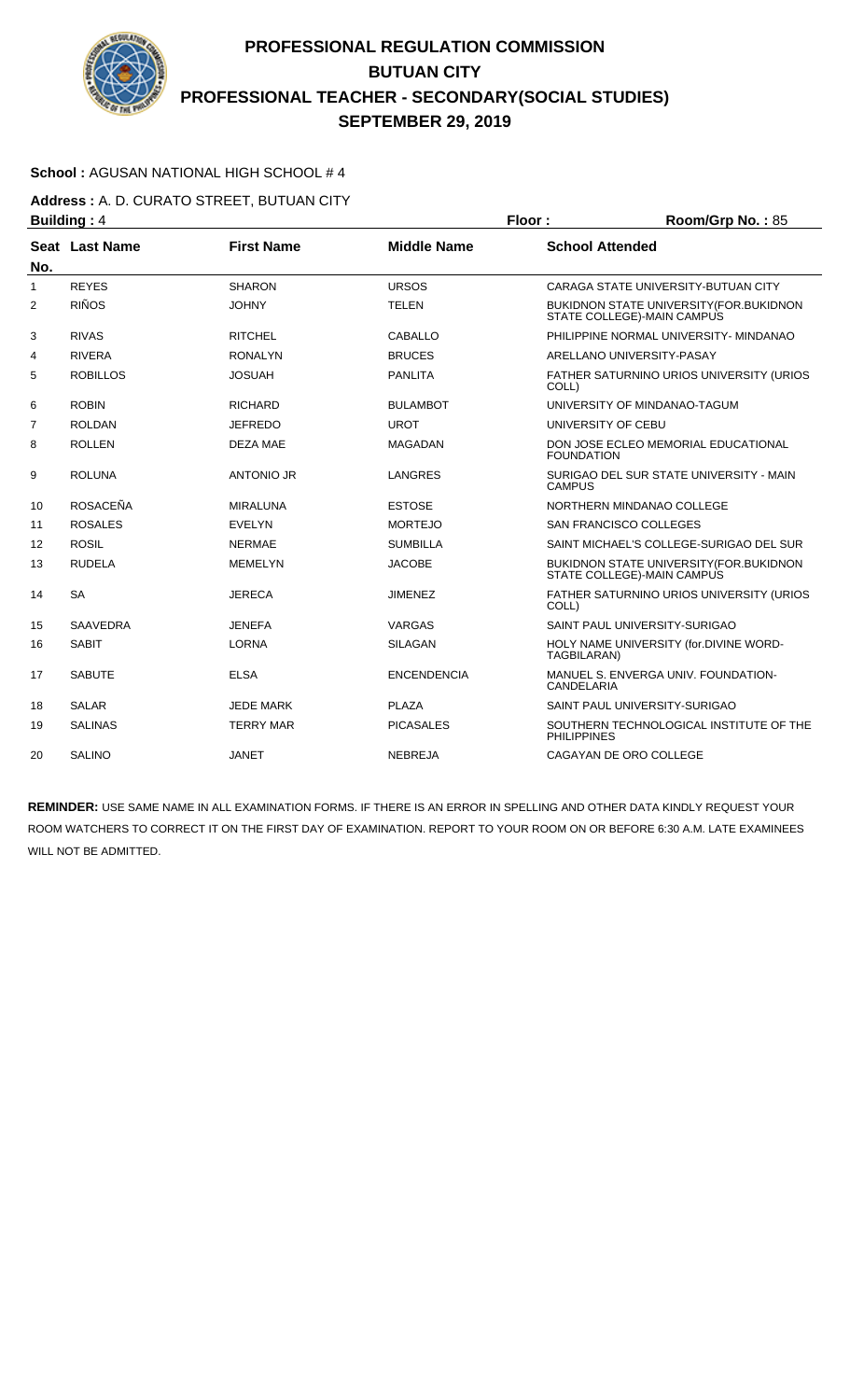

### **School :** AGUSAN NATIONAL HIGH SCHOOL # 4

**Address :** A. D. CURATO STREET, BUTUAN CITY **Building : 4 Floor : Floor : Room/Grp No. : 86** 

|                  |                            | .                  | 1199111991191191.00                                                            |
|------------------|----------------------------|--------------------|--------------------------------------------------------------------------------|
| Seat Last Name   | <b>First Name</b>          | <b>Middle Name</b> | <b>School Attended</b>                                                         |
| <b>SALON</b>     | <b>GLADIES JOY</b>         | <b>DIDAL</b>       | UNIVERSITY OF MINDANAO-TAGUM                                                   |
| <b>SALUDAR</b>   | <b>JENELYN</b>             | <b>AMAGA</b>       | CEBU ROOSEVELT MEMORIAL COLLEGES                                               |
| <b>SALUDES</b>   | <b>GINAFER</b>             | <b>TESADO</b>      | UNIVERSITY OF MINDANAO-DAVAO CITY                                              |
| <b>SALVADOR</b>  | <b>KATHLEEN KATE</b>       | <b>DOVERTE</b>     | FATHER SATURNINO URIOS UNIVERSITY (URIOS<br>COLL)                              |
| <b>SANCHEZ</b>   | <b>JINA</b>                | <b>BUCOL</b>       | MOUNT CARMEL COLLEGE-AGUSAN DEL SUR                                            |
| <b>SANDIG</b>    | <b>PEJIE</b>               | <b>CAÑEDO</b>      | HOLY CHILD COLLEGE OF BUTUAN                                                   |
| <b>SANGRADOR</b> | LOVELY JOY                 | MANA-AY            | MINDANAO STATE UNIVERSITY-MARAWI CITY                                          |
| SANICO           | <b>ESNOOKY</b>             | <b>BISAYA</b>      | <b>BUKIDNON STATE UNIVERSITY (FOR. BUKIDNON)</b><br>STATE COLLEGE)-MAIN CAMPUS |
| SANICO           | <b>MAYLAGEN</b>            | <b>CONSIGNA</b>    | SURIGAO DEL SUR STATE UNIVERSITY -<br><b>CANTILAN CAMPUS</b>                   |
| SANICO           | ROLANDO JR                 | <b>TARO</b>        | SIARGAO ISLAND INSTITUTE OF TECHNOLOGY                                         |
| <b>SANTANDER</b> | <b>MHELODY</b>             | <b>DACURON</b>     | SURIGAO STATE COLLEGE OF TECHNOLOGY                                            |
| <b>SANTISAS</b>  | <b>JINKY</b>               | <b>LAGRAMA</b>     | SAINT THERESA COLLEGE-TANDAG                                                   |
| <b>SANTOS</b>    | <b>CHERYL</b>              | <b>NOLLORA</b>     | UNIVERSITY OF CEBU                                                             |
| <b>SAPONG</b>    | <b>KHARINE</b>             | <b>BUZARD</b>      | SAINT THERESA COLLEGE-TANDAG                                                   |
| <b>SARAGOZA</b>  | <b>ALGEN</b>               | <b>GATO</b>        | SAINT PAUL UNIVERSITY-SURIGAO                                                  |
| <b>SARDON</b>    | <b>JUPITER</b>             | <b>GULLE</b>       | NORTHWESTERN AGUSAN COLLEGE                                                    |
| <b>SARNO</b>     | <b>CHEMELIE</b>            | LAUGO              | <b>BUCAS GRANDE FOUNDATION COLLEGE</b>                                         |
| <b>SARONG</b>    | <b>KARINA JASMIN</b>       | <b>GUMA</b>        | <b>BUCAS GRANDE FOUNDATION COLLEGE</b>                                         |
| <b>SARRA</b>     | <b>ROSEMARIE</b>           | <b>RECIMO</b>      | AGUSAN DEL SUR COLLEGE                                                         |
| SAUL             | <b>ELIEZER</b>             | <b>SANGALANG</b>   | AGUSAN DEL SUR COLLEGE                                                         |
|                  | ד . פייייטיים <del>−</del> |                    |                                                                                |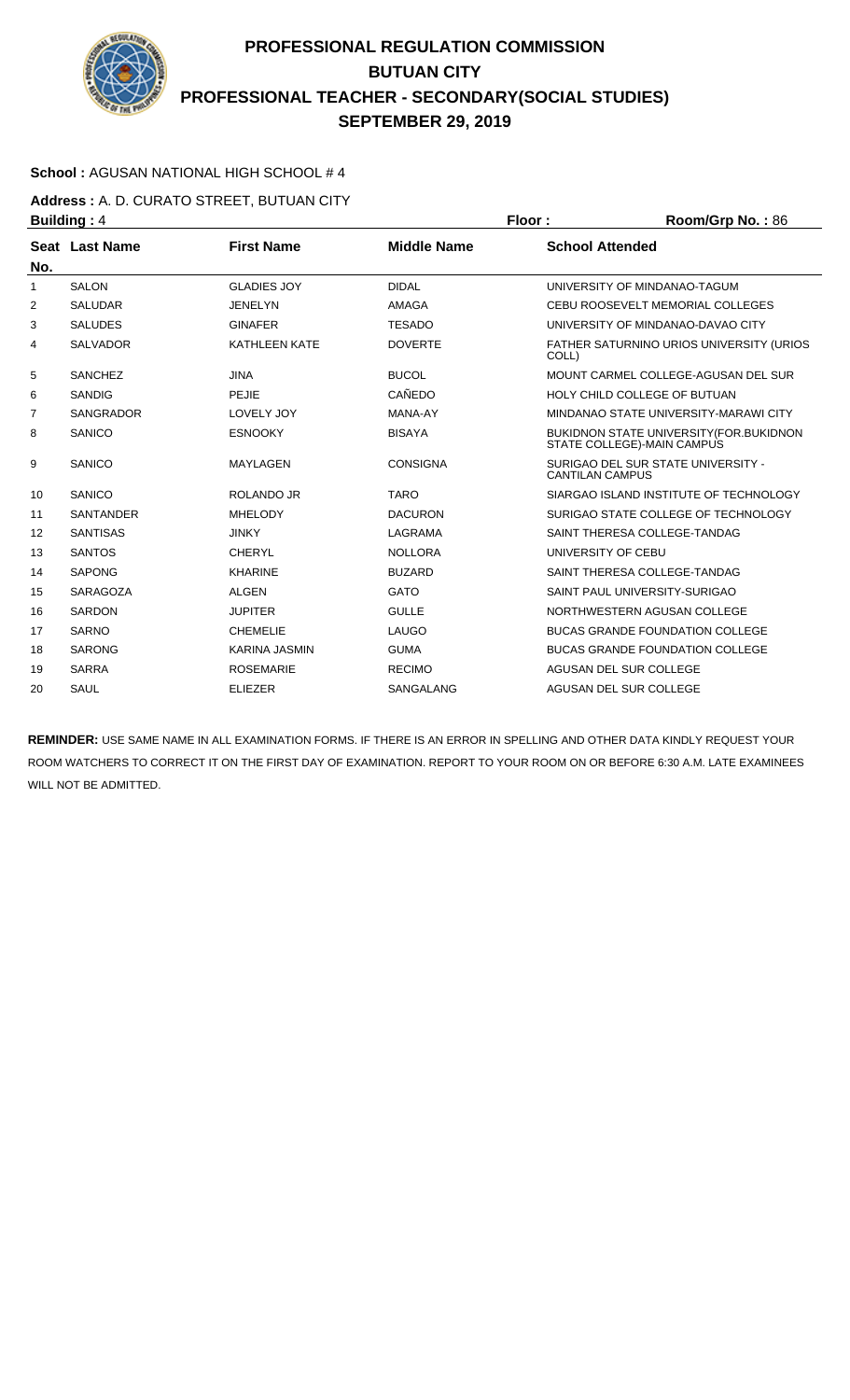

### **School :** AGUSAN NATIONAL HIGH SCHOOL # 4

**Address :** A. D. CURATO STREET, BUTUAN CITY **Building : 4 Floor : Floor : Room/Grp No. : 87** 

|                | .                  |                    |                    |                                                                        |
|----------------|--------------------|--------------------|--------------------|------------------------------------------------------------------------|
| No.            | Seat Last Name     | <b>First Name</b>  | <b>Middle Name</b> | <b>School Attended</b>                                                 |
| 1              | <b>SAYLAG</b>      | <b>MARLON</b>      | <b>SELORIO</b>     | SURIGAO STATE COLLEGE OF TECHNOLOGY                                    |
| 2              | <b>SEBIAL</b>      | <b>AMOR</b>        | LOYLOY             | BUKIDNON STATE UNIVERSITY (FOR. BUKIDNON<br>STATE COLLEGE)-MAIN CAMPUS |
| 3              | <b>SEGUIS</b>      | <b>GEMMA</b>       | <b>DULLERA</b>     | CANDELARIA INSTITUTE OF CABADBARAN-<br>CABADBARAN                      |
| 4              | <b>SELANOVA</b>    | <b>KAREEN</b>      | <b>PUCOT</b>       | MINDANAO STATE UNIVERSITY-MARAWI CITY                                  |
| 5              | <b>SENADOS</b>     | <b>JOSIE</b>       | <b>TARROQUIN</b>   | NORTHEASTERN MINDANAO COLL.                                            |
| 6              | <b>SEREÑO</b>      | <b>IVILLE ROSE</b> | <b>TOLENTINO</b>   | HOLY CROSS OF DAVAO COLLEGE                                            |
| $\overline{7}$ | <b>SIBAYAN</b>     | ANGELITO           | <b>LUPOGAN</b>     | UNIVERSITY OF MINDANAO-DAVAO CITY                                      |
| 8              | <b>SIEGA</b>       | <b>GILBERT</b>     | <b>GENERAN</b>     | <b>AGUSAN COLLEGES</b>                                                 |
| 9              | <b>SILATAN</b>     | <b>EDUARDO</b>     | <b>LANTONG</b>     | <b>VALENCIA COLLEGES</b>                                               |
| 10             | <b>SIMBAJON</b>    | <b>DESIREE</b>     | <b>MAHINAY</b>     | SAINT JUDE THADDEUS INSTITUTE OF<br><b>TECHNOLOGY</b>                  |
| 11             | <b>SIMENE</b>      | <b>JULIUS</b>      | <b>SORATOS</b>     | NORTHEASTERN MINDANAO COLL.                                            |
| 12             | <b>SINILONG</b>    | RALPH JOHN         | <b>RASCO</b>       | PHILIPPINE NORMAL UNIVERSITY- MINDANAO                                 |
| 13             | <b>SINUGBUHAN</b>  | <b>RAMIL</b>       | <b>LOPEZ</b>       | SAINT PAUL UNIVERSITY-SURIGAO                                          |
| 14             | <b>SITOY</b>       | <b>ENGEL ANN</b>   | <b>SOMBREO</b>     | PHILIPPINE WOMEN'S COLLEGE OF DAVAO                                    |
| 15             | <b>SOLIS</b>       | ANGEL EVE          | <b>BARITUA</b>     | SAINT JOSEPH INSTITUTE OF TECHNOLOGY                                   |
| 16             | <b>SOLIS</b>       | <b>JOANN</b>       | <b>HAYAHAY</b>     | SURIGAO DEL SUR STATE UNIVERSITY - MAIN<br><b>CAMPUS</b>               |
| 17             | <b>SONTOUSIDAD</b> | CAROL              | <b>SUAL</b>        | SURIGAO DEL SUR STATE UNIVERSITY -<br><b>CANTILAN CAMPUS</b>           |
| 18             | <b>SORROSA</b>     | <b>BERNICE MAE</b> | LAYA               | AGUSAN DEL SUR COLLEGE                                                 |
| 19             | <b>SOSMEÑA</b>     | <b>MARJORIE</b>    | <b>SURIMA</b>      | SAINT FRANCIS XAVIER COLLEGE                                           |
| 20             | <b>SUACILLO</b>    | <b>ANALYN</b>      | <b>TORAJA</b>      | NORTHEASTERN MINDANAO COLL.                                            |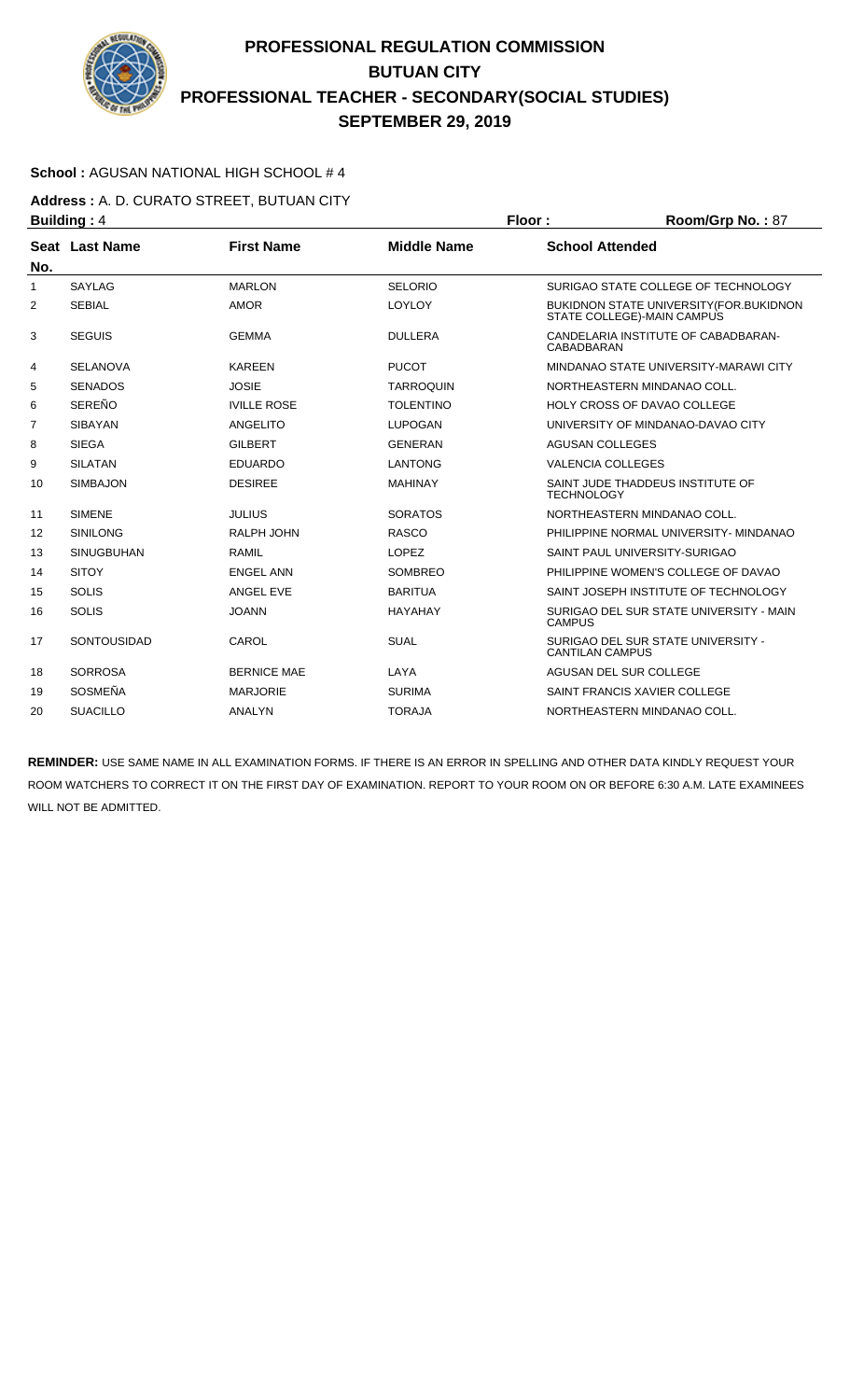

### **School :** AGUSAN NATIONAL HIGH SCHOOL # 4

**Address :** A. D. CURATO STREET, BUTUAN CITY **Building : 4 Floor : Floor : Room/Grp No. : 88** 

| No.            | <b>Seat Last Name</b> | <b>First Name</b> | <b>Middle Name</b> | <b>School Attended</b>                                |
|----------------|-----------------------|-------------------|--------------------|-------------------------------------------------------|
| $\mathbf{1}$   | <b>SUAN</b>           | <b>ALEX</b>       | <b>INNOCENTE</b>   | <b>XAVIER UNIVERSITY</b>                              |
| $\overline{2}$ | <b>SUAN</b>           | <b>RUTCHEL</b>    | <b>ESTALOZA</b>    | SAINT JUDE THADDEUS INSTITUTE OF<br><b>TECHNOLOGY</b> |
| 3              | <b>SUHAYON</b>        | <b>JERALYN</b>    | <b>CERELEGIA</b>   | BALITE INSTITUTE OF TECHNOLOGY                        |
| 4              | <b>SUMAGAYSAY</b>     | <b>APRIL LYNN</b> | DE LA ROSA         | UNIVERSITY OF SOUTHERN PHILIPPINES                    |
| 5              | <b>SUMALJAG</b>       | <b>DANDE</b>      | YBAÑEZ             | UNIVERSITY OF CEBU-BANILAD                            |
| 6              | <b>SUMAMPONG</b>      | <b>RACHELYN</b>   | <b>BALUCA</b>      | NORTHEASTERN MINDANAO COLL.                           |
| 7              | <b>SUMANDO</b>        | <b>CHERILOU</b>   | <b>GERALDINO</b>   | NORTHEASTERN MINDANAO COLL.                           |
| 8              | <b>SUMANDO</b>        | LEAH              | <b>DONOSO</b>      | SIARGAO ISLAND INSTITUTE OF TECHNOLOGY                |
| 9              | <b>SUNJAY</b>         | <b>MELISSA</b>    | <b>TUMULAK</b>     | HOLY CROSS OF DAVAO COLLEGE                           |
| 10             | <b>SUPERALES</b>      | <b>SHEILLAMAE</b> | <b>FEDERE</b>      | UNIVERSITY OF MINDANAO-TAGUM                          |
| 11             | <b>SUTANA</b>         | <b>JEYA ZOREN</b> | CANTA              | SAINT PAUL UNIVERSITY-SURIGAO                         |
| 12             | <b>SUYOM</b>          | <b>ANA</b>        |                    | <b>SAN FRANCISCO COLLEGES</b>                         |
| 13             | <b>SYKIMTE</b>        | <b>CLAUDINE</b>   |                    | SURIGAO STATE COLLEGE OF TECHNOLOGY                   |
| 14             | <b>TABADA</b>         | <b>MALUISA</b>    | <b>MANLA</b>       | MINDANAO STATE UNIVERSITY-NAAWAN                      |
| 15             | <b>TABAYAG</b>        | <b>JASON</b>      | <b>RACHO</b>       | NORTHERN MINDANAO COLLEGE                             |
| 16             | <b>TACOGUE</b>        | <b>JOCELYN</b>    | PAMATI-AN          | <b>AGUSAN COLLEGES</b>                                |
| 17             | <b>TADLE</b>          | <b>ROSE ANN</b>   | <b>NALASA</b>      | HINATUAN SOUTHERN COLLEGE (for.USP)                   |
| 18             | <b>TAGANAHAN</b>      | <b>CATHERINE</b>  | <b>GRULLO</b>      | FATHER SATURNINO URIOS UNIVERSITY (URIOS<br>COLL)     |
| 19             | <b>TAGAYON</b>        | <b>MARILYN</b>    | VALCORZA           | SAINT FRANCIS XAVIER COLLEGE                          |
| 20             | <b>TAGUBA</b>         | <b>MICHELLE</b>   | <b>SALINGAY</b>    | UNIVERSITY OF BOHOL                                   |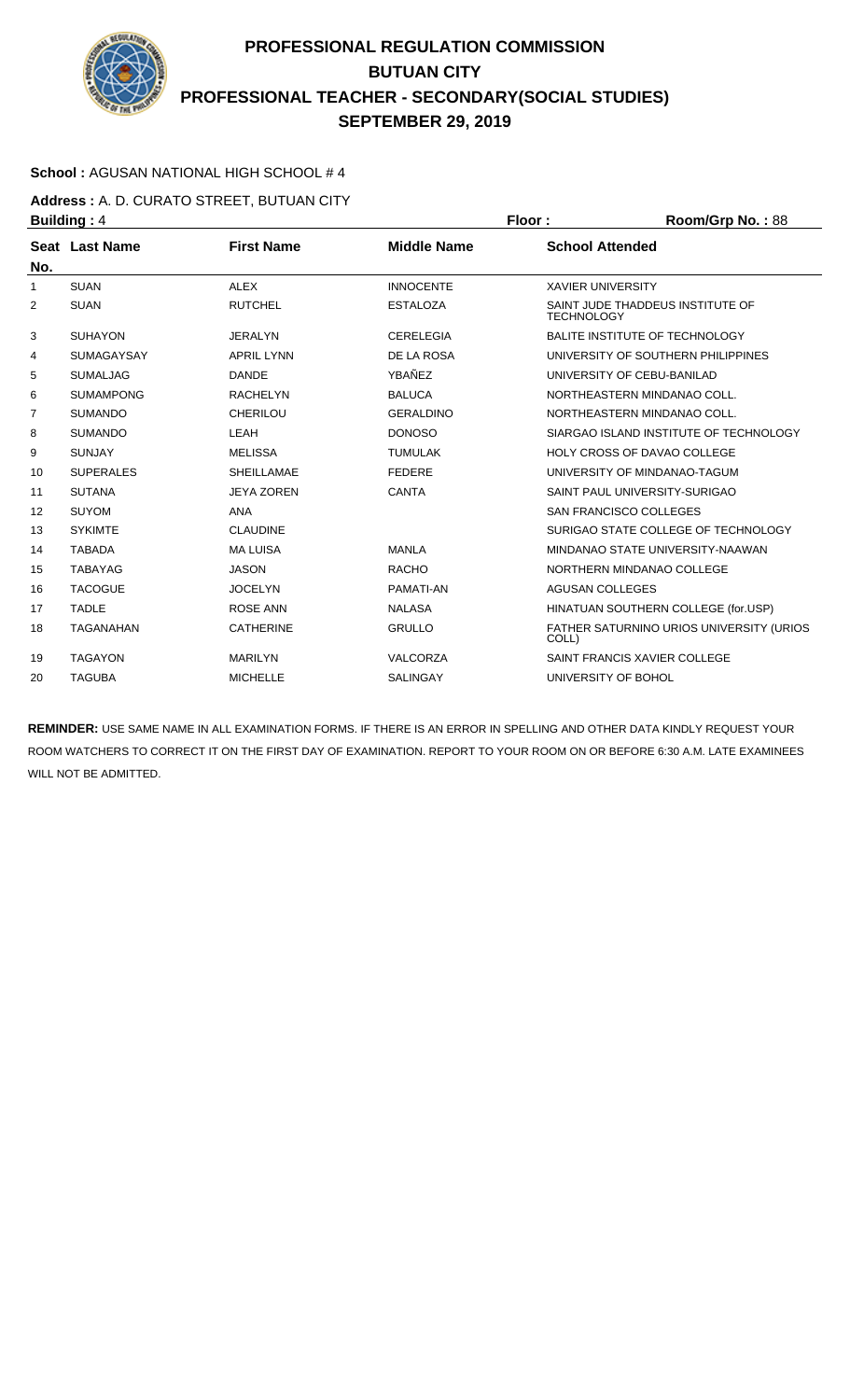

### **School :** AGUSAN NATIONAL HIGH SCHOOL # 4

**Address :** A. D. CURATO STREET, BUTUAN CITY **Building : 4 Floor : Floor : Room/Grp No. : 89** 

| No.            | Seat Last Name   | <b>First Name</b>    | <b>Middle Name</b> | <b>School Attended</b>                                                       |
|----------------|------------------|----------------------|--------------------|------------------------------------------------------------------------------|
| 1              | <b>TAGUD</b>     | <b>MECHELE</b>       | <b>MAROLLANO</b>   | <b>FATHER SATURNINO URIOS UNIVERSITY (URIOS)</b><br>COLL)                    |
| $\overline{2}$ | <b>TAJONERA</b>  | <b>KENT BRAYAN</b>   | CABADONGA          | SURIGAO DEL SUR STATE UNIVERSITY - MAIN<br><b>CAMPUS</b>                     |
| 3              | <b>TALAOGON</b>  | SHERYL ANN           | DE JONGOY          | UNIVERSITY OF MINDANAO-DAVAO CITY                                            |
| 4              | <b>TALJA</b>     | <b>MILA</b>          | <b>JAGAPE</b>      | CHRIST THE KING COLLEGE-GINGOOG CITY                                         |
| 5              | <b>TAMAYO</b>    | <b>CLAIRE RHIZZA</b> | <b>DACERA</b>      | <b>BUCAS GRANDE FOUNDATION COLLEGE</b>                                       |
| 6              | <b>TAMBIGA</b>   | <b>ROSE ANN</b>      | SIN-INGAN          | <b>BUKIDNON STATE UNIVERSITY - GINGOOG</b><br><b>EXTERNAL STUDIES CENTER</b> |
| $\overline{7}$ | <b>TAMPARONG</b> | <b>CONCEPCION</b>    | <b>REMOCALDO</b>   | GINGOOG CITY JUNIOR COLLEGE                                                  |
| 8              | <b>TAMPUS</b>    | <b>LOVELY MAE</b>    | <b>MANTILLA</b>    | SURIGAO STATE COLLEGE OF TECHNOLOGY                                          |
| 9              | <b>TANASAS</b>   | <b>ROSECHYN</b>      | <b>FELIAS</b>      | <b>BUKIDNON STATE UNIVERSITY - GINGOOG</b><br><b>EXTERNAL STUDIES CENTER</b> |
| 10             | <b>TAOTAO</b>    | <b>APRIL JADE</b>    | <b>ACUÑA</b>       | PHILIPPINE NORMAL UNIVERSITY- MINDANAO                                       |
| 11             | <b>TARAY</b>     | <b>ELLEN JOY</b>     | <b>LISONDRA</b>    | NORTHEASTERN MINDANAO COLL.                                                  |
| 12             | <b>TARE</b>      | <b>NOELYN</b>        | <b>LIMATO</b>      | MINDANAO STATE UNIVERSITY-MARAWI CITY                                        |
| 13             | <b>TARO</b>      | <b>ARCELIE</b>       | <b>JUANITE</b>     | <b>BUCAS GRANDE FOUNDATION COLLEGE</b>                                       |
| 14             | <b>TARONGOY</b>  | <b>ROGELYN</b>       | <b>MONDAGA</b>     | SAINT JOSEPH INSTITUTE OF TECHNOLOGY                                         |
| 15             | <b>TARRO</b>     | <b>NILMARIE</b>      | <b>CANTAGO</b>     | NORTHEASTERN MINDANAO COLL.                                                  |
| 16             | <b>TAWAS</b>     | <b>RONEZA</b>        | <b>MIRANDA</b>     | SURIGAO DEL SUR STATE UNIVERSITY -<br><b>CANTILAN CAMPUS</b>                 |
| 17             | <b>TAYONG</b>    | <b>THERESA MAE</b>   | <b>OYAN</b>        | <b>BUKIDNON STATE UNIVERSITY - MONKAYO</b><br><b>EXTERNAL STUDIES CENTER</b> |
| 18             | <b>TEK-ING</b>   | ERLA                 | <b>MONTEBON</b>    | UNIVERSITY OF SAN JOSE-RECOLETOS                                             |
| 19             | TELEN            | <b>MARIA GILDA</b>   | <b>ANONUEVO</b>    | <b>WEST AGUSAN COLLEGES</b>                                                  |
| 20             | <b>TEOLA</b>     | <b>KEMBERLY ANN</b>  | <b>TAYONG</b>      | <b>BUKIDNON STATE UNIVERSITY - MONKAYO</b><br><b>EXTERNAL STUDIES CENTER</b> |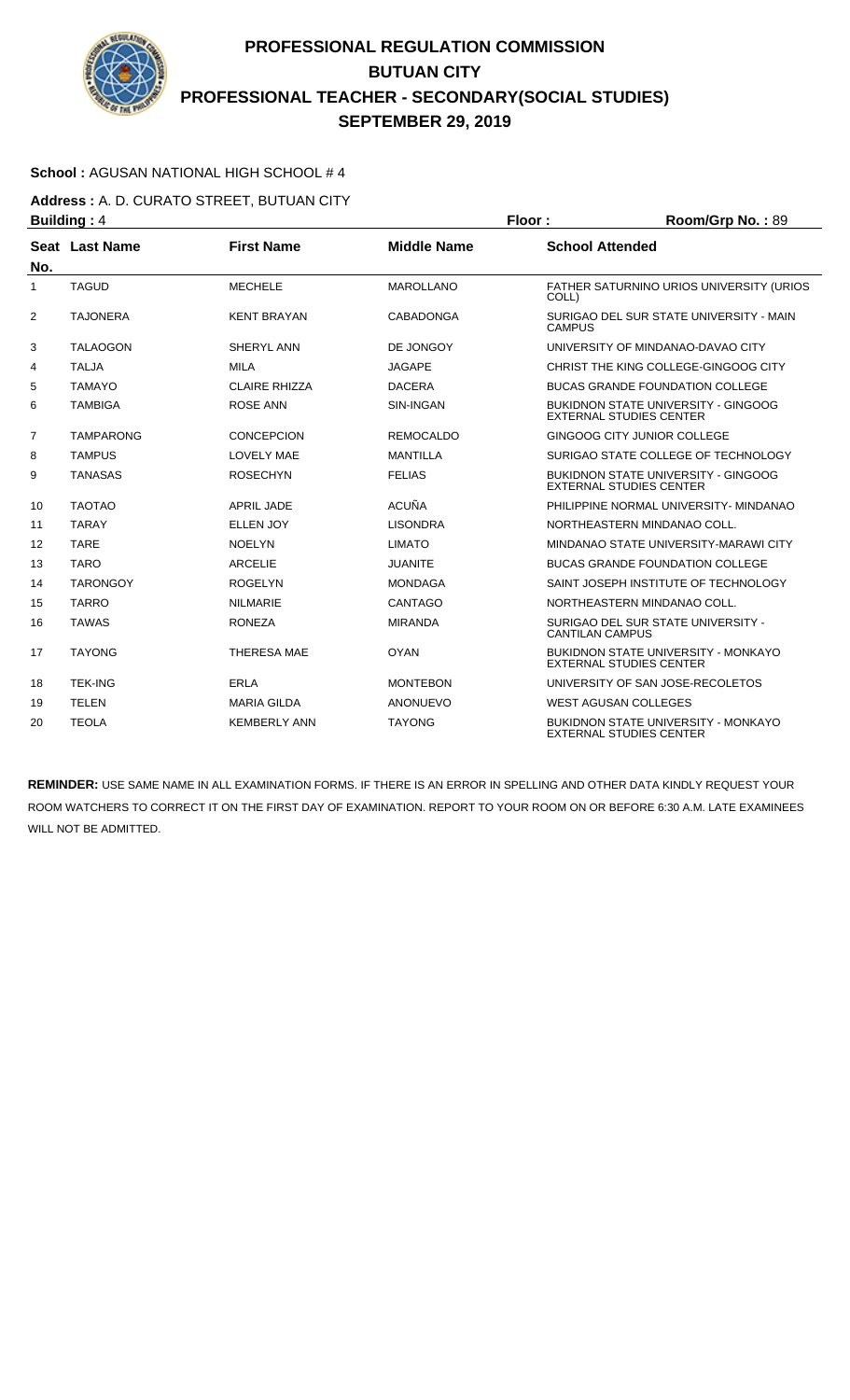

### **School :** AGUSAN NATIONAL HIGH SCHOOL # 4

**Address :** A. D. CURATO STREET, BUTUAN CITY **Building : 4 Floor : Room/Grp No. : 90** 

|              |                  |                    |                    | .                                                                            |
|--------------|------------------|--------------------|--------------------|------------------------------------------------------------------------------|
| No.          | Seat Last Name   | <b>First Name</b>  | <b>Middle Name</b> | <b>School Attended</b>                                                       |
| $\mathbf{1}$ | <b>TESADO</b>    | <b>GEMMA</b>       | <b>RAMIREZ</b>     | NORTHEASTERN MINDANAO COLL.                                                  |
| 2            | <b>TIMON</b>     | <b>JACKIELOU</b>   | <b>GINGONE</b>     | UNIVERSITY OF THE IMMACULATE CONCEPTION-<br><b>DAVAO</b>                     |
| 3            | <b>TIMOSA</b>    | <b>MIRASOL</b>     | <b>CAÑETE</b>      | MINDANAO STATE UNIVERSITY-MARAWI CITY                                        |
| 4            | <b>TINACO</b>    | <b>FLORIZA</b>     | <b>JOSUE</b>       | BOHOL INSTITUTE OF TECHNOLOGY-<br><b>TAGBILARAN CITY</b>                     |
| 5            | <b>TINDUGAN</b>  | <b>APRIL JANE</b>  | DELABAHAN          | CARAGA STATE UNIVERSITY-CABADBARAN,<br><b>AGUSAN DEL NORTE</b>               |
| 6            | <b>TIO</b>       | D L JOHN PAUL      | CARDUZA            | SURIGAO STATE COLLEGE OF TECHNOLOGY                                          |
| 7            | <b>TION</b>      | <b>MICHAEL</b>     | <b>BACASNOT</b>    | <b>BUKIDNON STATE UNIVERSITY - GINGOOG</b><br><b>EXTERNAL STUDIES CENTER</b> |
| 8            | <b>TOBIAS</b>    | <b>JOBO</b>        | <b>FORSUELO</b>    | FATHER SATURNINO URIOS UNIVERSITY (URIOS<br>COLL)                            |
| 9            | <b>TORRALBA</b>  | <b>EVELYN</b>      | <b>TORREGOSA</b>   | <b>AGUSAN COLLEGES</b>                                                       |
| 10           | <b>TRINQUITE</b> | <b>GLENDA</b>      | <b>EBARLE</b>      | NORTHWESTERN AGUSAN COLLEGE                                                  |
| 11           | <b>TUBIANOSA</b> | <b>DAISY GRACE</b> | <b>GENILLA</b>     | SAINT MICHAEL'S COLLEGE-ILIGAN CITY                                          |
| 12           | <b>TUCONG</b>    | CANDY              | <b>FLORES</b>      | SURIGAO DEL SUR STATE UNIVERSITY -<br><b>CANTILAN CAMPUS</b>                 |
| 13           | <b>TUDTUD</b>    | <b>MITZ</b>        | LAYNO              | SOUTHWAY COLLEGE OF TECHNOLOGY                                               |
| 14           | <b>TUYOR</b>     | <b>JIECEL</b>      | <b>MORALDE</b>     | SURIGAO STATE COLLEGE OF TECHNOLOGY                                          |
| 15           | <b>UGAY</b>      | <b>CATHERINE</b>   | <b>CORRALES</b>    | <b>GOLDEN HERITAGE POLYTECHNIC COLLEGE-</b><br><b>CARMEN</b>                 |
| 16           | VALDEZ           | <b>ELJEMARIE</b>   | <b>INTAN</b>       | AGUSAN DEL SUR COLLEGE                                                       |
| 17           | VALERIANO        | <b>SHEENA KRIS</b> | <b>AGUINALDO</b>   | DAVAO ORIENTAL STATE COLLEGE OF SCIENCE<br>& TECHNOLOGY                      |
| 18           | VASQUEZ          | <b>EVELYN</b>      | <b>BOLANTE</b>     | NORTHEASTERN MINDANAO COLL.                                                  |
| 19           | <b>VECINO</b>    | <b>IRESH</b>       | <b>GAJETO</b>      | SURIGAO DEL SUR STATE UNIVERSITY - MAIN<br><b>CAMPUS</b>                     |
| 20           | <b>VENTURA</b>   | <b>MARY JANE</b>   | <b>APARA</b>       | AGUSAN INSTITUTE OF TECHNOLOGY                                               |